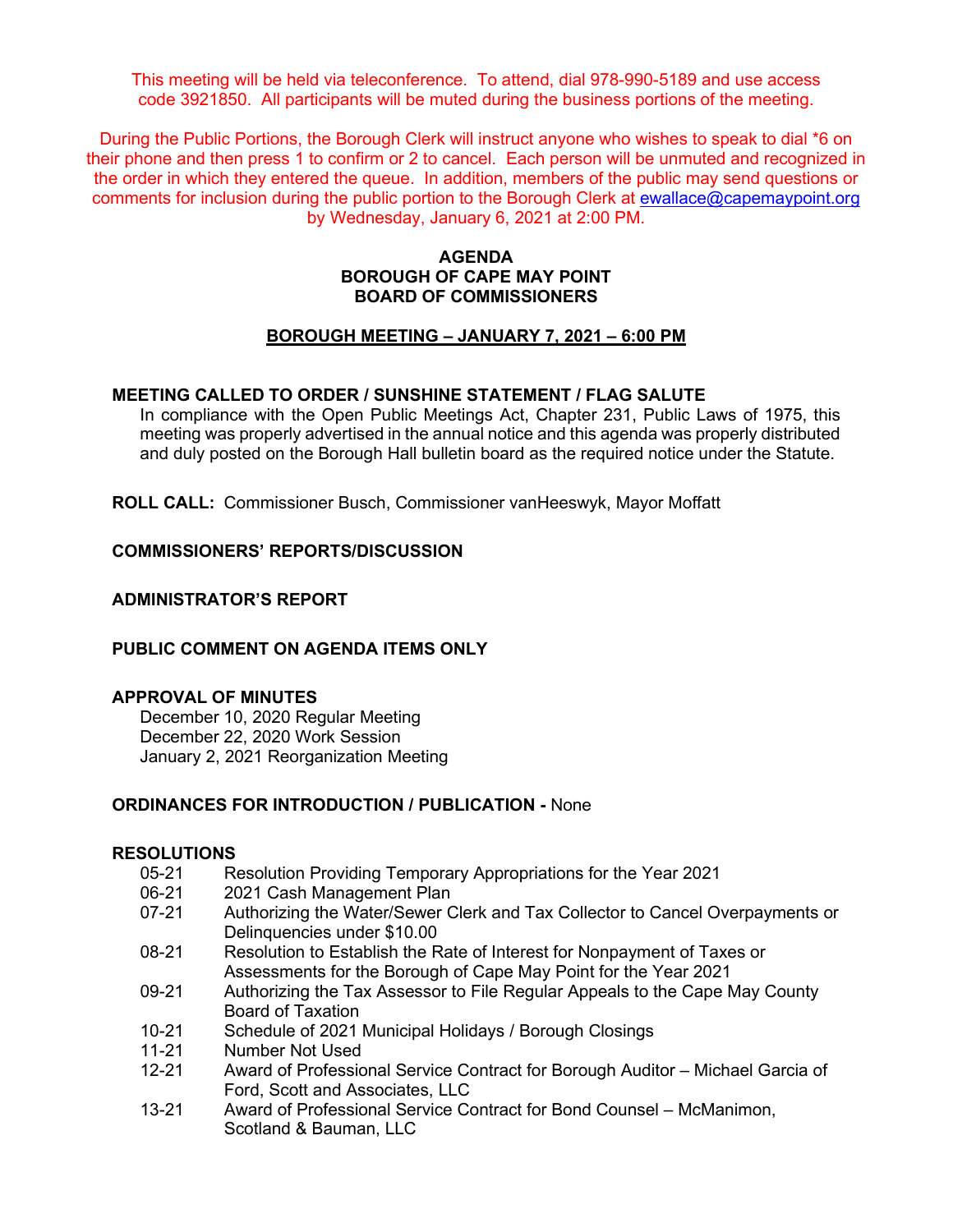- 14-21 Award of Professional Service Contract for Borough Engineer Bruce Graham
- 15-21 Award of Contract for M.I.S. Services for 2021
- 16-21 Award of Contract for Animal Control Services for 2021
- Award of Professional Service Contract for Borough Planner Michael Sullivan
- 18-21 Award of Contract for CRS Coordinator Services
- 19-21 Award of Contract for Certified Floodplain Administrator<br>20-21 Award of Contract for 2021 Annual Beach Profile
- 20-21 Award of Contract for 2021 Annual Beach Profile
- 21-21 Appointing Risk Management Consultant for Atlantic County Municipal Joint Insurance Fund
- 22-21 Award of Contract for Affordable Housing Administrative Agent for 2021<br>23-21 Authorizing the Award of Contract to GRR Consulting Services. LLC for
- Authorizing the Award of Contract to GRR Consulting Services, LLC for Operational and Administrative Services
- 24-21 Annual Schedule of Meetings for 2021<br>25-21 Green Team for 2021
- 25-21 Green Team for 2021
- 26-21 Designating Public Agency Compliance Officer for 2021
- 27-21 Resolution to Affirm the Borough of Cape May Point's Civil Rights Policy with Respect to All Officials, Appointees, Employees, Prospective Employees, Volunteers, Independent Contractors, and Members of the Public that Come into Contact with Municipal Employees, Officials and Volunteers
- 28-21 Approval of Bill List
- 29-21 Authorizing Executive/Closed Session in Accordance with the Provisions of the Open Public Meetings Act, Specifically N.J.S.A. 10:4-12(b) – contract negotiations – Borough Solicitor candidates

## **ORDINANCES FOR SECOND READING / PUBLIC HEARING / ADOPTION -** None

## **MAYORAL APPOINTMENTS**

#### **Environmental Commission**

Barbara Bassett – Chair – unexpired 3-year term expiring 1/31/2023 Paula Massanari – Alternate #1 – unexpired 2-year term expiring 1/31/2022

# **PUBLIC PORTION**

#### **ADJOURNMENT**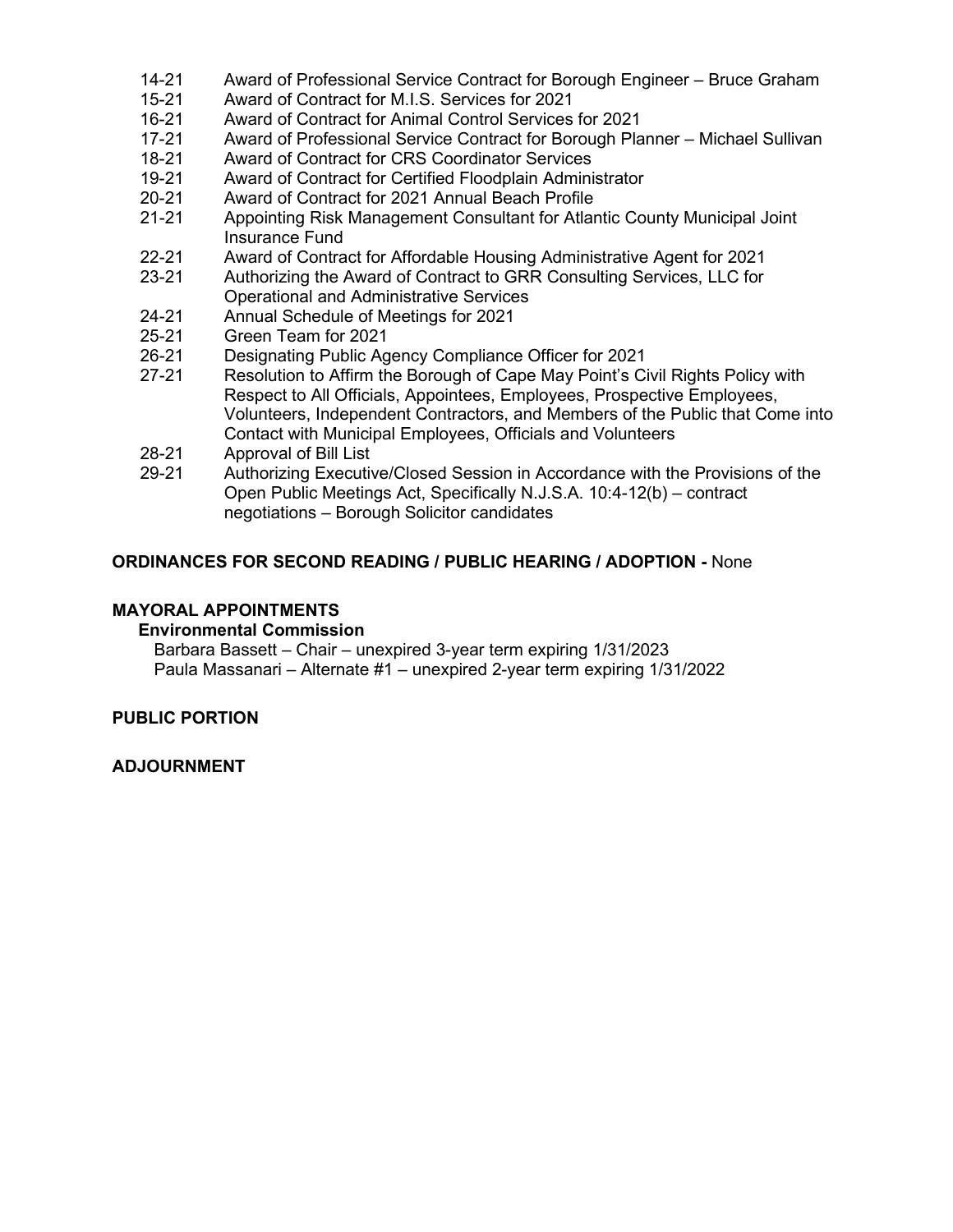## **RESOLUTION NO. 05-21**

## **RESOLUTION PROVIDING TEMPORARY APPROPRIATIONS FOR THE YEAR 2021**

**WHEREAS**, in the normal operation of the business of the Borough of Cape May Point, it will be necessary for making contracts, commitments and payments prior to the adoption of the regular budget for the Borough of Cape May Point; and

**WHEREAS**, revised Statute 40A:4-19 of the State of New Jersey provides that the Governing Body of any municipality may make temporary appropriations to provide for any contracts, commitments or payments made between the beginning of the budget year and the adoption of the final budget; and

**WHEREAS**, the date of this resolution is within the thirty-one (31) days of the month of January, 2021 and will become effective January 1, 2021; and

**WHEREAS**, the total amount of appropriation hereunder of \$413,282.50 do not exceed twenty six and one quarter percent (26.25%) of the total appropriations of the Borough of Cape May Point for 2020, exclusive of any 2020 appropriations made for debt service, capital improvement fund and public assistance.

**BE IT RESOLVED** that the following appropriations be made and that a certified copy of this Resolution be transmitted to the Chief Financial Officer or his records:

#### **Department of Public Affairs and Safety**

| Director's Office<br>Salaries & Wages<br>Other Expense | 2,500.00<br>250.00 |
|--------------------------------------------------------|--------------------|
| Beach Fee Program<br>Salaries & Wages<br>Other Expense | 1,405.00           |
| Lifequards<br>Salaries & Wages<br>Other Expense        | 2,998.75           |
| Municipal Court<br>Other Expense                       | 14,375.00          |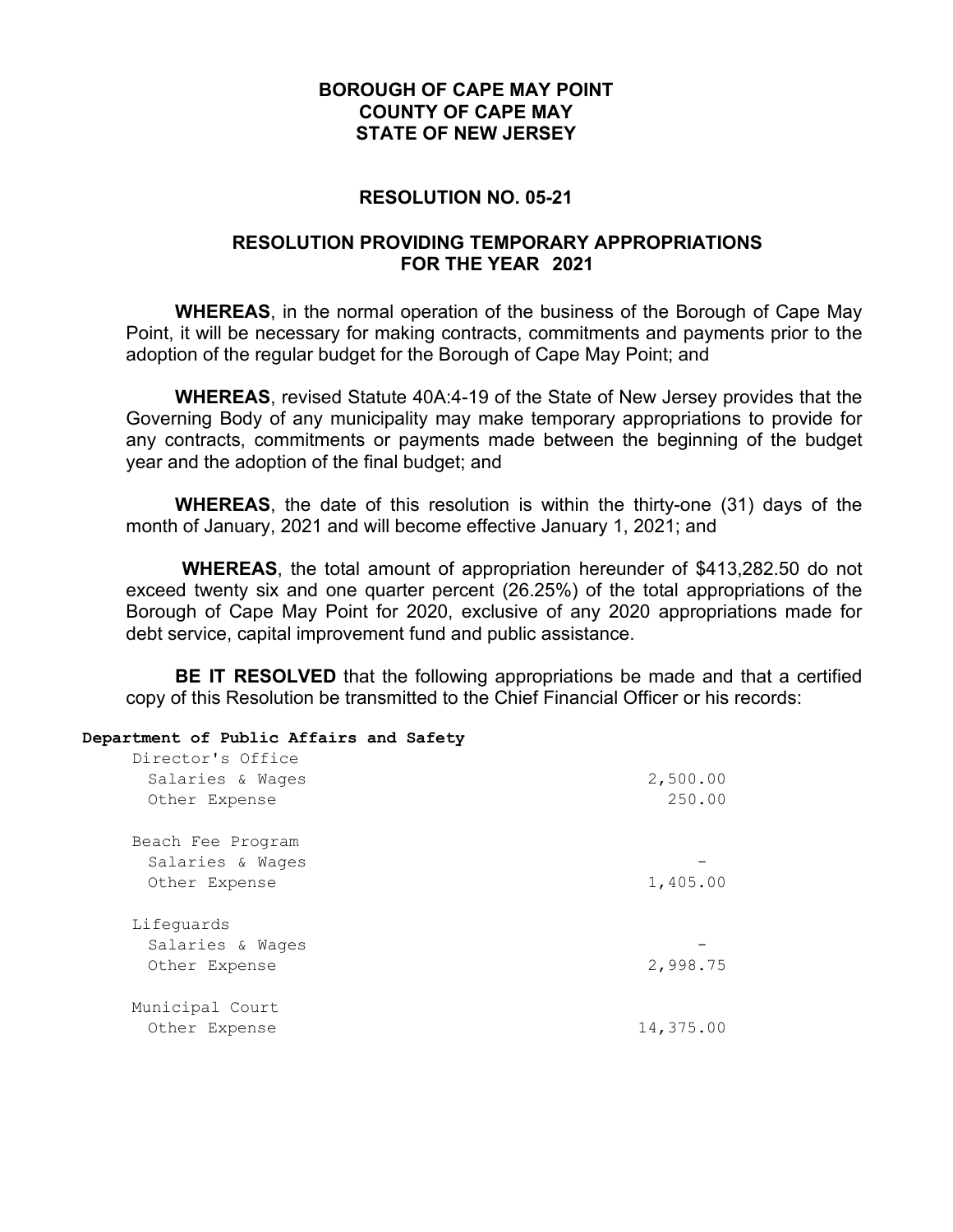| First Aid Organizations           |             |
|-----------------------------------|-------------|
| Other Expense                     | 6,250.00    |
| Animal Control                    |             |
| Other Expense                     | 700.00      |
| Aid to Volunteer Fire Company     |             |
| Other Expense                     | 2,306.25    |
| Rental Fire Inspector             |             |
| Salaries & Wages                  | 875.00      |
| Code Enforcement                  |             |
| Salaries & Wages                  | 2,125.00    |
| Other Expense                     | 125.00      |
| Subtotal                          | \$33,910.00 |
| Department of Revenue and Finance |             |
| Director's Office                 |             |
| Salaries & Wages                  | 2,500.00    |
| Other Expense                     | 200.00      |
| Annual Audit                      |             |
| Other Expense                     | 4,625.00    |
| Administrative Consultant         |             |
| Salaries & Wages                  | 13,750.00   |
| Other Expense                     | 0.00        |
| Municipal Clerk's Office          |             |
| Salaries & Wages                  | 15,250.00   |
| Other Expense                     | 2,752.50    |
| Assessment Searches               |             |
| Salaries & Wages                  | 662.50      |
| Computer Operations               |             |
| Other Expense                     | 3,800.00    |
| Elections                         |             |
| Salaries & Wages                  | 0.00        |
| Other Expense                     | 0.00        |
| Financial Administration          |             |
| Salaries & Wages                  | 10,050.00   |
| Other Expense                     | 1,800.00    |
| Registrar of Vital Statistics     |             |
| Salaries & Wages                  | 825.00      |
|                                   |             |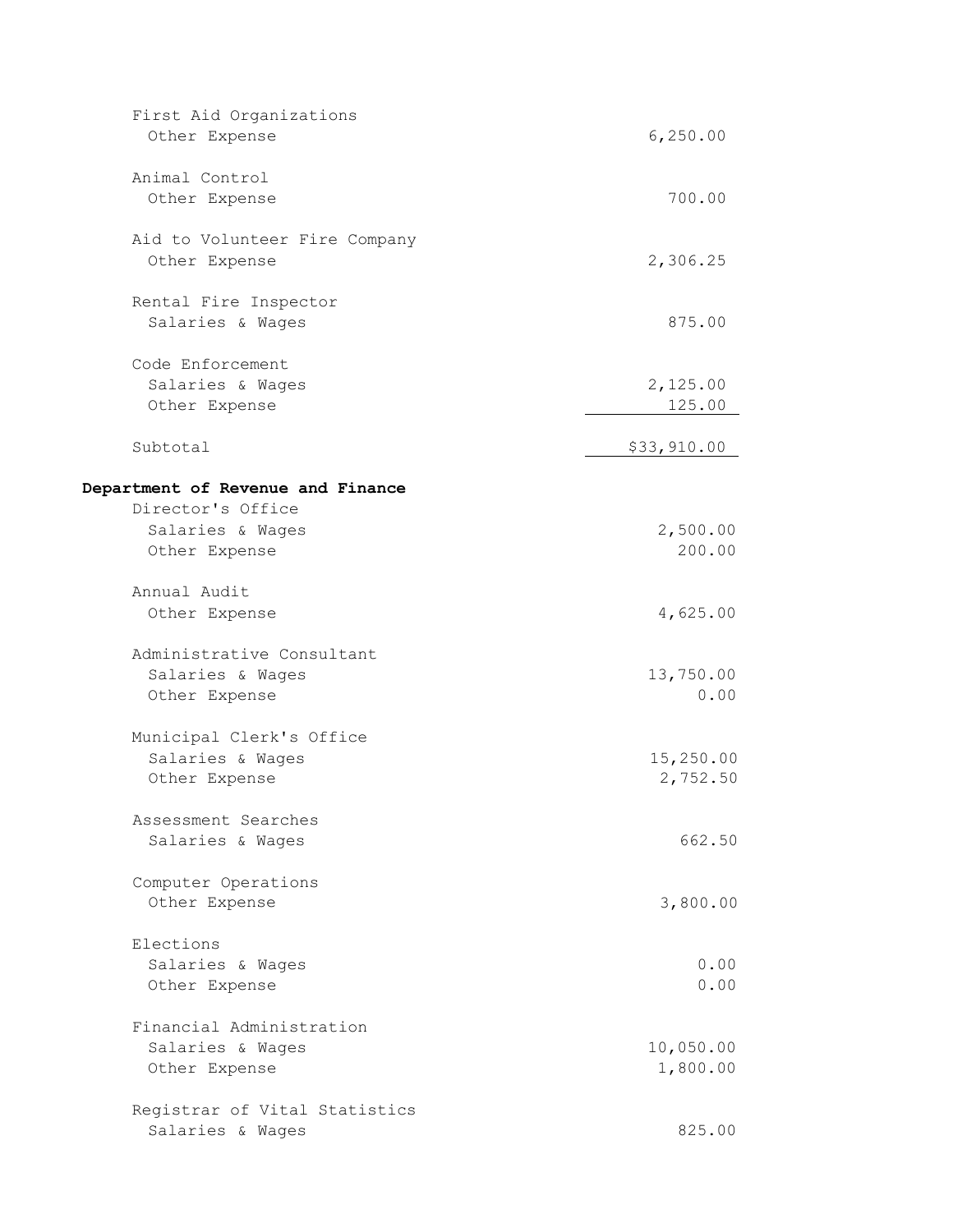|          | Assessment of Taxes                    |           |
|----------|----------------------------------------|-----------|
|          | Salaries & Wages                       | 3,725.00  |
|          | Other Expense                          | 250.00    |
|          | Codification of Ordinances             |           |
|          | Other Expense                          | 0.00      |
|          | Collection of Taxes                    |           |
|          | Salaries & Wages                       | 3,725.00  |
|          | Other Expense                          | 312.50    |
|          | Tax Searches                           |           |
|          | Salaries & Wages                       | 300.00    |
|          | Legal Services and Costs               |           |
|          | Other Expense                          | 5,500.00  |
|          | Rent of Fire Hall                      |           |
|          | Other Expense                          | 0.00      |
|          | Municipal Land use Law (NJSA 40:55D-1) |           |
|          | Planning/Zoning Board                  |           |
|          | Salaries & Wages                       | 1,650.00  |
|          | Other Expense                          | 2,750.00  |
|          | Floodplain Administrator               |           |
|          | Salaries & Wages                       | 0.00      |
|          | Advertising and Printing               |           |
|          | Other Expense                          | 500.00    |
|          | Other Insurance Premiums               |           |
|          | General Liability                      | 2,895.00  |
|          | Worker's Compensation                  | 3,850.00  |
|          |                                        |           |
|          | Employee Group Insurance               | 1,200.00  |
|          | Health Benefits Waiver S & W           | 0.00      |
|          |                                        |           |
| Subtotal |                                        | 82,872.50 |
|          | Department of Public Works and Parks   |           |
|          | Director's Office                      |           |
|          | Salaries & Wages                       | 2,500.00  |
|          | Other Expense                          | 500.00    |
|          | Engineering Service and Costs          |           |
|          | Other Expense                          | 3,000.00  |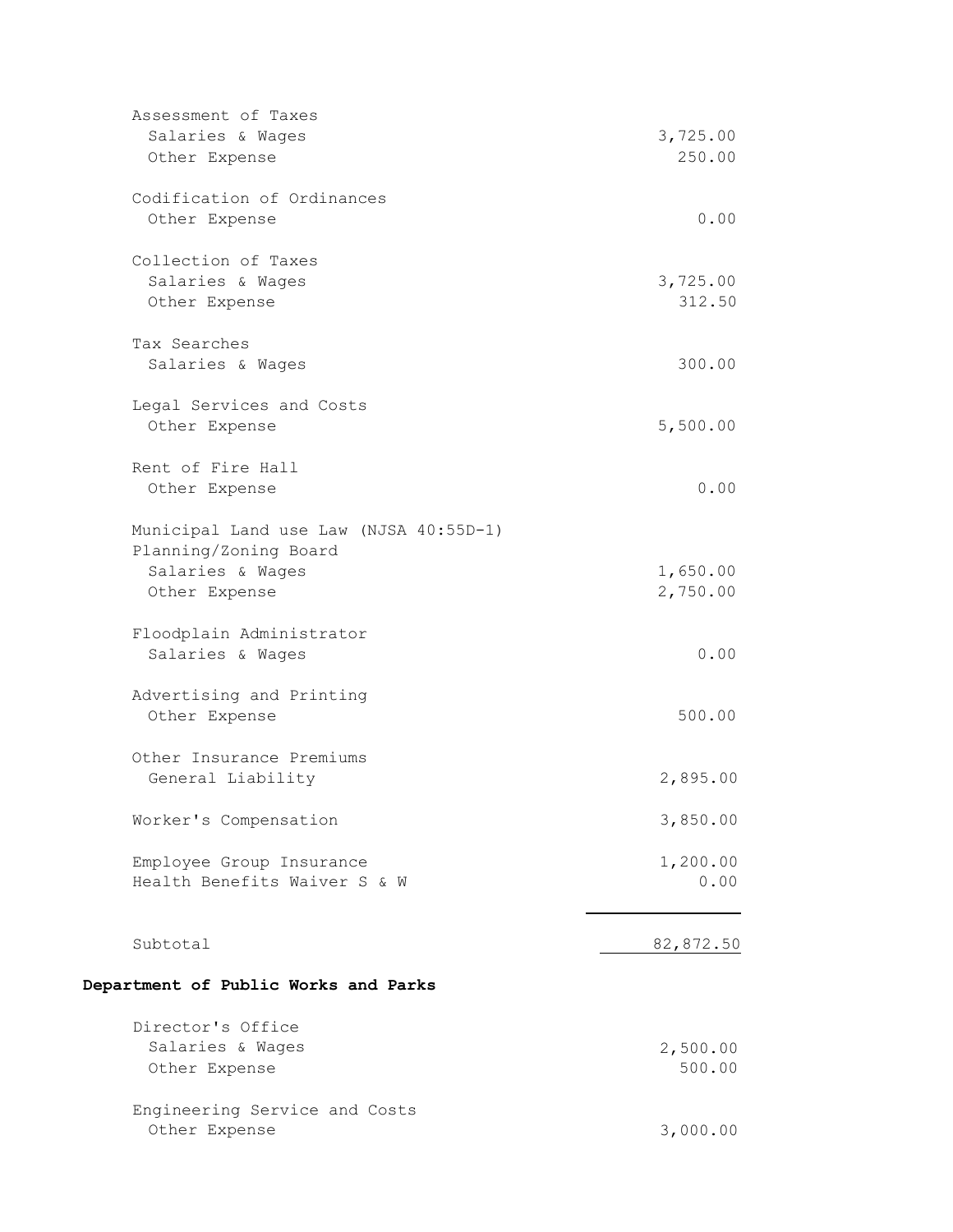| Public Buildings and Grounds<br>Other Expense | 14,750.00  |
|-----------------------------------------------|------------|
|                                               |            |
| Public Works Maintenance                      |            |
| Salaries & Wages                              | 29,875.00  |
| Other Expense                                 | 3,750.00   |
|                                               |            |
| Road Repair and Maintenance                   |            |
| Other Expense                                 | 1,250.00   |
| Beach Restoration and Maintenance             |            |
| Other Expense                                 | 2,750.00   |
|                                               |            |
| Cape May Point Environmental Com              | 2,950.00   |
|                                               |            |
| Garbage and Trash Removal<br>Other Expense    | 13,000.00  |
|                                               |            |
| Recycling                                     |            |
| Other Expense                                 | 7,250.00   |
|                                               |            |
| Parks and Public Property                     |            |
| Other Expense                                 | 8,250.00   |
| Emergency Management Services                 |            |
| Salaries & Wages                              | 500.00     |
| Other Expense                                 | 50.00      |
|                                               |            |
| Subtotal                                      | 90,375.00  |
|                                               |            |
| Other                                         |            |
| State Uniform Construction Code               |            |
| Construction Official                         |            |
| Salaries & Wages                              | 4,000.00   |
| Other Expense                                 |            |
| Electric, Natural Gas                         | 4,062.50   |
| Telephone                                     | 1,687.50   |
| Street Lighting                               | 4,437.50   |
|                                               |            |
| <b>DCRP</b>                                   | 375.00     |
| Social Security System                        | 11,562.50  |
| Cape May City - Interlocal Services Agreement |            |
| Police Protection - Contractual               | 80,000.00  |
|                                               |            |
| Total Appropriations within 26.25% Limit      | 313,282.50 |
|                                               |            |

#### **MUNICIPAL DEBT SERVICE**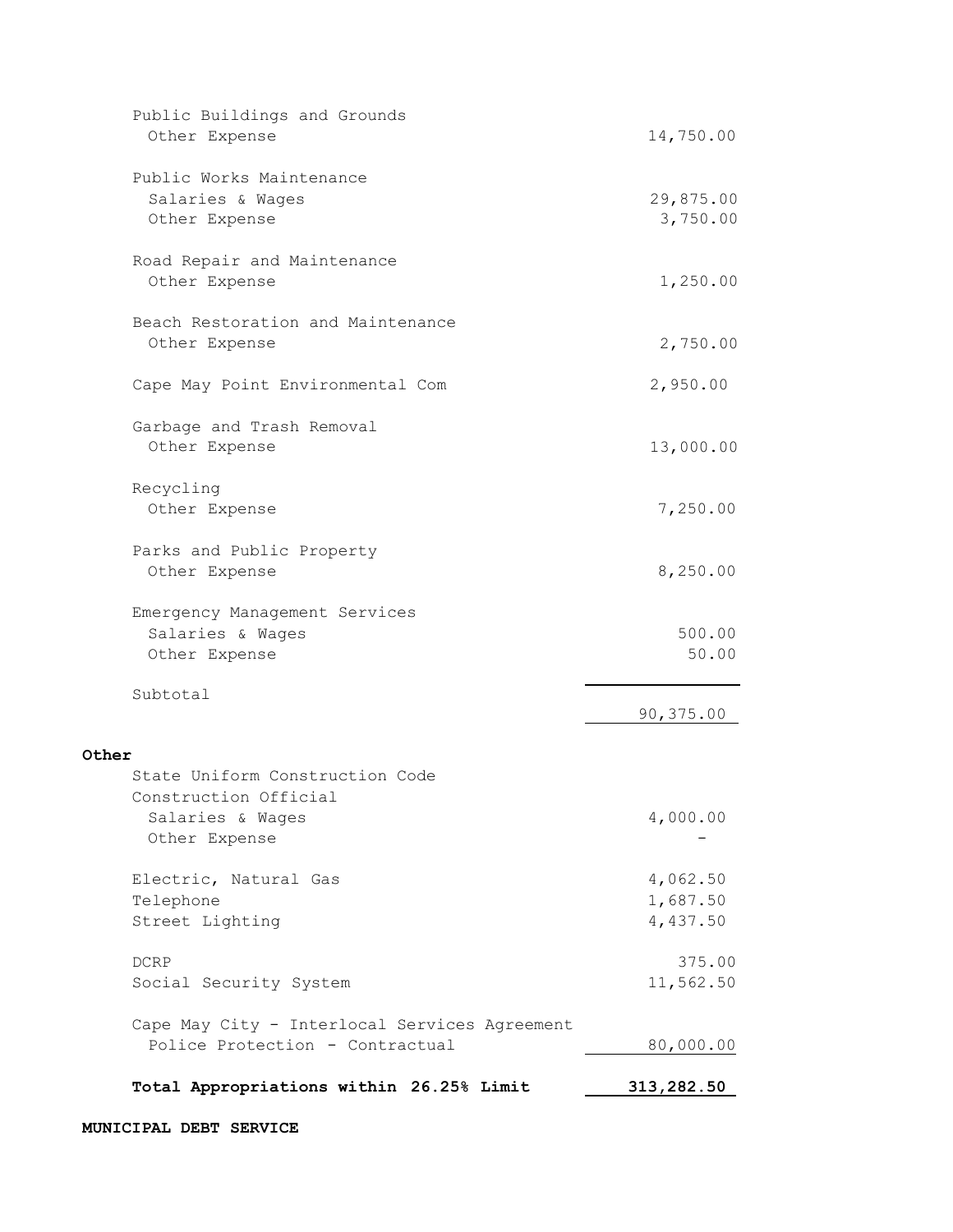| Bond Principal                      |              |
|-------------------------------------|--------------|
| Interest                            |              |
| BAN Interest                        |              |
| BAN Principal                       |              |
|                                     |              |
| Capital Improvement Fund            | 100,000.00   |
|                                     |              |
| Grand Total General Government      | 413,282.50   |
|                                     |              |
| SEWER AND WATER UTILITY             |              |
|                                     |              |
| <b>OPERATIONS</b>                   |              |
| Salaries and Wages                  | \$21,937.50  |
| Other Expenses                      | \$144,840.50 |
|                                     |              |
| DEBT SERVICE                        |              |
|                                     | \$0.00       |
| Payment of Bonds - Interest         | \$0.00       |
| Payment on BAN/Cap Notes            | \$0.00       |
| Payment of Bonds - Principal        | \$0.00       |
|                                     |              |
| Capital Improvement Fund            | \$6,250.00   |
|                                     |              |
| STATUTORY EXPENDITURES              |              |
| FICA                                | \$1,787.50   |
|                                     |              |
| Grand Total Sewer and Water Utility | \$174,815.50 |
|                                     |              |

|            | <b>MOTION</b> | SECOND | YES | NO. | ABSTAIN | ABSENT |
|------------|---------------|--------|-----|-----|---------|--------|
| Busch      |               |        |     |     |         |        |
| Moffatt    |               |        |     |     |         |        |
| vanHeeswyk |               |        |     |     |         |        |

## **Certification**

I hereby certify that the foregoing is a true copy of a Resolution duly passed and adopted by a majority of full membership of the Board of Commissioners of the Borough of Cape May Point, County of Cape May, New Jersey, at a meeting held on January 7, 2021.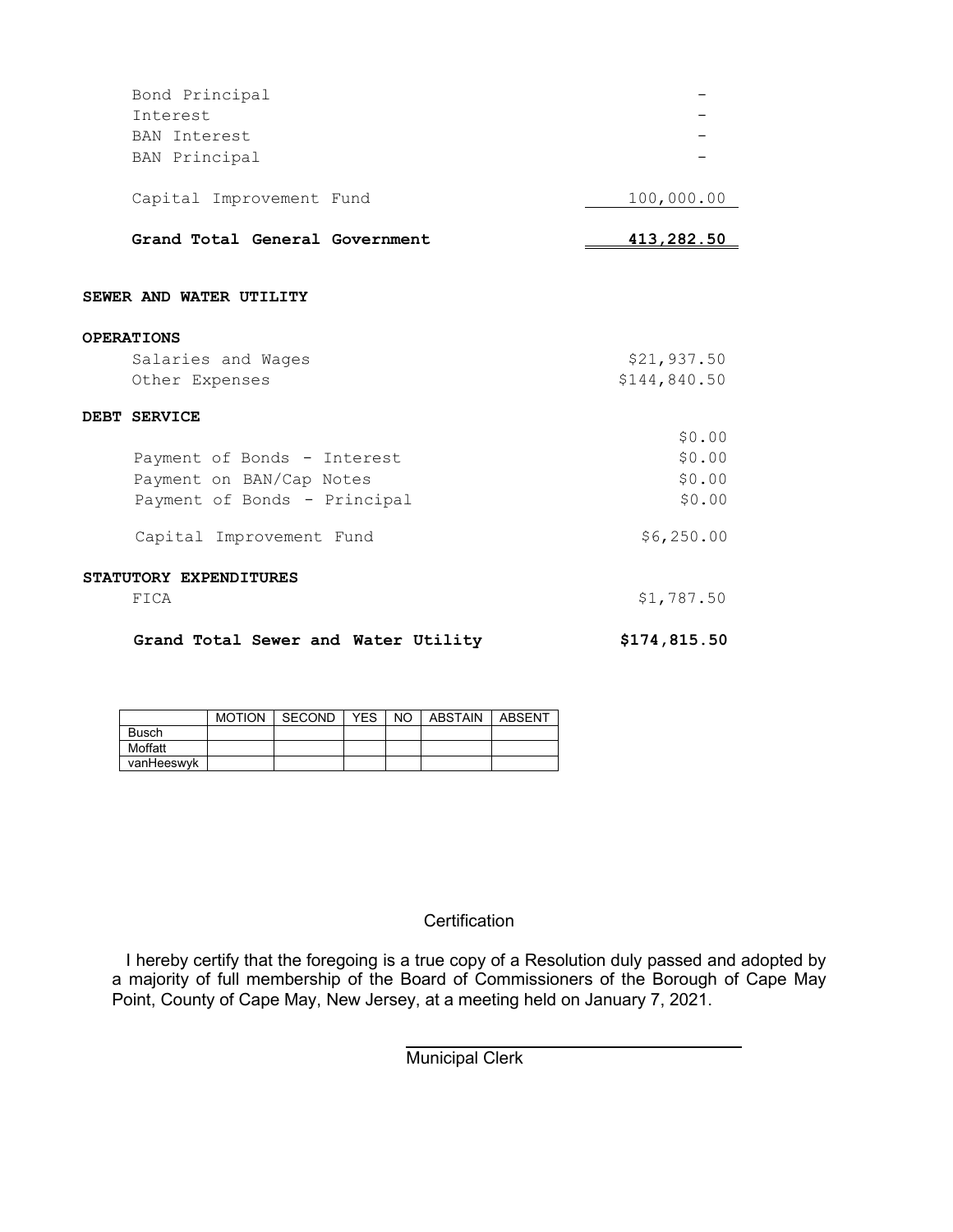#### **RESOLUTION 06-21**

#### **2021 CASH MANAGEMENT PLAN**

**BE IT RESOLVED** by the Commissioners of the Borough of Cape May Point, County of Cape May, that for the Year 2021, the following shall serve as the **Cash Management Plan** of the Borough of Cape May Point.

#### **1. Cash Management and Investment Objectives**

The Borough of Cape May Point objectives in this area are:

A. Preservation of capital.

B. Adequate safekeeping of assets.

C. Maintenance of liquidity to meet operating needs.

D. Diversification of the Borough's portfolio to minimize risks associated with individual investments.

E. Maturity requirements to meet timing of maturity of investments to match the need for cash.

F. Investment of assets in accordance with State and Federal Laws and regulations.

G. Costs and Fees of buying, storing and redeeming investment instruments.

#### **2. Designation of Official Depositories**

1. The following Government Unit Depository Protection Act approved banks are authorized depositories for deposit of funds:

**BANK OF AMERICA SUN NATIONAL BANK STURDY SAVINGS PNC BANK OCEAN FIRST TD BANK MBIA CLASS NJ CASH MANAGEMENT FUND SOVEREIGN BANK CREST SAVINGS BANK**

2. Designated official depositories are required to submit to the Chief Financial Officer, a copy of the Governmental Unit Deposit Protection Act Notification of eligibility, which is filed semi- annually with the Department of Banking June 30th and December 31st of each year.

3. Designated official depositories are required to submit to the Chief Financial Officer a copy of the institution's "Annual Report" on an annual basis.

#### **3. Cash Management**

1. All funds shall be deposited within 48 hours of receipt in accordance with N.J.S.A. 4OA:5-15.

2. The Chief Financial Officer shall minimize the possibility of idle cash accumulating in accounts by assuring that the amounts in excess of negotiated compensating balances are kept in interest bearing accounts or promptly swept into the investment portfolio.

3. The method of calculating banking fees and compensating balances shall be reviewed on a monthly basis.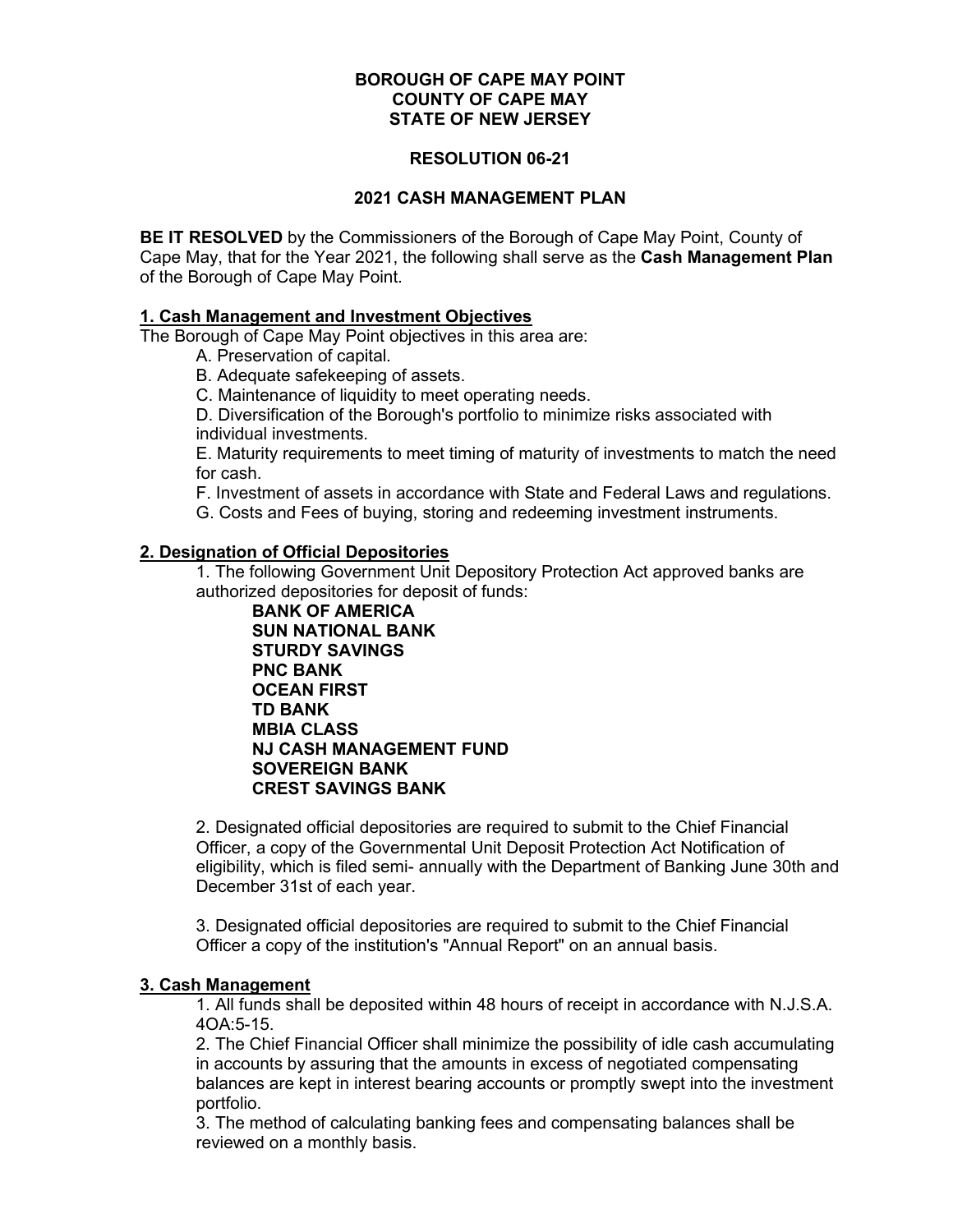4. Investment decisions shall be guided by the cash flow projections prepared by the Chief Financial Officer.

5. The Chief Financial Officer shall make (when appropriate) transfers between Borough bank accounts via on-line banking.

#### **4. Permissible Investments**

1. Bonds or other obligations of the United States of America or obligations guaranteed by the United States of America.

2. Government money market mutual funds.

3. Any federal agency or instrumentality obligations authorized by Congress that matures within 397 days from the date of purchase, and has a fixed rate of interest not dependent on any index or external factors.

4. Bonds or other obligations of the local unit or school districts of which the local unit is a part.

5. Any other obligations with maturities not exceeding 397 days, as permitted by the Division of Investments.

6. Local Government investment pools.

7. New Jersey State Cash Management Fund.

8. Repurchase agreements of fully collateralized securities.

#### **5. Authority for Investment Management**

1. The Chief Financial Officer is authorized and directed to make investments on behalf of the Borough. All investment decisions shall be consistent with this plan and all appropriate regulatory constraints.

#### **6. Safekeeping**

1. Securities purchased on behalf of the Borough shall be delivered electronically or physically to the Borough's custodial bank, which shall maintain custodial and/or safekeeping accounts for such securities on behalf of the Borough.

#### **7. Reporting**

1. The Chief Financial Officer shall report to the Borough Commissioners all purchases of investments in accordance with N.J.S.A. 40A:5-15.2.

#### **8. Audit**

1. The Cash Management Plan shall be subject to annual audit conducted pursuant to N.J.S.A. 40A:5-14.

|              | <b>MOTION</b> | SECOND | <b>YES</b> | NO I | ABSTAIN | ABSENT |
|--------------|---------------|--------|------------|------|---------|--------|
| <b>Busch</b> |               |        |            |      |         |        |
| Moffatt      |               |        |            |      |         |        |
| vanHeeswyk   |               |        |            |      |         |        |

#### **Certification**

I hereby certify that the foregoing is a true copy of a Resolution duly passed and adopted by a majority of full membership of the Board of Commissioners of the Borough of Cape May Point, County of Cape May, New Jersey, at a meeting held on January 7, 2021.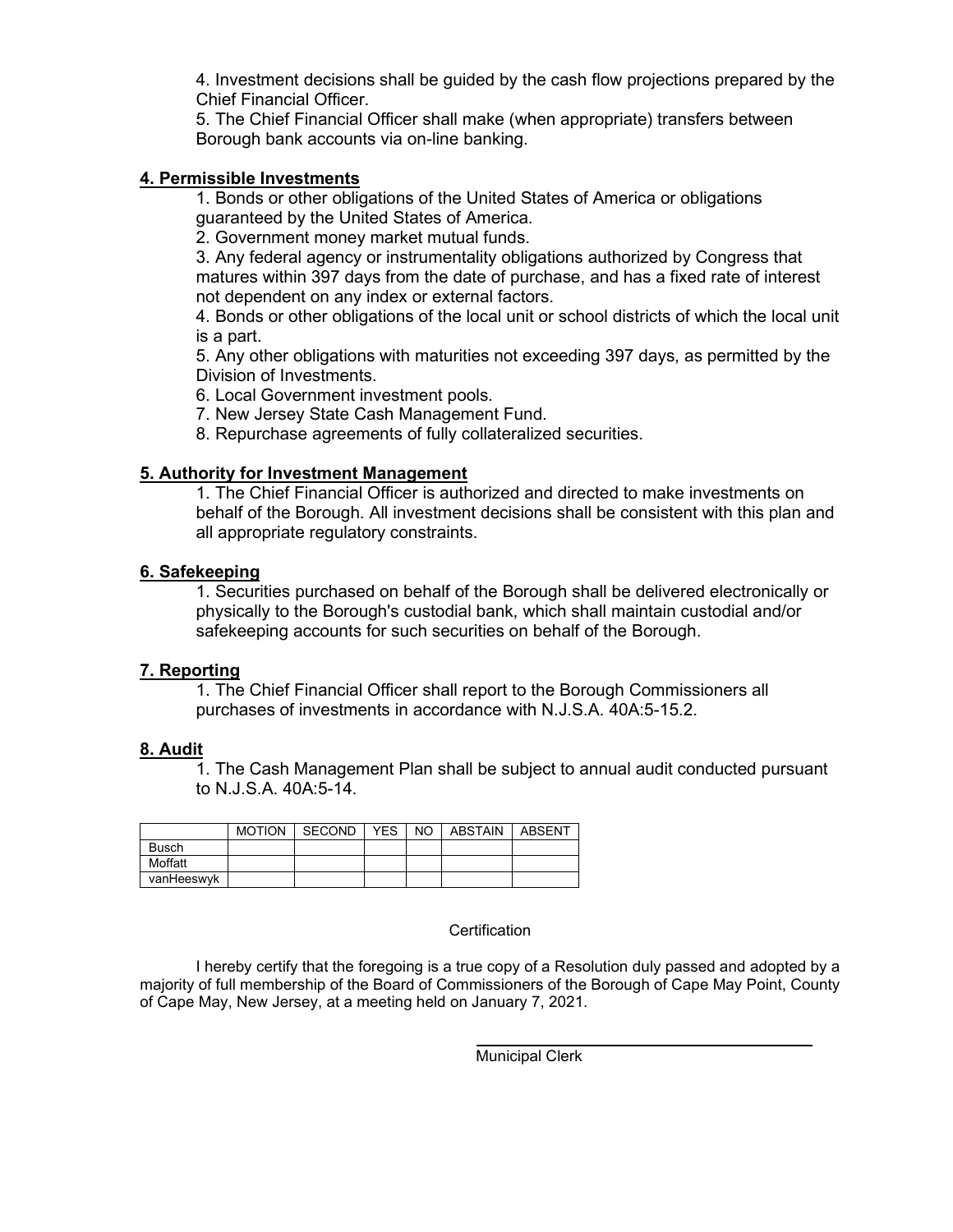# **RESOLUTION 07-21**

# **A RESOLUTION AUTHORIZING THE WATER/SEWER CLERK AND TAX COLLECTOR TO CANCEL OVERPAYMENTS OR DELINQUENCIES UNDER \$10.00**

**WHEREAS,** the Governing Body of a Municipality may designate Municipal Employee(s) to process without further action on the part of the Governing Body, the cancellation of any property tax, water/sewer overpayments or delinquencies of ten dollars (\$10.00) or less; and

**WHEREAS,** the Borough of Cape May Point desires to designate employee(s) for such purposes.

**NOW, THEREFORE, BE IT RESOLVED** by the Governing Body of the Borough of Cape May Point, County of Cape May and State of New Jersey that the Tax Collector and Water/Sewer Clerk for the Borough of Cape May Point, be designated as the Municipal Employees hereby authorized to cancel from record any overpayment or delinquency of ten dollars (\$10.00) or less.

|              | <b>MOTION</b> | SECOND | YES | NO I | ABSTAIN | ABSENT |
|--------------|---------------|--------|-----|------|---------|--------|
| <b>Busch</b> |               |        |     |      |         |        |
| Moffatt      |               |        |     |      |         |        |
| vanHeeswyk   |               |        |     |      |         |        |

# **Certification**

I hereby certify that the foregoing is a true copy of a Resolution duly passed and adopted by a majority of full membership of the Board of Commissioners of the Borough of Cape May Point, County of Cape May, New Jersey, at a meeting held on January 7, 2021.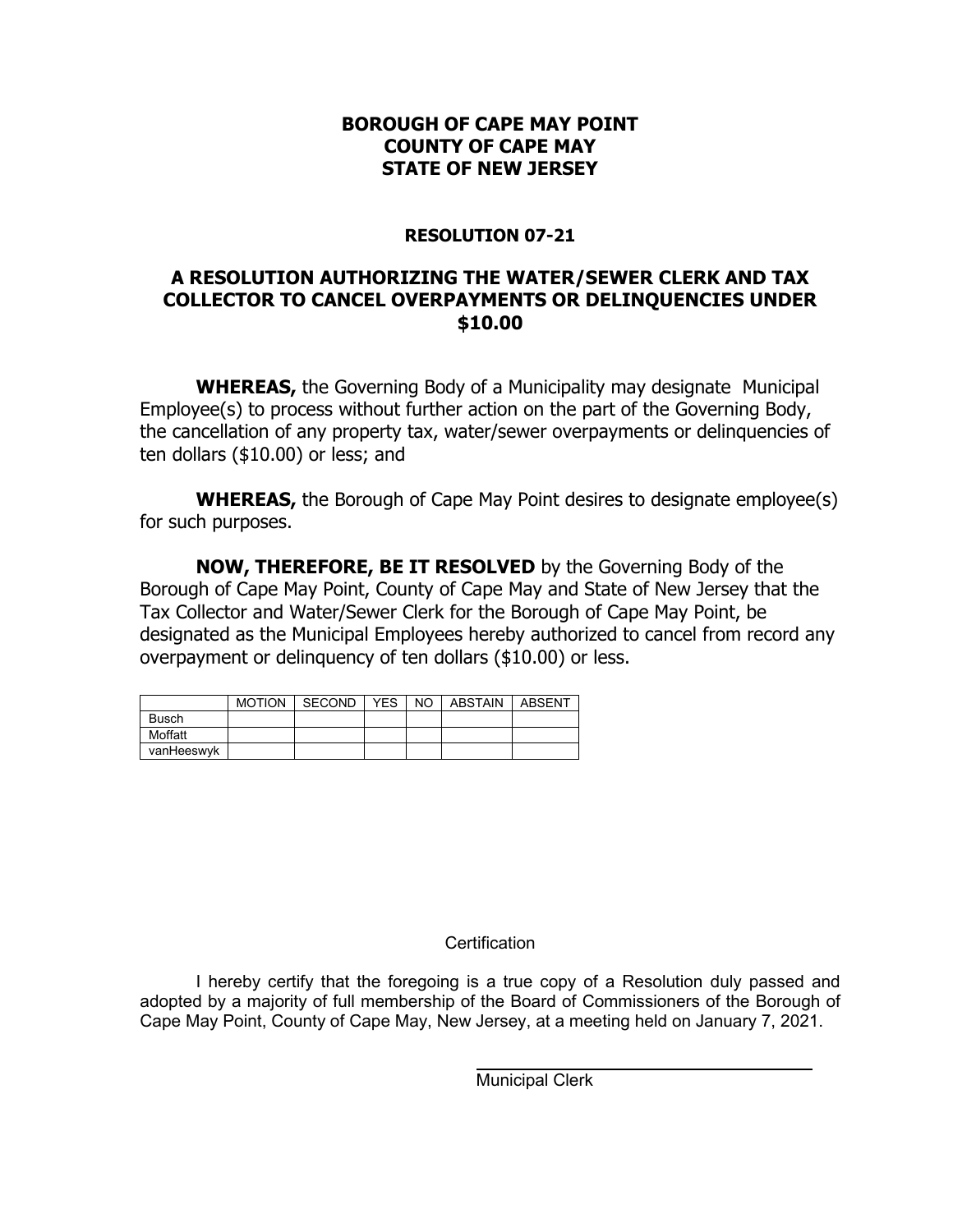#### **RESOLUTION 08-21**

## **A RESOLUTION TO ESTABLISH THE RATE OF INTEREST FOR NONPAYMENT OF TAXES OR ASSESSMENTS FOR THE BOROUGH OF CAPE MAY POINT FOR THE YEAR 2021**

**WHEREAS,** N.J.S.A. 54: 4-67 authorizes a Municipality to access certain interest penalties for delinquencies in payment of installments of taxes and assessments;

**NOW, THEREFORE, BE IT RESOLVED**, by the Commissioners of the Borough of Cape May Point, County of Cape May, and State of New Jersey, that pursuant to N.J.S.A. 54:4-67, interest shall be charged on unpaid taxes at the rate of eight percent (8%) per annum on the first \$1,500.00 of the delinquency, and at the rate of eighteen (18%) per annum on any amount in excess of \$1,500.00, to be calculated from the date the tax was payable until the date of actual payment provided that no interest shall be charged if payment of any installment is made on or before the tenth calendar day following the date upon which the same became payable. Should the combination of interest, taxes, and other municipal charges accumulate to a total delinquency in excess of \$10,000.00 an additional interest penalty shall be added at the rate of six percent (6%) per annum on top of all other taxes, interest and charges due.

**BE IT FURTHER RESOLVED,** that in accordance with N.J.S.A. 54: 5-61 the holder of a tax title shall be entitled to collect from the owner or other persons having interest in the lands, in addition to the expenses provided in N.J.S.A. 54: 5-61 a sum equal to two percent (2%) of the costs exceeding the sum of \$200.00; four percent (4%) when the taxes, interest, and cost exceed the sum of \$5,000.00 and six percent (6%) when the taxes and cost exceed the sum of \$10,000.00.

|              | <b>MOTION</b> | SECOND | <b>YES</b> | NO. | <b>ABSTAIN</b> | <b>ABSENT</b> |
|--------------|---------------|--------|------------|-----|----------------|---------------|
| <b>Busch</b> |               |        |            |     |                |               |
| Moffatt      |               |        |            |     |                |               |
| vanHeeswyk   |               |        |            |     |                |               |

I hereby certify that the foregoing is a true copy of a Resolution duly passed and adopted by a majority of full membership of the Board of Commissioners of the Borough of Cape May Point, County of Cape May, New Jersey, at a meeting held on January 7, 2021.

> $\mathcal{L}_\text{max}$  , and the set of the set of the set of the set of the set of the set of the set of the set of the set of the set of the set of the set of the set of the set of the set of the set of the set of the set of the Municipal Clerk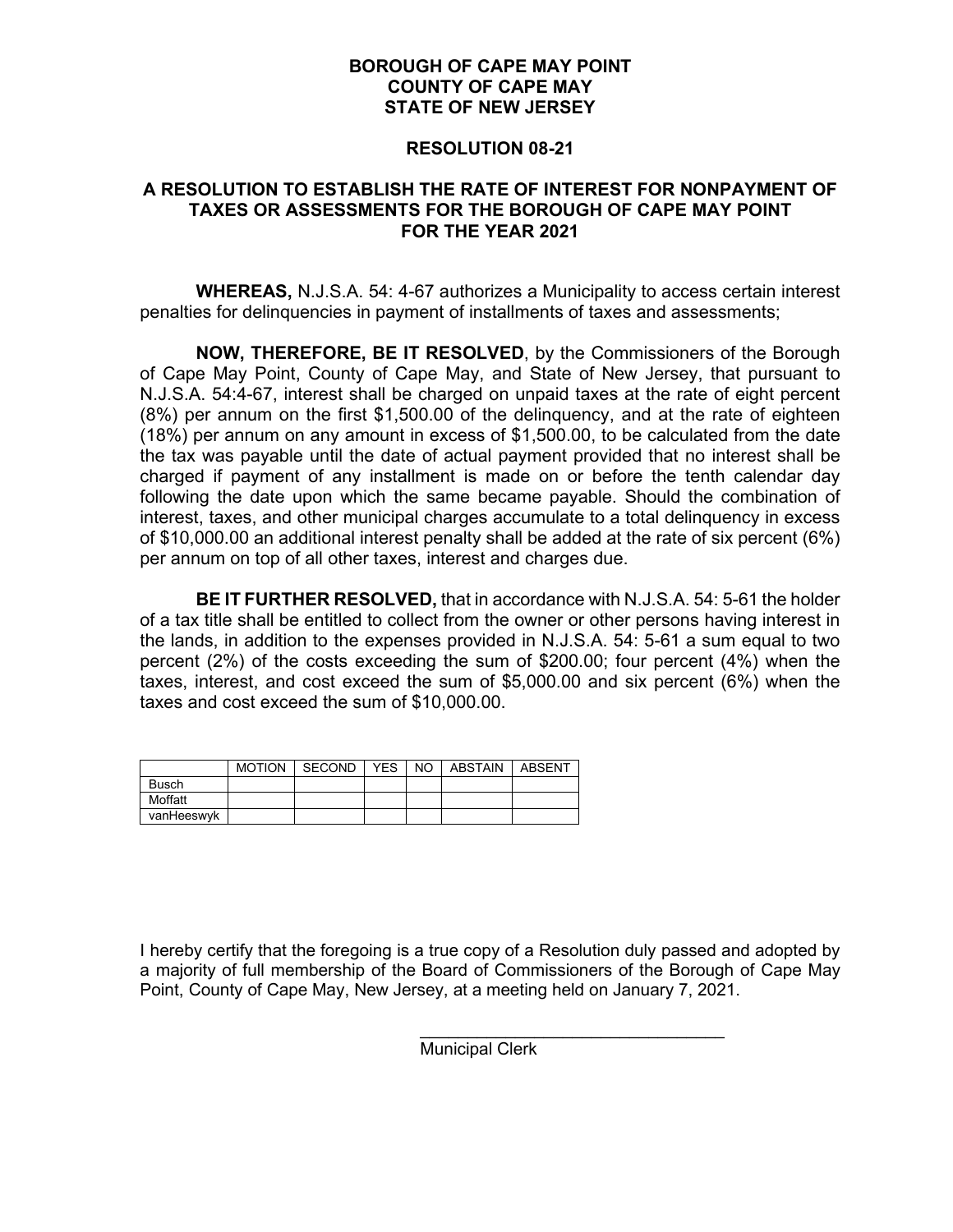#### **RESOLUTION 09-21**

#### **AUTHORIZING TAX ASSESSOR TO FILE REGULAR APPEALS TO THE CAPE MAY COUNTY BOARD OF TAXATION**

**WHEREAS,** by the directive of the Cape May County Board of Taxation and pursuant to N.J.A.C. 18:12A-1.6(c), the governing body of the Borough of West Cape May may designate that any and all tax appeals for an increase or decrease of assessment may be submitted to the County Board of Taxation by the Tax Assessor; and

**WHEREAS,** it is deemed to be in the best interest of the Borough of Cape May Point that the Tax Assessor be authorized to file same on behalf of the Borough for the year 2021 for the disposition by the County Board of Taxation.

**NOW, THEREFORE, BE IT RESOLVED** by the Board of Commissioners of the Borough of Cape May Point, the governing body thereof, that Dianne Kelly, Tax Assessor of the Borough of Cape May Point is hereby authorized, empowered and directed to file regular appeals with the Cape May County Board of Taxation on behalf of the Borough for the year 2021.

**BE IT FURTHER RESOLVED** by the Board of Commissioners of the Borough of Cape May Point, the governing body therefore, that a certified copy of this Resolution shall be forwarded to Dianne Kelly and the Cape May County Board of Taxation.

|              | <b>MOTION</b> | SECOND | YES. | NO. | ABSTAIN | ABSENT |
|--------------|---------------|--------|------|-----|---------|--------|
| <b>Busch</b> |               |        |      |     |         |        |
| Moffatt      |               |        |      |     |         |        |
| vanHeeswyk   |               |        |      |     |         |        |

I hereby certify that the foregoing is a true copy of a Resolution duly passed and adopted by a majority of full membership of the Board of Commissioners of the Borough of Cape May Point, County of Cape May, New Jersey, at a meeting held on January 7, 2021.

> $\overline{\phantom{a}}$  ,  $\overline{\phantom{a}}$  ,  $\overline{\phantom{a}}$  ,  $\overline{\phantom{a}}$  ,  $\overline{\phantom{a}}$  ,  $\overline{\phantom{a}}$  ,  $\overline{\phantom{a}}$  ,  $\overline{\phantom{a}}$  ,  $\overline{\phantom{a}}$  ,  $\overline{\phantom{a}}$  ,  $\overline{\phantom{a}}$  ,  $\overline{\phantom{a}}$  ,  $\overline{\phantom{a}}$  ,  $\overline{\phantom{a}}$  ,  $\overline{\phantom{a}}$  ,  $\overline{\phantom{a}}$ Municipal Clerk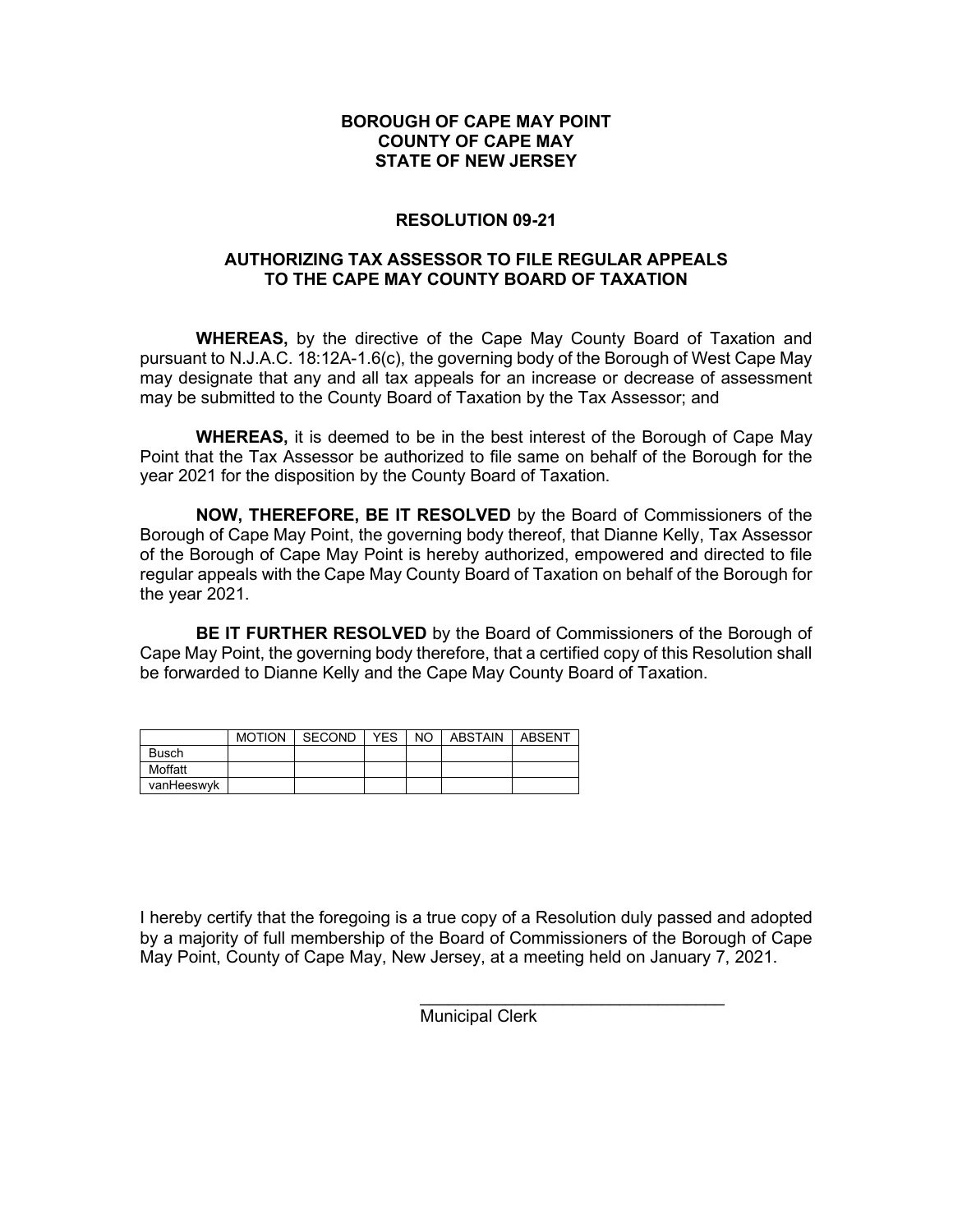#### **RESOLUTION 10-21**

#### **SCHEDULE OF 2021 MUNICIPAL HOLIDAYS / BOROUGH HALL CLOSINGS**

**BE IT RESOLVED,** by the Governing Body of the Borough of Cape May Point, that the following will be observed as Holidays on which Municipal Offices will be closed:

|                        | <i><b>OBSERVED</b></i> |
|------------------------|------------------------|
| New Year's Day         | 1/1/2021               |
| Martin Luther King Day | 1/18/2021              |
| President's Day        | 2/15/2021              |
| Good Friday            | 4/2/2021               |
| Memorial Day           | 5/31/2021              |
| Independence Day       | 7/5/2021               |
| Labor Day              | 9/6/2021               |
| Columbus Day           | 10/11/2021             |
| Veterans Day           | 11/11/2021             |
| Thanksgiving Day       | 11/25/2021             |
| Day after Thanksgiving | 11/26/2021             |
| Christmas              | 12/23, 24 & 27/2021    |
| New Year's Day 2022    | 12/31/2021             |

|            | <b>MOTION</b> | SECOND | <b>YES</b> | NO I | ABSTAIN | ABSENT |
|------------|---------------|--------|------------|------|---------|--------|
| Busch      |               |        |            |      |         |        |
| Moffatt    |               |        |            |      |         |        |
| vanHeeswyk |               |        |            |      |         |        |

# **CERTIFICATION**

I hereby certify that the foregoing is a true copy of a Resolution duly passed and adopted by a majority of full membership of the Board of Commissioners of the Borough of Cape May Point, County of Cape May, New Jersey, at a meeting held on January 7, 2021.

> $\frac{1}{2}$  , and the set of the set of the set of the set of the set of the set of the set of the set of the set of the set of the set of the set of the set of the set of the set of the set of the set of the set of the set Municipal Clerk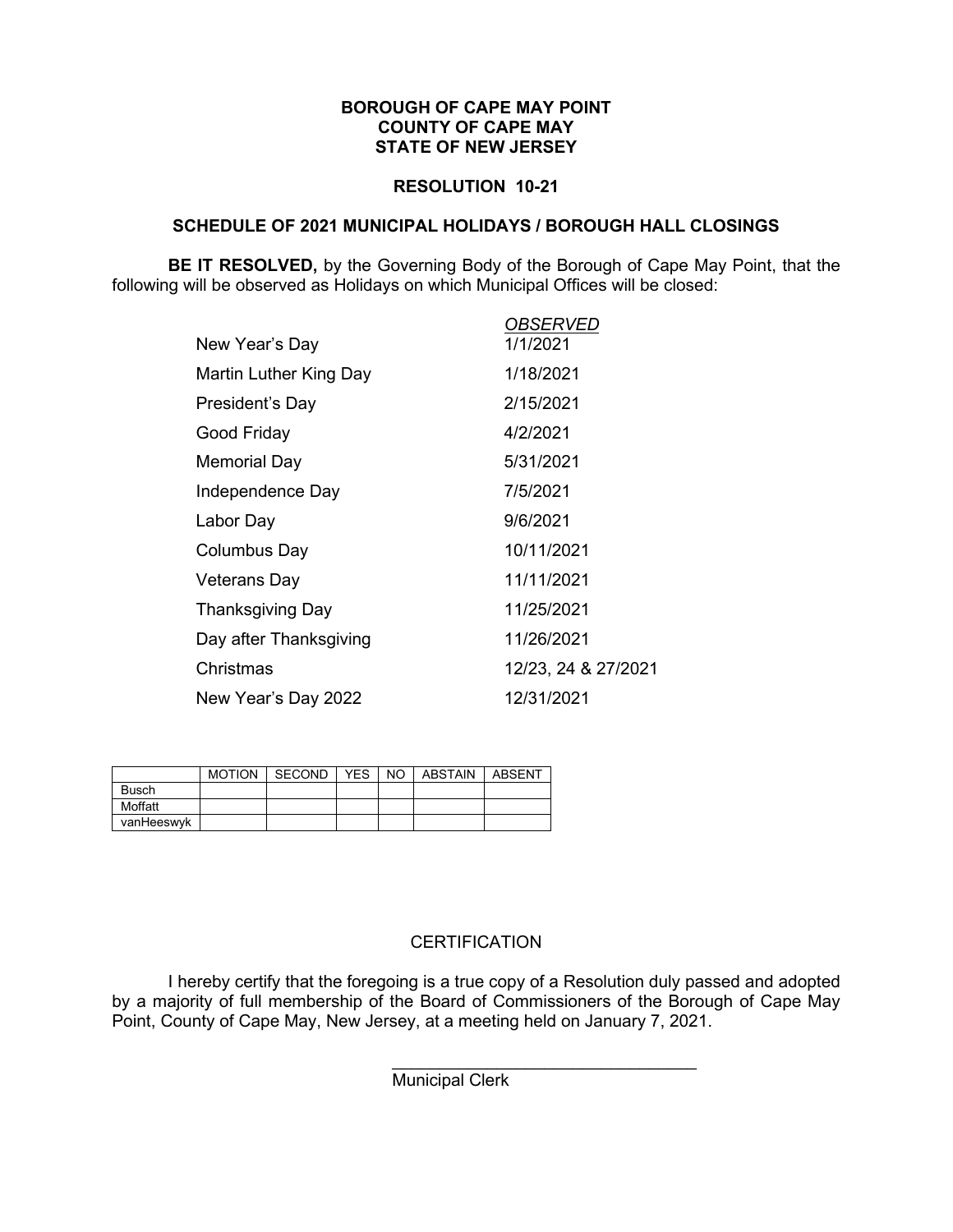**RESOLUTION 11-21** 

**NUMBER NOT USED**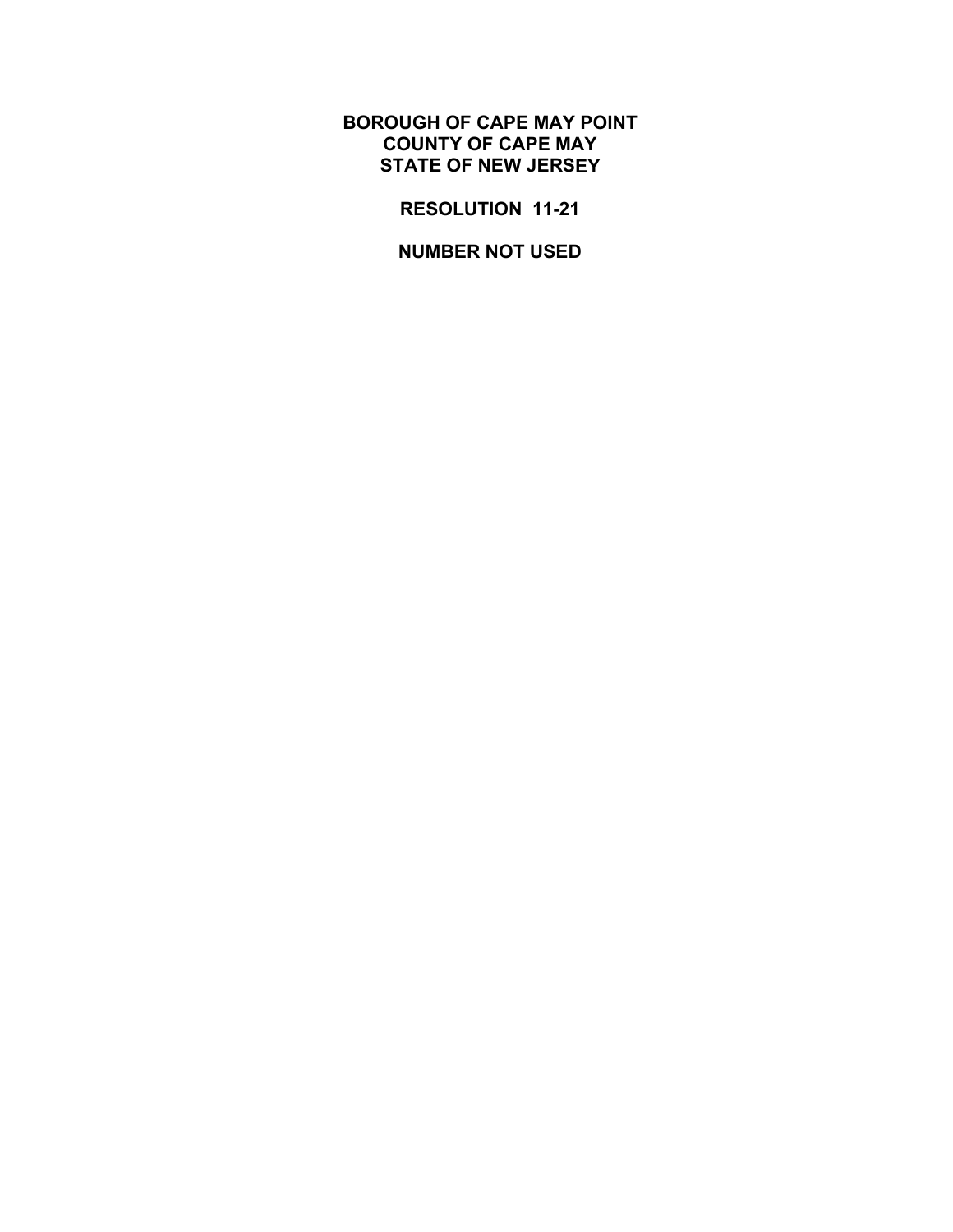## **RESOLUTION 12-21**

# **AWARD OF PROFESSIONAL SERVICES CONTRACT FOR BOROUGH AUDITOR – MICHAEL GARCIA OF FORD, SCOTT AND ASSOCIATES, L.L.C.**

**WHEREAS**, the Borough of Cape May Point has a need to acquire the services of a Borough Auditor for the performance of auditing/accounting work and related duties associated therewith as a non-fair and open contract pursuant to the provisions of N.J.S.A. 19:44A-20.5; and

**WHEREAS,** the Chief Financial Officer has determined and certified in writing that the value of the acquisition will exceed \$17,500; and

**WHEREAS,** the term of this contract is 1 year commencing January 1, 2021, expiring December 31, 2021; and

**WHEREAS,** Michael S. Garcia of Ford, Scott and Associates, L.L.C. has submitted a proposal indicating he will provide the services of Borough Auditor for an amount not to exceed \$29,600; and

**WHEREAS,** Michael S. Garcia has completed and submitted a Business Entity Disclosure Certification which certifies that he has not made any reportable contributions to a political or candidate committee in the Borough of Cape May Point in the previous one year, and will not make any reportable contributions pursuant to N.J.S.A. 19:44-1 through the term of his contract; and

**WHEREAS**, in accordance with N.J.A.C. 5:30-5.4 the Chief Financial Officer certifies that the funds will be available in the 2021 Municipal Budget for these services; and

**WHEREAS**, the services to be performed by the Auditor are regulated by law within the meaning of the Local Public Contracts Laws (N.J.S. 40:1-1 et seq.) and hence are exempt from competitive bidding.

**NOW, THEREFORE, BE IT RESOLVED** by the Board of Commissioners of the Borough of Cape May Point, the governing body thereof, that Michael Garcia be appointed as Auditor of the Borough of Cape May Point for a term of one (1) year effective January 1, 2021 and expiring December 31, 2021.

**BE IT FURTHER RESOLVED,** the Mayor and Municipal Clerk are hereby authorized to execute the aforementioned professional services agreement on behalf of the Borough of Cape May Point in accordance with the terms and provisions of the Local Public Contacts Law.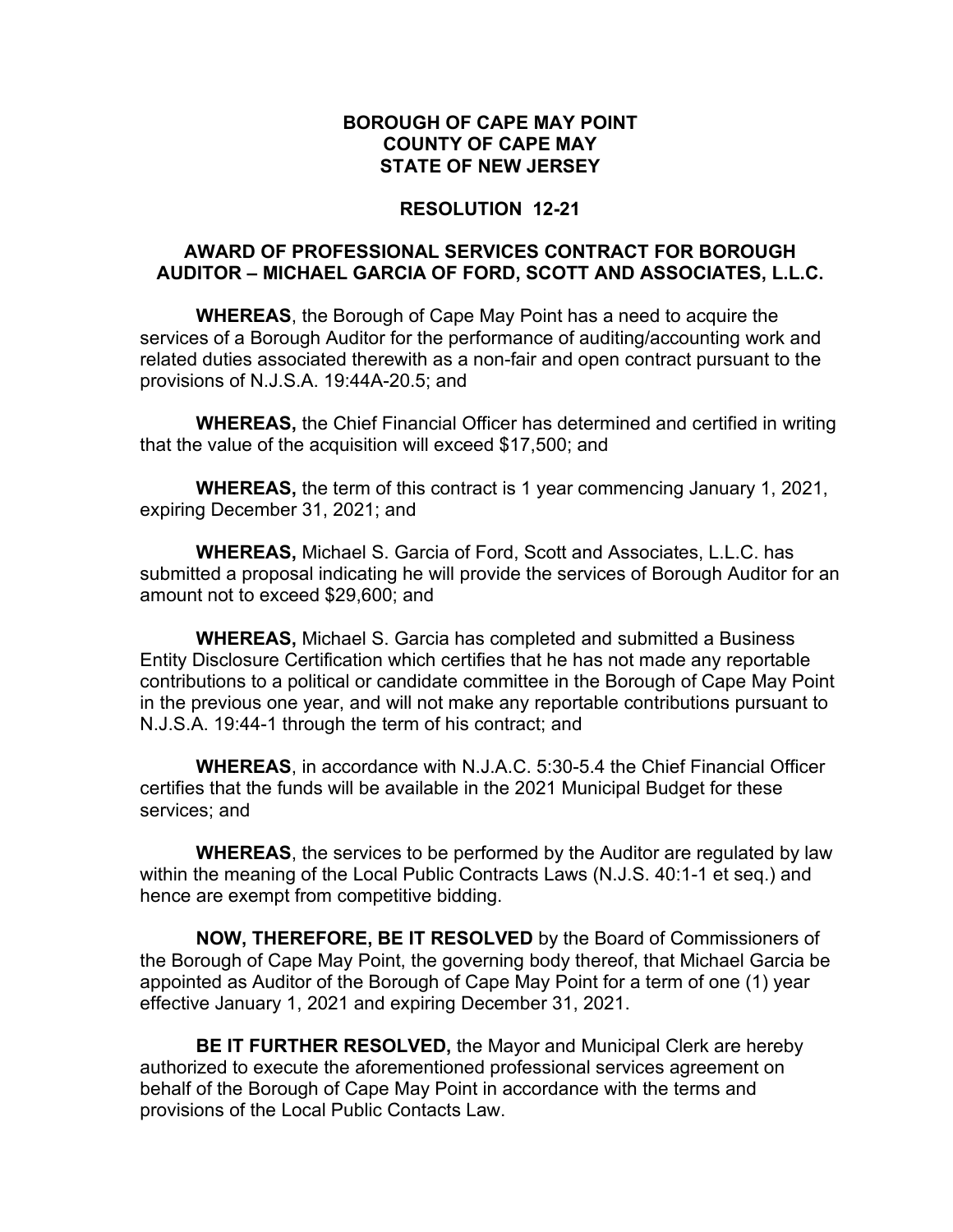**BE IT FURTHER RESOLVED**, that the Business Entity Certification and the Determination of Value be placed on file with this resolution.

**BE IT FURTHER RESOLVED** that a notice of this decision shall be published according to N.J.S.A. 40A:11-5(1)(a)(i).

|              | <b>MOTION</b> | SECOND | YES | NO I | ABSTAIN | ABSENT |
|--------------|---------------|--------|-----|------|---------|--------|
| <b>Busch</b> |               |        |     |      |         |        |
| Moffatt      |               |        |     |      |         |        |
| vanHeeswyk   |               |        |     |      |         |        |

# CERTIFICATION OF AVAILABILITY OF FUNDS

I, James V. Craft, Chief Finance Officer of the Borough of Cape May Point, hereby certify that funds are available in the Current Fund Account 0-01-20-135-021 and Water/Sewer Fund Account 0-05-55-502-052 to authorize the execution of a professional services contract with Michael Garcia of Ford, Scott and Associates as the Municipal Auditors for the Borough of Cape May Point for a one (1) year term commencing January 1, 2021 for an amount not to exceed \$29,600.00.

I further certify that this commitment together with all previously made commitments does not exceed the appropriation balance available for this purpose.

Dated: January 7, 2021 Signed: *James V Craft* James V. Craft, Chief Financial Officer

# **Certification**

I hereby certify that the foregoing is a true copy of a Resolution duly passed and adopted by a majority of full membership of the Board of Commissioners of the Borough of Cape May Point, County of Cape May, New Jersey, at a meeting held on January 7, 2021.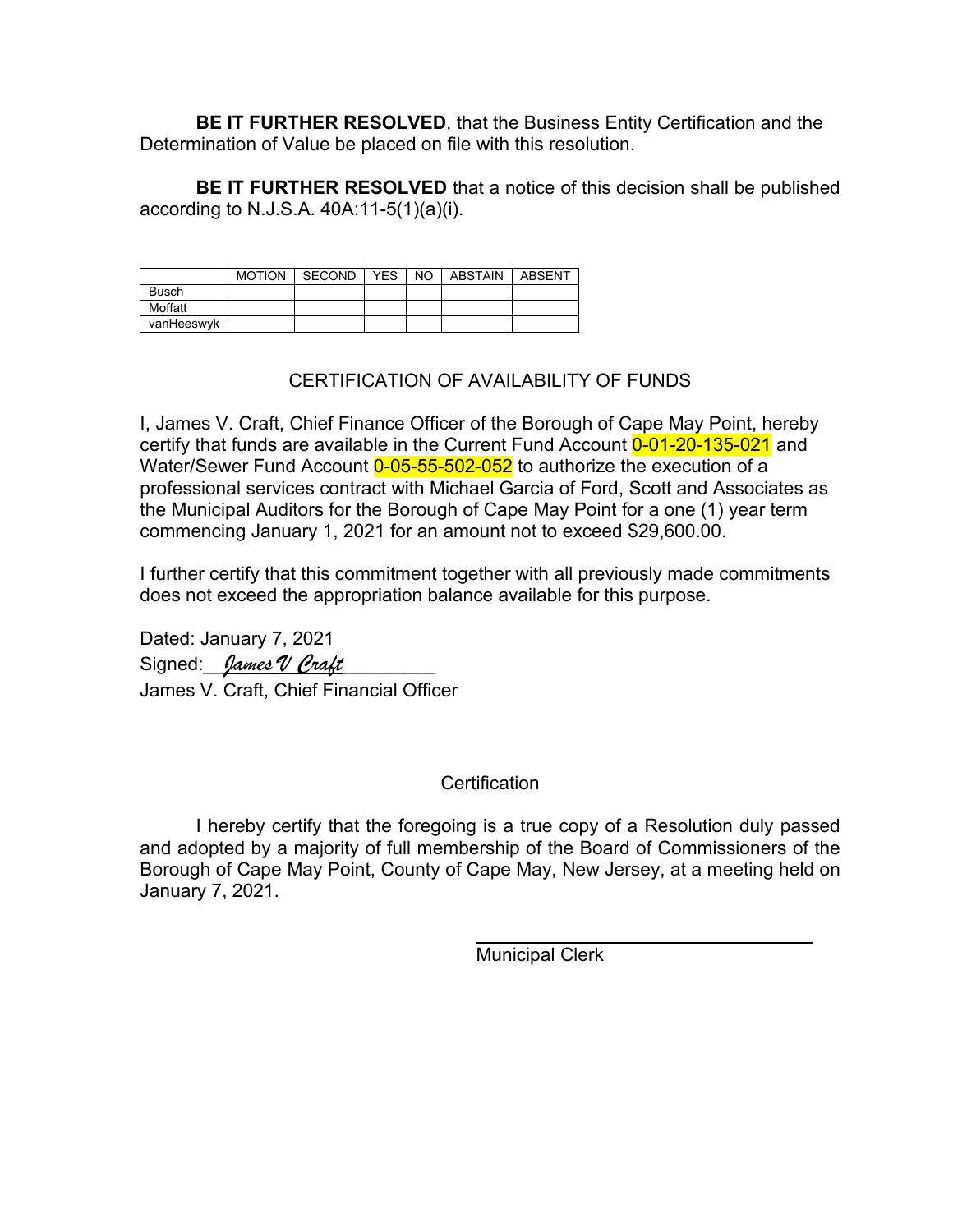# **RESOLUTION 13-21**

# **AWARD OF PROFESSIONAL SERVICES CONTRACT FOR BOND COUNSEL MCMANIMON, SCOTLAND & BAUMAN, L.L.C.**

**WHEREAS**, the Borough of Cape May Point has a need to acquire the services of a Bond Counsel for the performance of legal work and related duties associated therewith as a non-fair and open contract pursuant to the provisions of N.J.S.A. 19:44A-20.5; and

**WHEREAS,** the Chief Financial Officer has determined and certified in writing that the value of the acquisition may exceed \$17,500; and

**WHEREAS,** the term of this contract is 1 year commencing January 1, 2021, expiring December 31, 2021; and

**WHEREAS,** McManimon, Scotland & Bauman, L.L.C. has submitted a proposal indicating the firm will provide the services of Bond Counsel pursuant to the terms of said proposal in an amount not to exceed \$10,000.00; and

**WHEREAS,** McManimon, Scotland & Bauman, L.L.C. has completed and submitted a Business Entity Disclosure Certification which certifies the firm has not made any reportable contributions to a political or candidate committee in the Borough of Cape May Point in the previous one year, and will not make any reportable contributions pursuant to N.J.S.A. 19:44-1 through the term of his contract; and

**WHEREAS**, in accordance with N.J.A.C. 5:30-5.4 the Chief Financial Officer certifies that the funds will be available in the 2021 Municipal Budget for these services; and

**WHEREAS**, the services to be performed by the Bond Counsel are regulated by law within the meaning of the Local Public Contracts Laws (N.J.S. 40:1-1 et seq.) and hence are exempt from competitive bidding.

**NOW, THEREFORE, BE IT RESOLVED** by the Board of Commissioners of the Borough of Cape May Point, the governing body thereof, that McManimon, Scotland & Bauman, L.L.C. be appointed as Bond Counsel of the Borough of Cape May Point for a term of one (1) year effective January 1, 2021 and expiring December 31, 2021.

**BE IT FURTHER RESOLVED,** the Mayor and Municipal Clerk are hereby authorized to execute the aforementioned professional services agreement on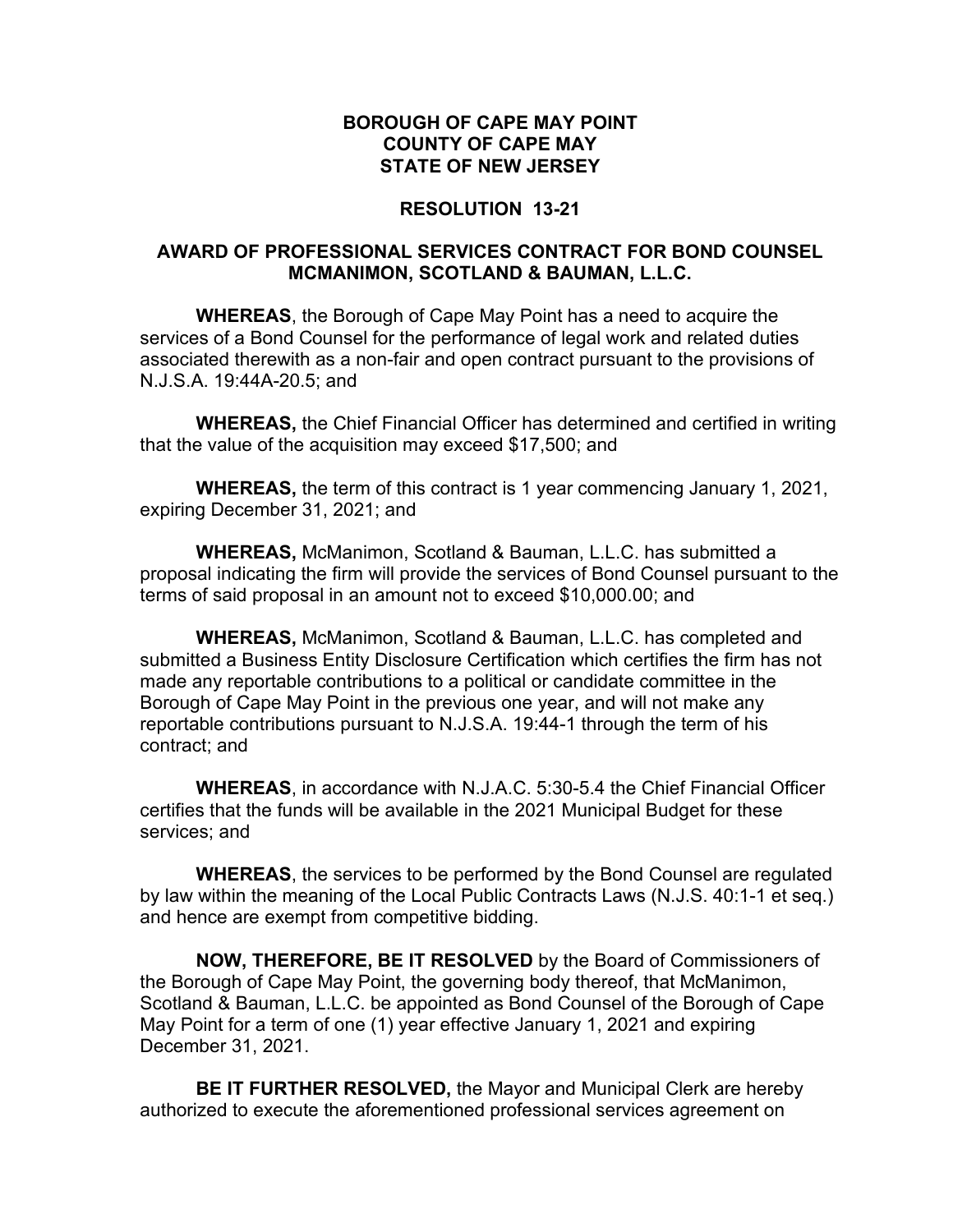behalf of the Borough of Cape May Point in accordance with the terms and provisions of the Local Public Contacts Law.

**BE IT FURTHER RESOLVED**, that the Business Entity Certification and the Determination of Value be placed on file with this resolution.

**BE IT FURTHER RESOLVED** that a notice of this decision shall be published according to N.J.S.A. 40A:11-5(1)(a)(i).

|              | <b>MOTION</b> | SECOND | <b>YES</b> | NO. | <b>ABSTAIN</b> | ABSENT |
|--------------|---------------|--------|------------|-----|----------------|--------|
| <b>Busch</b> |               |        |            |     |                |        |
| Moffatt      |               |        |            |     |                |        |
| vanHeeswyk   |               |        |            |     |                |        |

# CERTIFICATION OF AVAILABILITY OF FUNDS

I, James V. Craft, Chief Finance Officer of the Borough of Cape May Point, hereby certify that funds are available in the Current Fund Account 0-01-20-155-021 to authorize the execution of a professional services contract with Erin Law of McManimon, Scotland, Baumann. as Bond Counsel for the Borough of Cape May Point for a one (1) year term commencing January 1, 2021 for an amount not to exceed \$10,000.00.

I further certify that this commitment together with all previously made commitments does not exceed the appropriation balance available for this purpose.

Dated: January 7, 2021 Signed: *James V Craft* James V. Craft, Chief Financial Officer

# **Certification**

I hereby certify that the foregoing is a true copy of a Resolution duly passed and adopted by a majority of full membership of the Board of Commissioners of the Borough of Cape May Point, County of Cape May, New Jersey, at a meeting held on January 7, 2021.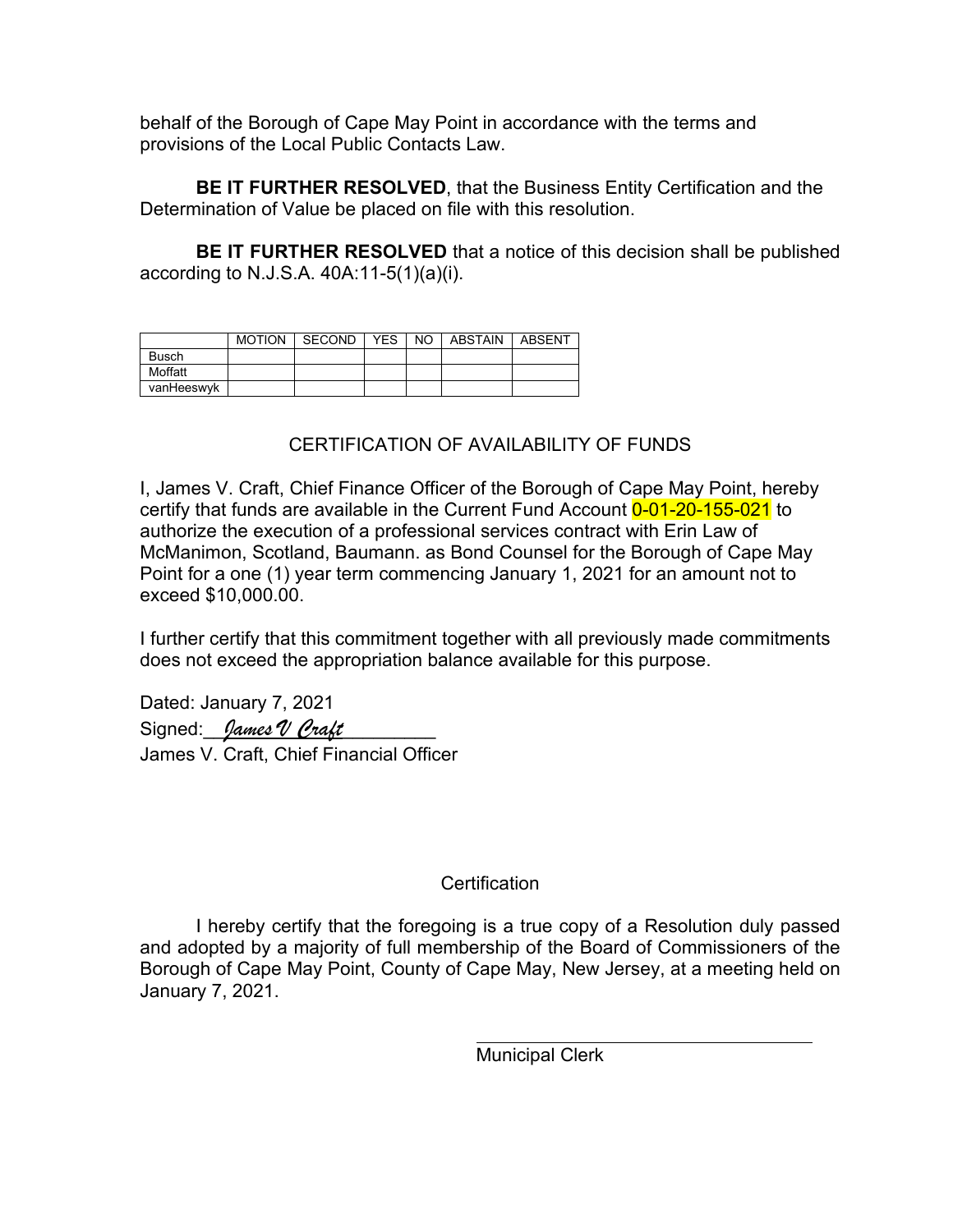# **RESOLUTION 14-21**

# **AWARD OF PROFESSIONAL SERVICES CONTRACT FOR BOROUGH ENGINEER – BRUCE GRAHAM**

**WHEREAS**, the Borough of Cape May Point has a need to acquire the services of a Borough Engineer for the performance of engineering work and related duties associated therewith as a non-fair and open contract pursuant to the provisions of N.J.S.A. 19:44A-20.5; and

**WHEREAS,** the Chief Financial Officer has determined and certified in writing that the value of the acquisition may exceed \$17,500; and

**WHEREAS,** the term of this contract is one (1) year commencing January 1, 2021, expiring December 31, 2021; and

**WHEREAS,** Bruce Graham of Van Note Harvey Associates has submitted a proposal indicating the firm will provide the services of Borough Engineer pursuant to the terms of said proposal in an amount not to exceed \$25,000.00; and

**WHEREAS,** Bruce Graham has completed and submitted a Business Entity Disclosure Certification which certifies that he has not made any reportable contributions to a political or candidate committee in the Borough of Cape May Point in the previous one year, and will not make any reportable contributions pursuant to N.J.S.A. 19:44-1 through the term of his contract; and

**WHEREAS**, in accordance with N.J.A.C. 5:30-5.4 the Chief Financial Officer certifies that the funds will be available in the 2020 Municipal Budget for these services; and

**WHEREAS**, the services to be performed by the Bond Counsel are regulated by law within the meaning of the Local Public Contracts Laws (N.J.S. 40:1-1 et seq.) and hence are exempt from competitive bidding.

**NOW, THEREFORE, BE IT RESOLVED** by the Board of Commissioners of the Borough of Cape May Point, the governing body thereof, that Bruce Graham be appointed as Borough Engineer of the Borough of Cape May Point for a term of one (1) year effective January 1, 2021 and expiring December 31, 2021.

**BE IT FURTHER RESOLVED,** the Mayor and Municipal Clerk are hereby authorized to execute the aforementioned professional services agreement on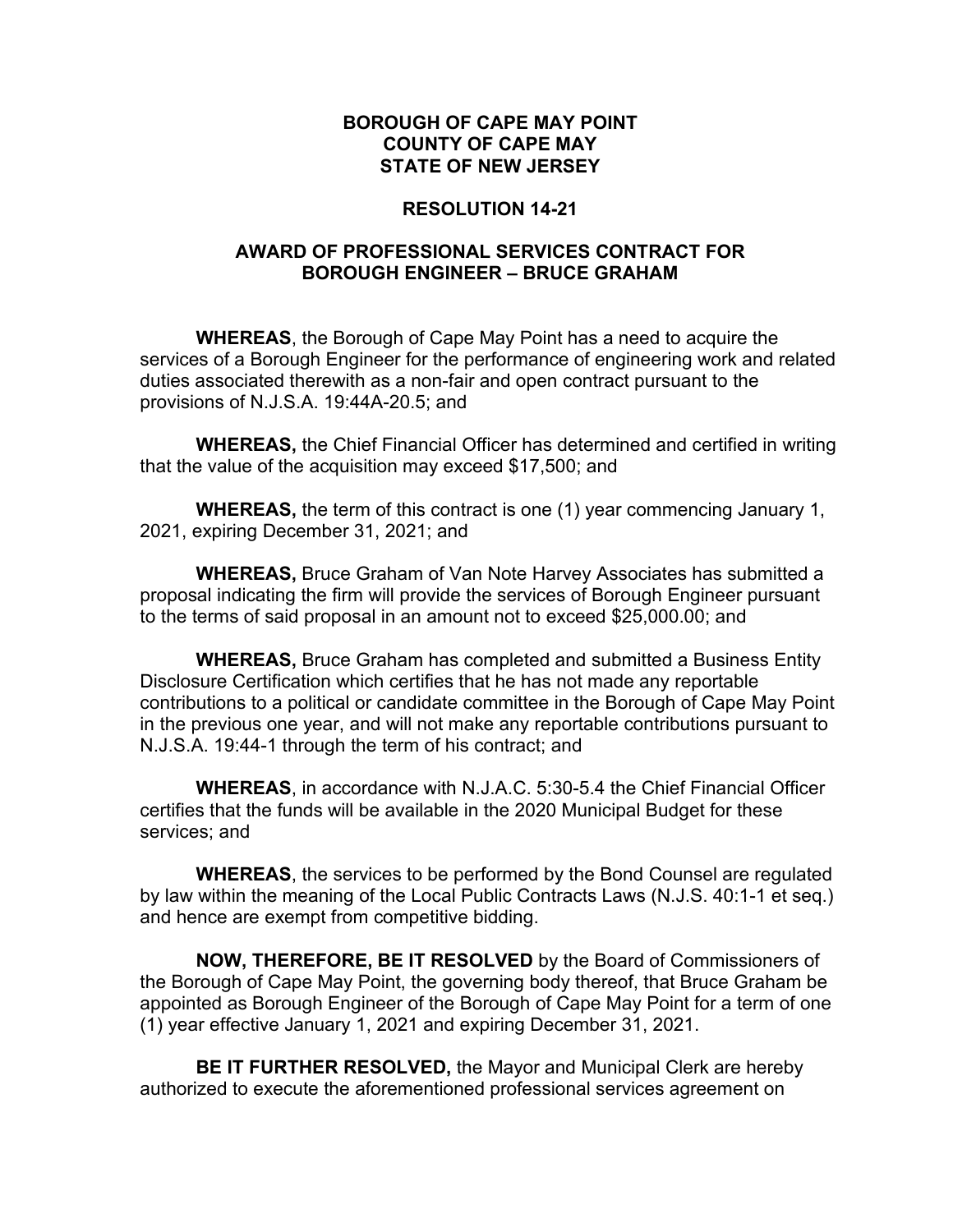behalf of the Borough of Cape May Point in accordance with the terms and provisions of the Local Public Contacts Law.

**BE IT FURTHER RESOLVED**, that the Business Entity Certification and the Determination of Value be placed on file with this resolution.

**BE IT FURTHER RESOLVED** that a notice of this decision shall be published according to N.J.S.A. 40A:11-5(1)(a)(i).

|            | MOTION | SECOND | YES | NO I | ABSTAIN | ABSENT |
|------------|--------|--------|-----|------|---------|--------|
| Busch      |        |        |     |      |         |        |
| Moffatt    |        |        |     |      |         |        |
| vanHeeswyk |        |        |     |      |         |        |

# CERTIFICATION OF AVAILABILITY OF FUNDS

I, James V. Craft, Chief Finance Officer of the Borough of Cape May Point, hereby certify that funds are available in the Current Fund Account 0-01-26-292-021 to authorize the execution of a professional services contract with Bruce Graham of Van Note – Harvey Associates as Borough Engineer for the Borough of Cape May Point for a one (1) year term commencing January 1, 2021 for an amount not to exceed \$25,000.00.

I further certify that this commitment together with all previously made commitments does not exceed the appropriation balance available for this purpose.

Dated: January 7, 2021 Signed: *James V Craft* James V. Craft, Chief Financial Officer

# **Certification**

I hereby certify that the foregoing is a true copy of a Resolution duly passed and adopted by a majority of full membership of the Board of Commissioners of the Borough of Cape May Point, County of Cape May, New Jersey, at a meeting held on January 7, 2021.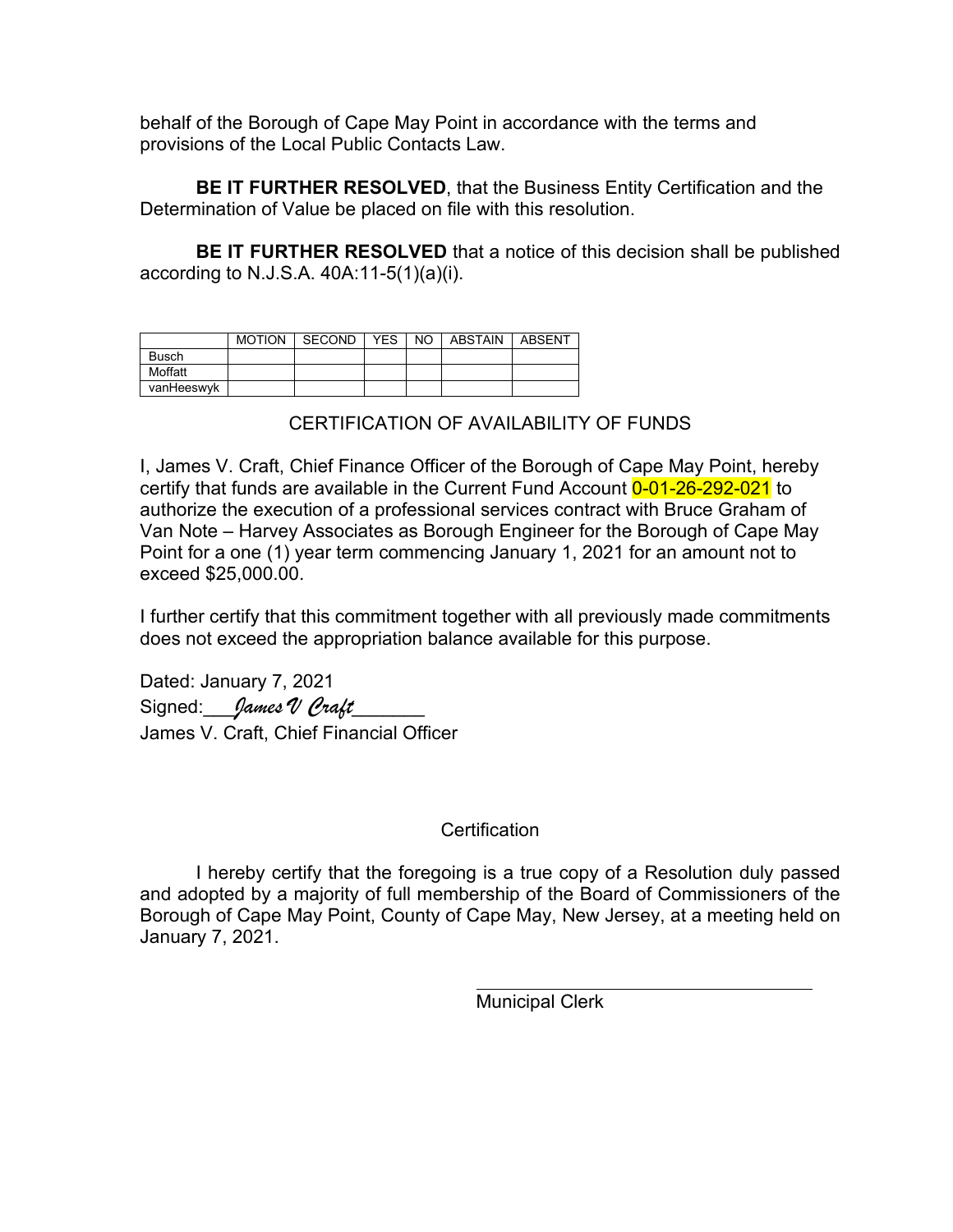## **RESOLUTION NO. 15-21**

# **AWARD OF CONTRACT FOR M.I.S. SERVICES FOR 2021**

**WHEREAS**, there is a need in the Borough of Cape May Point to contract for M.I.S. services; and

**WHEREAS,** based on satisfactory service and reliability in the year 2020 it is the recommendation of the Commissioner of Revenue and Finance that Barber Consulting Services, L.L.C be awarded M.I.S. services contract for 2021.

**NOW, THEREFORE, BE IT RESOLVED** by the Commissioners of the Borough of Cape May Point that Barber Consulting Services, L.L.C. be awarded the contract for M.I.S Services for a one-year contract expiring December 31, 2021 at the flat rate of \$4,500.

|              | <b>MOTION</b> | <b>SECOND</b> | YES. | NO. | ABSTAIN | ABSENT |
|--------------|---------------|---------------|------|-----|---------|--------|
| <b>Busch</b> |               |               |      |     |         |        |
| Moffatt      |               |               |      |     |         |        |
| vanHeeswyk   |               |               |      |     |         |        |

#### CERTIFICATION OF AVAILABILITY OF FUNDS

I, James V. Craft, Chief Finance Officer of the Borough of Cape May Point, hereby certify that funds are available in the Current Fund Account  $0-01-20-140-021$ , Computer Operations OE, to authorize the execution of a professional services contract with Barber Consulting Services for M.I.S services for an amount not to exceed \$4,500.00 for a one (1) year term commencing January 1, 2021.

I further certify that this commitment together with all previously made commitments does not exceed the appropriation balance available for this purpose.

Dated: January 7, 2021 Signed: *James V Craft* James V. Craft, Chief Financial Officer

**Certification** 

I hereby certify that the foregoing is a true copy of a Resolution duly passed and adopted by a majority of full membership of the Board of Commissioners of the Borough of Cape May Point, County of Cape May, New Jersey, at a meeting held on January 7, 2021.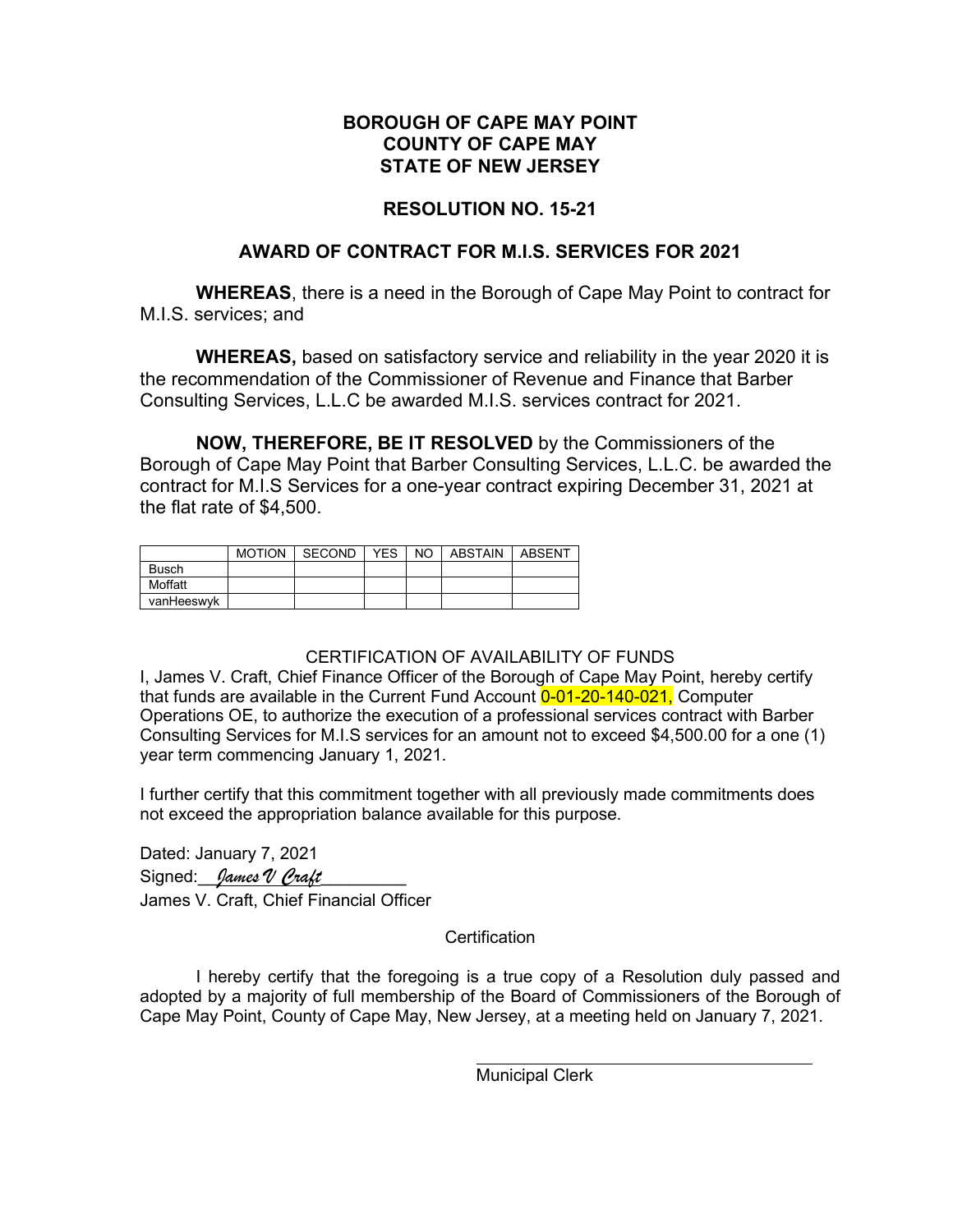# **RESOLUTION 16-21**

# **AWARDING CONTRACT FOR ANIMAL CONTROL SERVICES FOR THE YEAR 2021**

**WHEREAS**, there is a need in the Borough of Cape May Point to contract for Animal Control Services to patrol and monitor the Borough for stray, lost or injured animals, and to provide services necessary to treat, trap or impound said animals; and

**WHEREAS,** the services of an Animal Control Officer are further required to enforce all State and Local ordinances including, but not limited to, vaccination and licensing requirements.

**NOW, THEREFORE, BE IT RESOLVED** by the Commissioners of the Borough of Cape May Point that an agreement be entered into with Stephen Serwatka of Animal Control of South Jersey in the amount of \$60.00 per hour, in an amount not to exceed \$1,000.00. The term of this contract shall begin on January 1, 2021 and end December 31, 2021.

|              | MOTION I SECOND | <b>YES</b> | NO I | ABSTAIN | ABSENT |
|--------------|-----------------|------------|------|---------|--------|
| <b>Busch</b> |                 |            |      |         |        |
| Moffatt      |                 |            |      |         |        |
| vanHeeswyk   |                 |            |      |         |        |

# CERTIFICATION OF AVAILABILITY OF FUNDS

I, James V. Craft, Chief Finance Officer of the Borough of Cape May Point, hereby certify that funds are available in the Current Fund Account 0-01-27-232-021, Animal Control, to authorize the execution of a contract with Stephen Serwatka of Animal Control of South Jersey in the amount of \$60.00 per hour for the Borough of Cape May Point for a one (1) year term commencing January 1, 2021 for an amount not to exceed \$1,000.00. I further certify that this commitment together with all previously made commitments does not exceed the appropriation balance available for this purpose.

Dated: January 7, 2021 Signed: *James V Craft* James V. Craft, Chief Financial Officer

**Certification** 

I hereby certify that the foregoing is a true copy of a Resolution duly passed and adopted by a majority of full membership of the Board of Commissioners of the Borough of Cape May Point, County of Cape May, New Jersey, at a meeting held on January 7, 2021.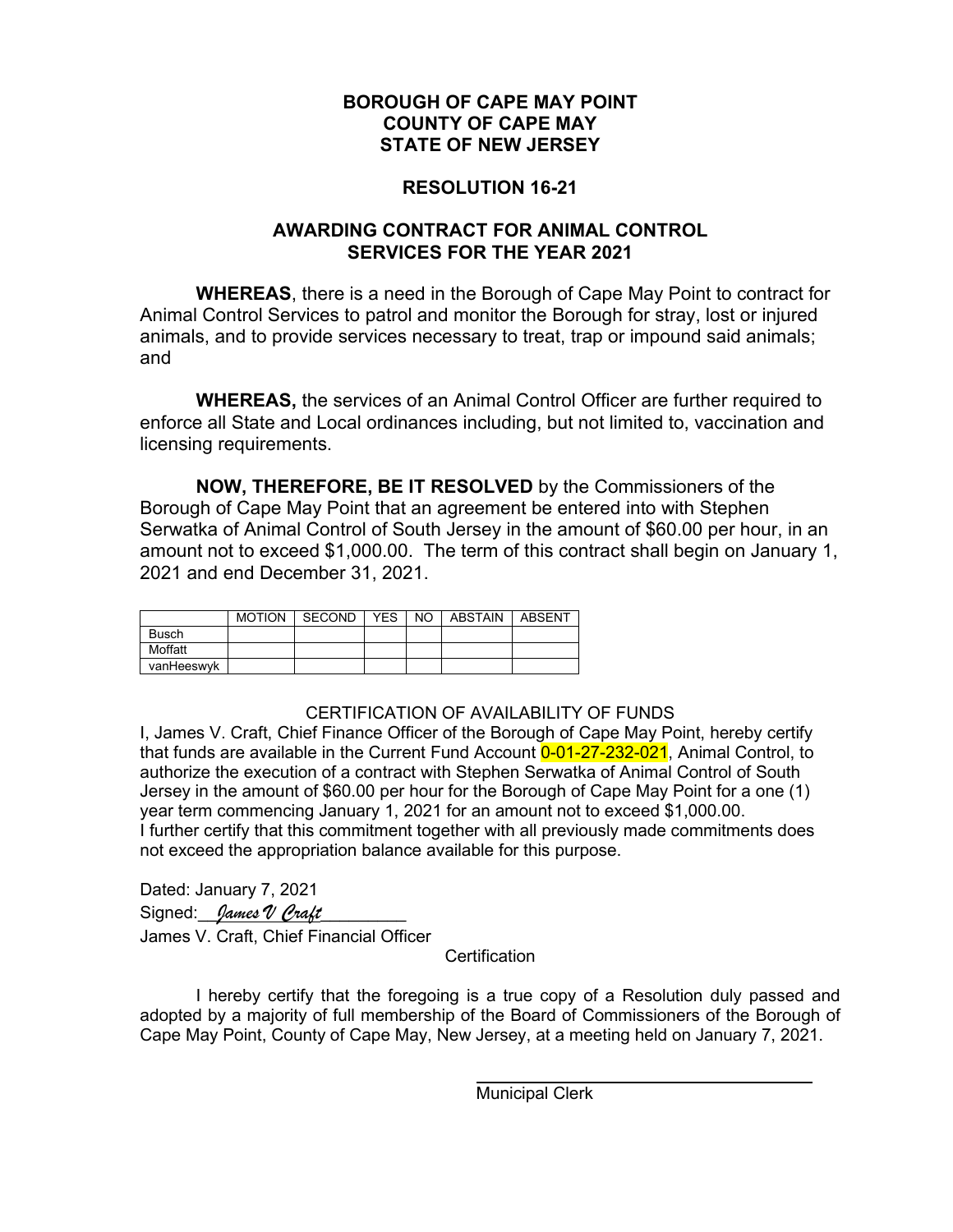#### **RESOLUTION 17-21**

#### **AWARD OF PROFESSIONAL SERVICES CONTRACT FOR BOROUGH PLANNER – MICHAEL SULLIVAN**

**WHEREAS,** the Borough of Cape May Point requires the services of a professional planner and the Local Public Contract Law (N.J.S.A. 40A:11-1 et seq.) provides for the award of contracts for professional services without advertising for bids; and

**WHEREAS,** the Borough has determined that the value of the following contract will not exceed \$17,500.00 and therefore is not subject to the provisions of N.J.S.A. 19:44A-20.5; and

**NOW THEREFORE BE IT RESOLVED** by the Governing Body of the Borough of Cape May Point, County of Cape May and State of New Jersey, that Michael Sullivan, ASLA, AICP of the firm Clarke, Canton, Hintz is hereby appointed as municipal planner for the year 2021, at the rate agreed upon in the contract attached hereto, in an amount not to exceed \$15,000.00.

**BE IT FURTHER RESOLVED,** the Mayor and Municipal Clerk are hereby authorized to execute the aforementioned professional services agreement on behalf of the Borough of Cape May Point in accordance with the terms and provisions of the Local Public Contacts Law.

**BE IT FURTHER RESOLVED** that a notice of this decision shall be published according to N.J.S.A. 40A:11-5(1)(a)(i).

|              | <b>MOTION</b> | l SECOND | YES | NO. | ABSTAIN | ABSENT |
|--------------|---------------|----------|-----|-----|---------|--------|
| <b>Busch</b> |               |          |     |     |         |        |
| Moffatt      |               |          |     |     |         |        |
| vanHeeswyk   |               |          |     |     |         |        |

#### CERTIFICATION OF AVAILABILITY OF FUNDS

I, James V. Craft, Chief Finance Officer of the Borough of Cape May Point, hereby certify that funds are available in the Current Fund Account 0-01-21-180-021 to authorize the execution of a professional services contract with Michael Sullivan, ASLA, AICP of Clarke, Canton, Hintz as municipal planner for the Borough of Cape May Point for a one (1) year term commencing January 1, 2021 for an amount not to exceed \$15,000.00.

I further certify that this commitment together with all previously made commitments does not exceed the appropriation balance available for this purpose. Dated: January 7, 2021

Signed: *James V Craft* 

James V. Craft, Chief Financial Officer

**Certification** 

I hereby certify that the foregoing is a true copy of a Resolution duly passed and adopted by a majority of full membership of the Board of Commissioners of the Borough of Cape May Point, County of Cape May, New Jersey, at a meeting held on January 7, 2021.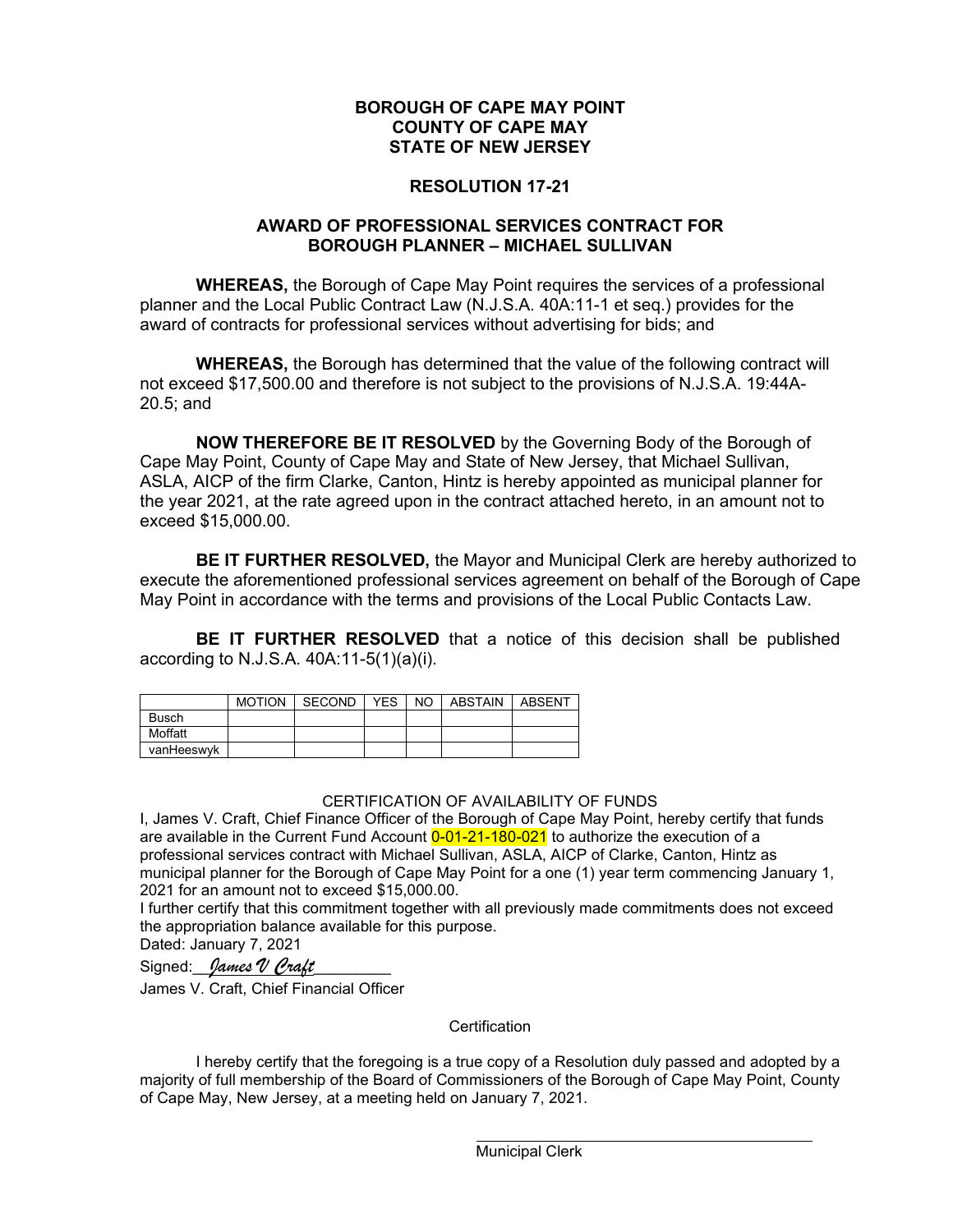# **RESOLUTION NO. 18-21**

# **AWARD OF CONTRACT FOR CRS COORDINATOR SERVICES**

**WHEREAS**, the Borough of Cape May Point is a participant in the Community Rating System with the National Flood Insurance Program; and

**WHEREAS,** based on satisfactory service and reliability in the year 2020 it is the recommendation of the Commissioner of Revenue and Finance that Lou Belasco be awarded a contract to provide CRS Coordinator services for the year 2021.

**NOW, THEREFORE, BE IT RESOLVED** by the Board of Commissioners of the Borough of Cape May Point, County of Cape May, State of New Jersey, that Louis Belasco be awarded a contract for CRS Coordinator Services in the amount of \$3,500 for a one-year contract expiring December 31, 2021.

|              | MOTION I SECOND | <b>YES</b> | NO. | ABSTAIN   ABSENT |  |
|--------------|-----------------|------------|-----|------------------|--|
| <b>Busch</b> |                 |            |     |                  |  |
| Moffatt      |                 |            |     |                  |  |
| vanHeeswyk   |                 |            |     |                  |  |

# CERTIFICATION OF AVAILABILITY OF FUNDS

I, James V. Craft, Chief Finance Officer of the Borough of Cape May Point, hereby certify that funds are available in the Current Fund Account 0-01-21-181-011 to authorize the execution of a contract with Louis Belasco for CRS Coordinator Services for a one (1) year term commencing January 1, 2021 for \$3,500.

I further certify that this commitment together with all previously made commitments does not exceed the appropriation balance available for this purpose.

Dated: January 7, 2021 Signed: *James V Craft* James V. Craft, Chief Financial Officer

# **Certification**

I hereby certify that the foregoing is a true copy of a Resolution duly passed and adopted by a majority of full membership of the Board of Commissioners of the Borough of Cape May Point, County of Cape May, New Jersey, at a meeting held on January 7, 2021.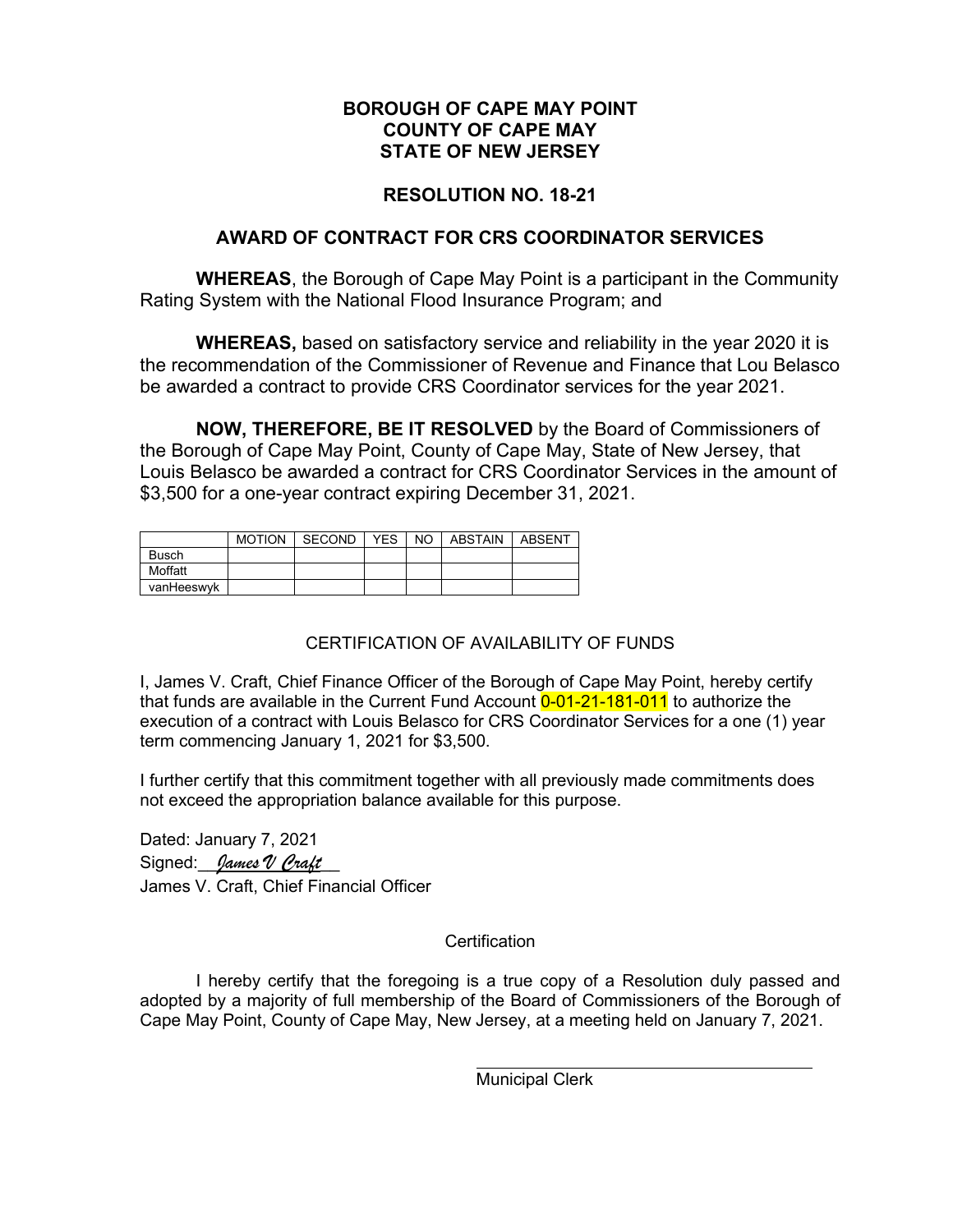# **RESOLUTION NO. 19-21**

## **AWARD OF CONTRACT FOR CERTIFIED FLOODPLAIN MANAGER**

**WHEREAS**, the Borough of Cape May Point requires the services of a Floodplain Manager; and

**WHEREAS,** based on satisfactory service and reliability in the year 2020, it is the recommendation of the Commissioner of Revenue and Finance that Lou Belasco be awarded a contract to provide certified floodplain manager services for 2021.

**NOW, THEREFORE, BE IT RESOLVED** by the Board of Commissioners of the Borough of Cape May Point, County of Cape May, State of New Jersey, that Louis Belasco be awarded a contract, for a one-year term expiring December 31, 2021 in an amount not to exceed \$4,500.

|              | <b>MOTION</b> | SECOND | YES. | NO. | <b>ABSTAIN</b> | ABSENT |
|--------------|---------------|--------|------|-----|----------------|--------|
| <b>Busch</b> |               |        |      |     |                |        |
| Moffatt      |               |        |      |     |                |        |
| vanHeeswyk   |               |        |      |     |                |        |

# CERTIFICATION OF AVAILABILITY OF FUNDS

I, James V. Craft, Chief Finance Officer of the Borough of Cape May Point, hereby certify that funds are available in the Current Fund Account 0-01-21-181-011 to authorize the execution of a contract with Louis Belasco for Certified Floodplain Manager for a one-year term commencing January 1, 2021 for \$4,500.

I further certify that this commitment together with all previously made commitments does not exceed the appropriation balance available for this purpose.

Dated: January 7, 2021 Signed: *James V Craft* James V. Craft, Chief Financial Officer

#### **Certification**

I hereby certify that the foregoing is a true copy of a Resolution duly passed and adopted by a majority of full membership of the Board of Commissioners of the Borough of Cape May Point, County of Cape May, New Jersey, at a meeting held on January 7, 2021.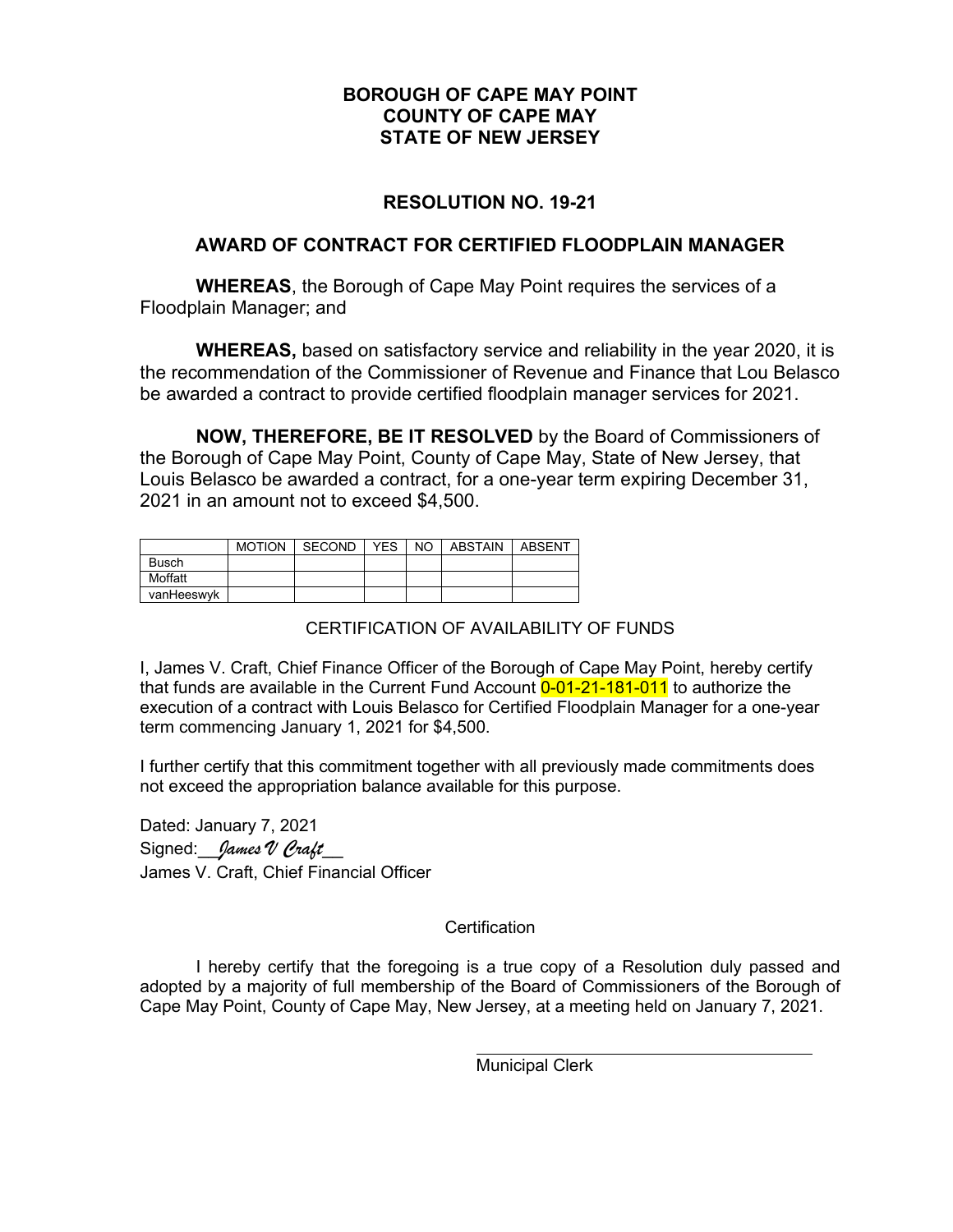#### **RESOLUTION NO. 20-21**

#### **AWARD OF CONTRACT FOR 2021 ANNUAL BEACH PROFILE SURVEY**

**WHEREAS,** the Cape May Point Beach Cells 0 thru 6 (Lighthouse to Emerald Beaches) have recently been reconstructed by the Army Corps of Engineers; and

**WHEREAS**, it is critical that these beaches be closely monitored; and

**WHEREAS**, it is critical to have regular annual data on each of its beach fronts in order to keep informed as to the ever-changing ocean floor, so the Borough can properly plan for any corrective action that is needed; and

**WHEREAS**, Dr. Stewart Farrell is a professor at Stockton State College and a recognized expert in this field and has been providing beach profiles for the Borough since 1988.

**NOW, THEREFORE, BE IT RESOLVED** by the Board of Commissioners of the Borough of Cape May Point, in the County of Cape May and State of New Jersey that the annual contract for Beach Profile Surveying is hereby awarded to Dr. Stewart Farrell of Stockton State College for the year 2021 as specified in attached contract.

- 1. Nine (9) sites will be surveyed ONCE per year comparing current data to the year 2004 Army Corps reconstructed beaches.
- 2. Field data will be collected and analyzed while under supervision.
- 3. A final report will be issued upon completion of work.
- 4. A presentation will be made at a Borough meeting.
- 5. Total project costs are not to exceed \$12,087.70.

**BE IT FURTHER RESOLVED**, this contract is awarded in accordance with the Local Public Contracts Law (N.J.S.A. 40A:11-5(1)(a) and as such shall be printed in the Cape May Star & Wave.

|              | MOTION SECOND |  | YES I NO I ABSTAIN I | ABSENT |
|--------------|---------------|--|----------------------|--------|
| <b>Busch</b> |               |  |                      |        |
| Moffatt      |               |  |                      |        |
| vanHeeswyk   |               |  |                      |        |

#### **Certification**

I hereby certify that the foregoing is a true copy of a Resolution duly passed and adopted by a majority of full membership of the Board of Commissioners of the Borough of Cape May Point, County of Cape May, New Jersey, at a meeting held on January 7, 2021.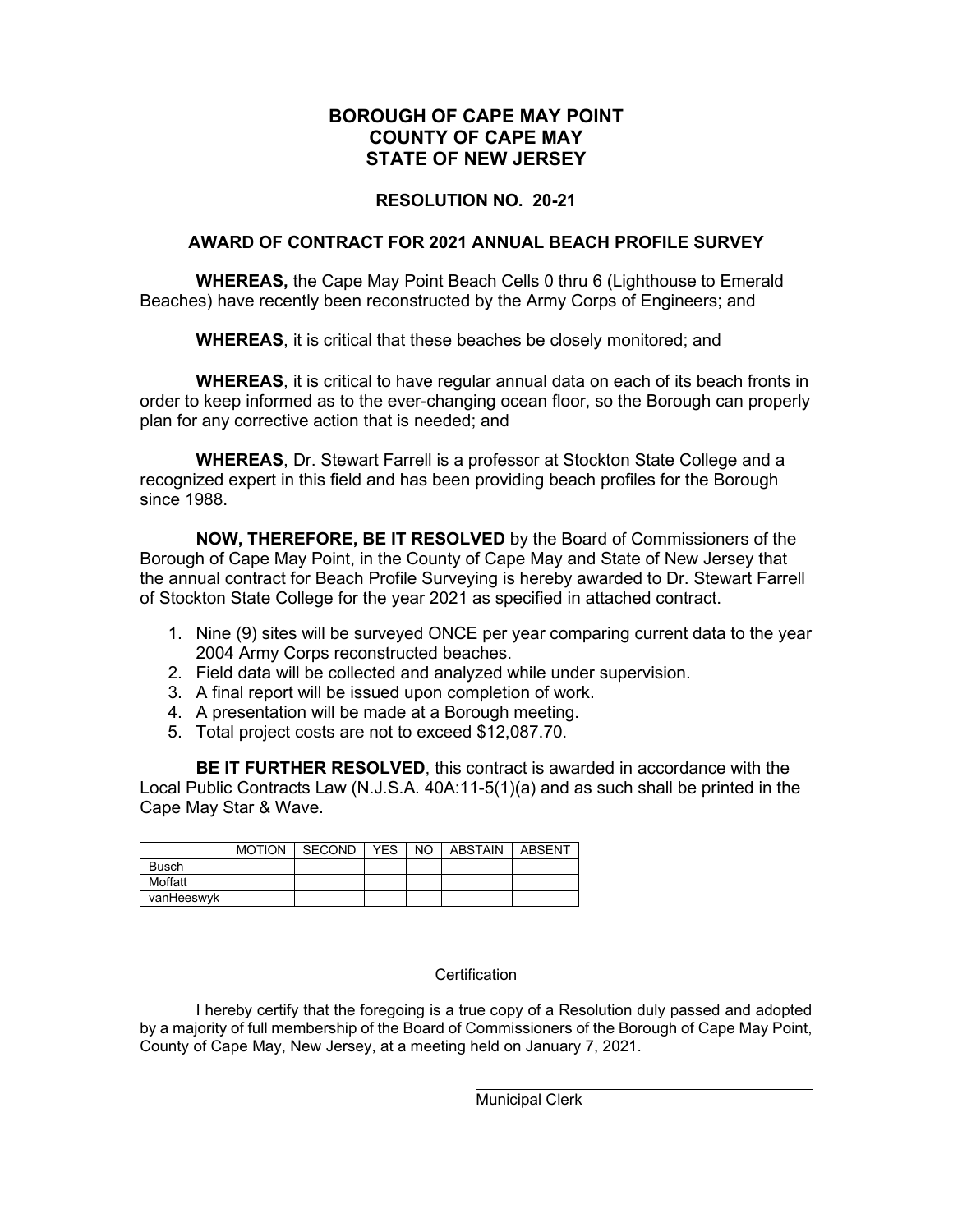#### CERTIFICATION OF AVAILABILITY OF FUNDS

I, James V. Craft, Chief Finance Officer of the Borough of Cape May Point, hereby certify that funds will be available in the 2021 Current Fund Account 0-01-28-380-021 to authorize the execution of a professional services contract with Dr. Steward Farrell of Stockton State College for beach surveys for 2021 for an amount not to exceed \$12,087.70.

I further certify that this commitment together with all previously made commitments does not exceed the appropriation balance available for this purpose.

Dated: January 7, 2021 Signed: *James V Craft* James V. Craft, Chief Financial Officer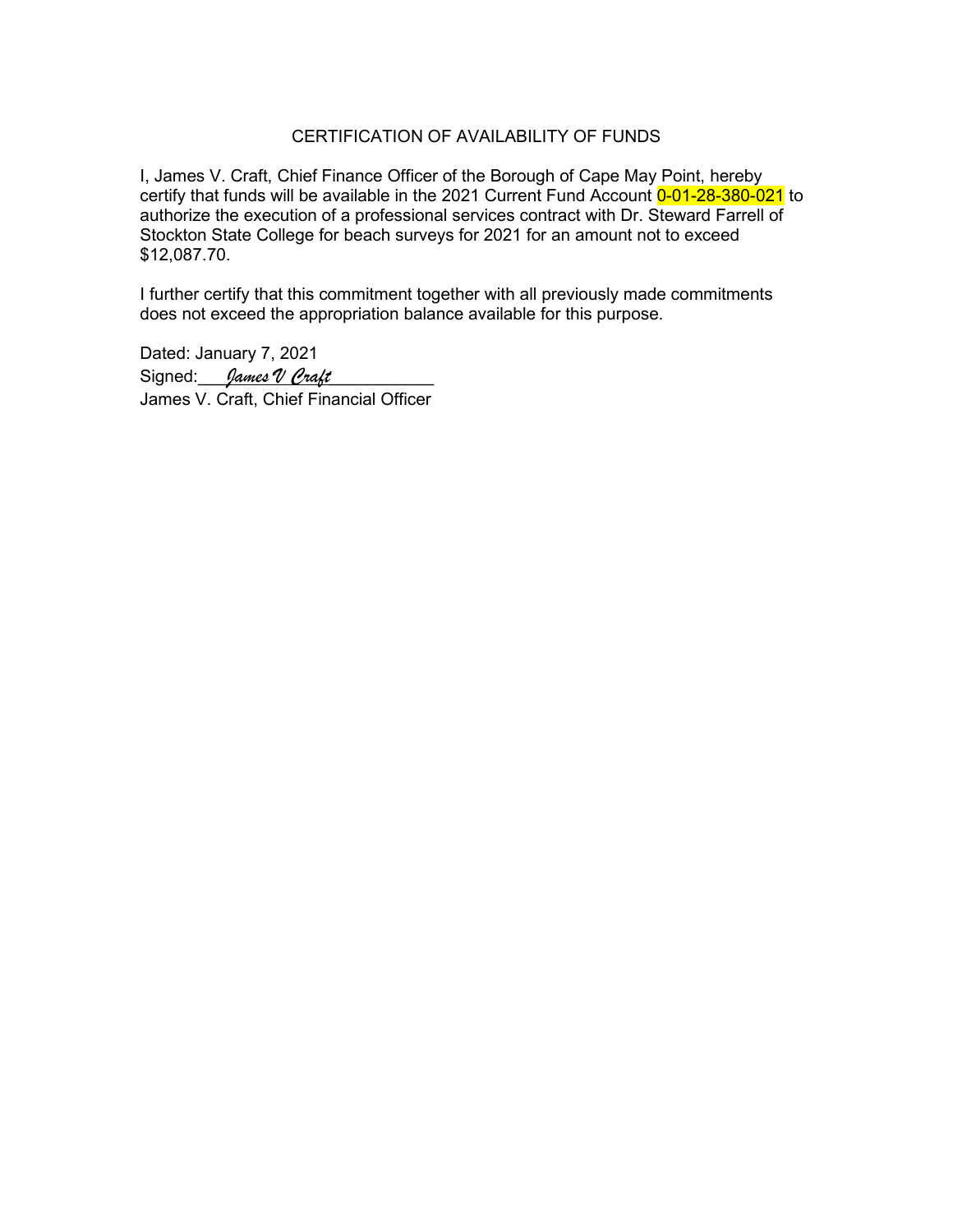#### **RESOLUTION 21-21**

#### **APPOINTING RISK MANAGEMENT CONSULTANT ATLANTIC COUNTY MUNICIPAL JOINT INSURANCE FUND**

**WHEREAS**, the Borough of Cape May Point is a member of the Atlantic County Municipal Joint Insurance Fund**,** a self-insurance pooling fund, and;

**WHEREAS**, the Bylaws of said Fund require that each municipality appoint a RISK MANAGEMENT CONSULTANT to perform various professional services as detailed in the Bylaws and;

**WHEREAS**, the JIF Bylaws indicate a fee not to exceed six percent (6%) of the municipal assessment (as dictated by the accompanying agreement) which expenditure represents reasonable compensation for the services required and was included in the cost considered by the governing body and;

**WHEREAS**, NJSA 40A:11-5(1)(m), specifically exempts the hiring of insurance consultants from competitive bidding as an extraordinary unspecifiable service; and

**WHEREAS,** the experience, knowledge of public insurance and risk management issues, and judgmental nature of a Risk Management Consultant are clearly an extraordinary unspecifiable service which therefore render competitive bidding impractical.

**NOW THEREFORE, BE IT RESOLVED** that the governing body of the Borough of Cape May Point does hereby appoint Michael McLaughlin of Marsh & McLennan Agency as its Risk Management Consultant in accordance with 40A:11-5 and;

**BE IT FURTHER RESOLVED** that the governing body is hereby authorized and directed to execute the Consultant's Agreement annexed hereto and to cause a notice of this decision to be published according to NJSA 40A:11-5(1)(a)(i).

|              | <b>MOTION</b> | SECOND | YES. | NO. | ABSTAIN | ABSENT |
|--------------|---------------|--------|------|-----|---------|--------|
| <b>Busch</b> |               |        |      |     |         |        |
| Moffatt      |               |        |      |     |         |        |
| vanHeeswyk   |               |        |      |     |         |        |

#### CERTIFICATION OF AVAILABILITY OF FUNDS

I, James V. Craft, Chief Finance Officer of the Borough of Cape May Point, hereby certify that funds are available in the Current Fund Account 0-01-23-197-021 to authorize the execution of a professional services contract with Michael McLaughlin of Marsh & McLennan Agency as its Risk Management Consultant in accordance with 40A:11-5 for the Borough of Cape May Point for a one (1) year term commencing January 1, 2021 for an amount not to exceed 6% of the municipal assessment. I further certify that this commitment together with all previously made commitments does not exceed the appropriation balance available for this purpose.

Dated: January 7, 2021 Signed: *James V Craft* James V. Craft, Chief Financial Officer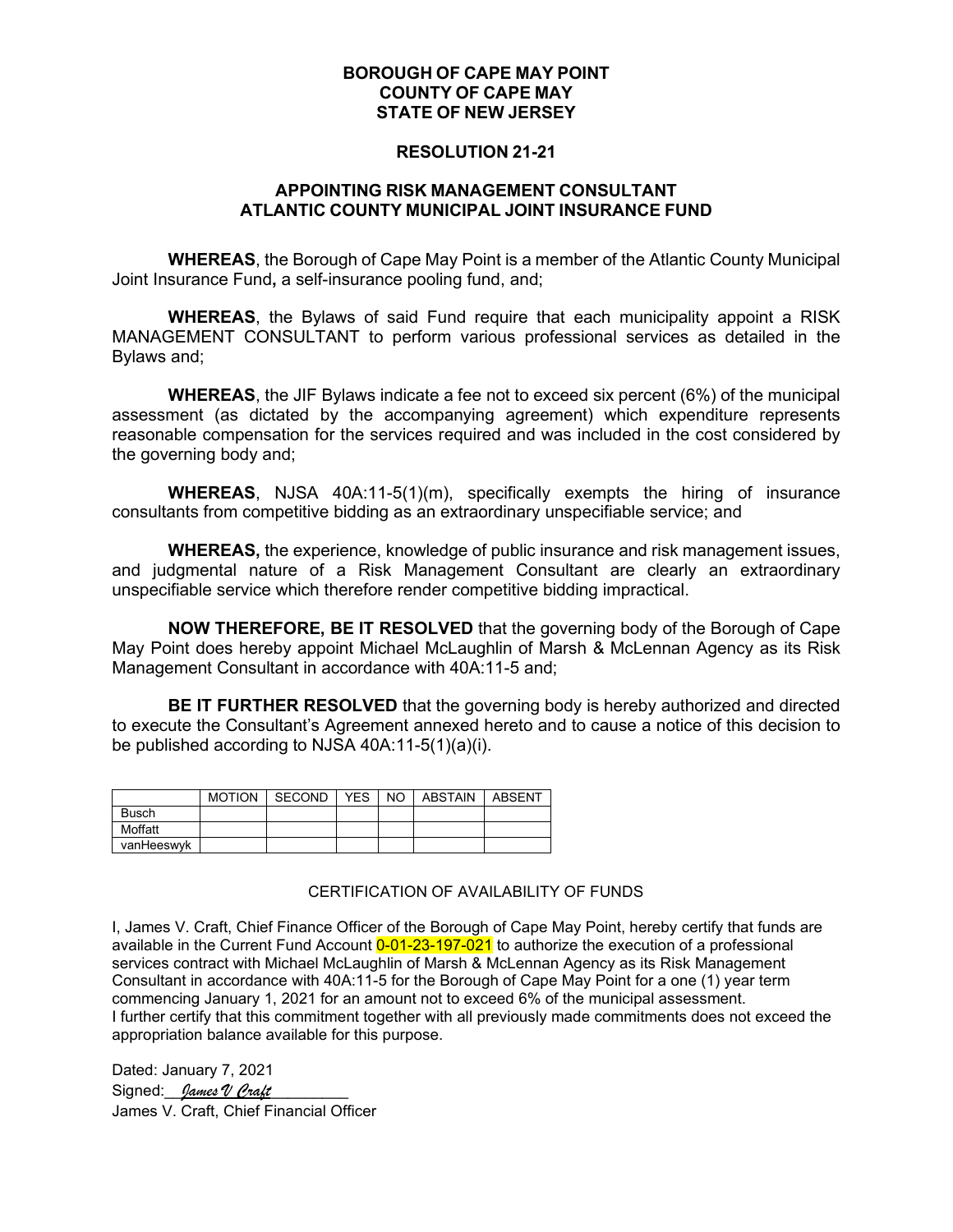I hereby certify that the foregoing is a true copy of a Resolution duly passed and adopted by a majority of full membership of the Board of Commissioners of the Borough of Cape May Point, County of Cape May, New Jersey, at a meeting held on January 7, 2021.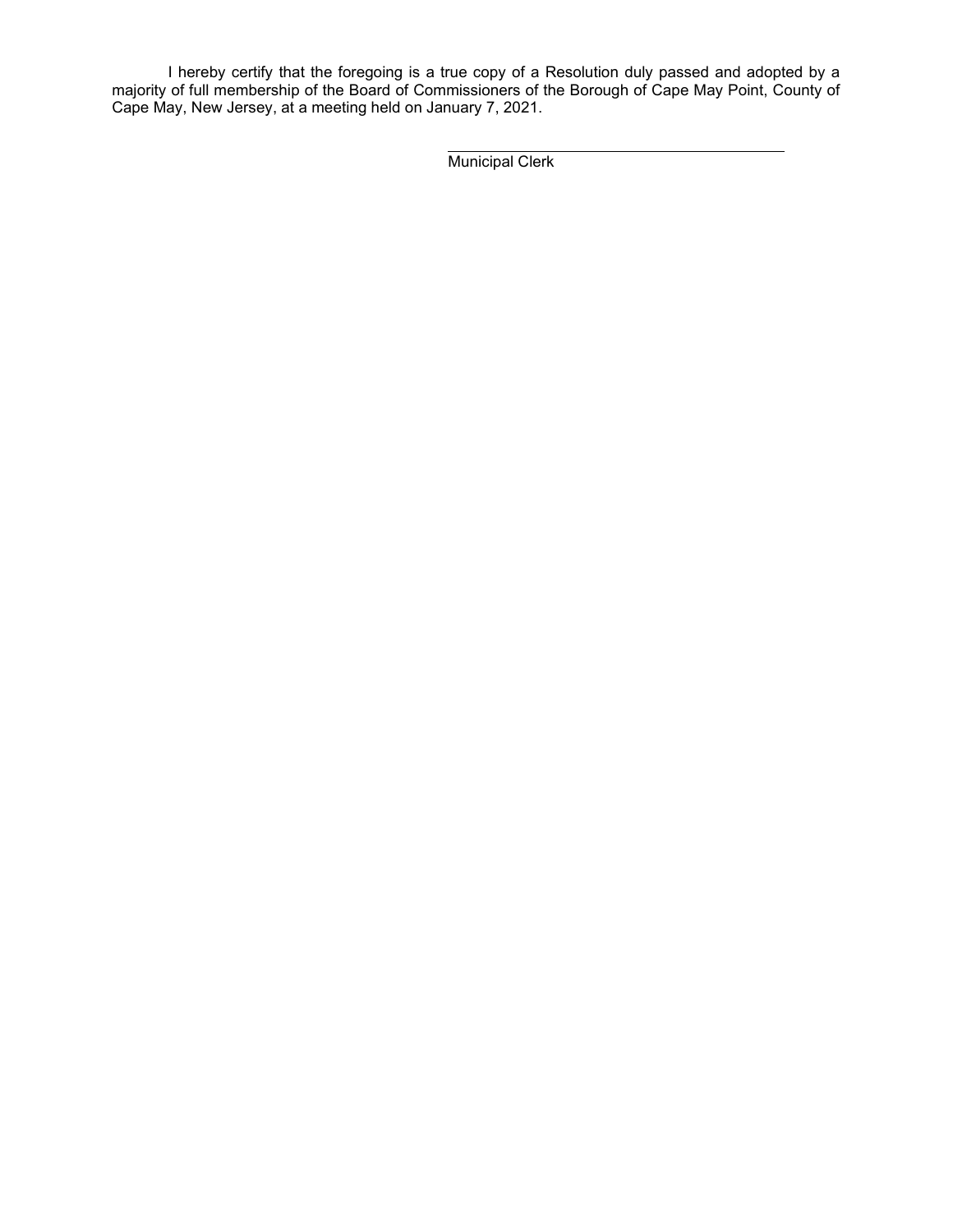#### **RESOLUTION NO. 22-21**

#### **AWARD OF CONTRACT FOR AFFORDABLE HOUSING ADMINISTRATIVE AGENT FOR 2021**

**WHEREAS**, there exists the need to contract for an Administrative Agent to provide necessary services related to the provision of affordable housing in the Borough of Cape May Point; and

**WHEREAS,** Triad Associates is a firm specializing in affordable housing related services; and

**WHEREAS,** Triad Associates has completed and submitted the necessary professional services contract documentation including a Business Entity Disclosure Certification which certifies that Triad Associates will not make any reportable contributions pursuant to N.J.S.A. 19:44A-1; and

**WHEREAS,** this contract is contingent upon the certification of this Resolution by the Chief Financial Officer as to the availability of funds.

**NOW, THEREFORE, BE IT RESOLVED** by the Commissioners of the Borough of Cape May Point that Triad Associates be appointed Administrative Agent of the Borough of Cape may point for a contract expiring December 31, 2021 in an amount not to exceed \$5,000.

|              | MOTION SECOND | <b>YES</b> | NO ABSTAIN | ABSENT |
|--------------|---------------|------------|------------|--------|
| <b>Busch</b> |               |            |            |        |
| Moffatt      |               |            |            |        |
| vanHeeswyk   |               |            |            |        |

#### CERTIFICATION OF AVAILABILITY OF FUNDS

I, James V. Craft, Chief Finance Officer of the Borough of Cape May Point, hereby certify that funds are available in the Trust Fund Account T-13-56-850-808 to authorize the execution of a professional services contract with Triad Associates as Affordable Housing Administrative Agent for the Borough of Cape May Point for a one (1) year term commencing January 1, 2021 for an amount not to exceed \$5,000.00.

I further certify that this commitment together with all previously made commitments does not exceed the appropriation balance available for this purpose.

Dated: January 7, 2021

Signed: *James V Craft* James V. Craft Chief Financial Officer

#### **Certification**

I hereby certify that the foregoing is a true copy of a Resolution duly passed and adopted by a majority of full membership of the Board of Commissioners of the Borough of Cape May Point, County of Cape May, New Jersey, at a meeting held on January 7, 2021.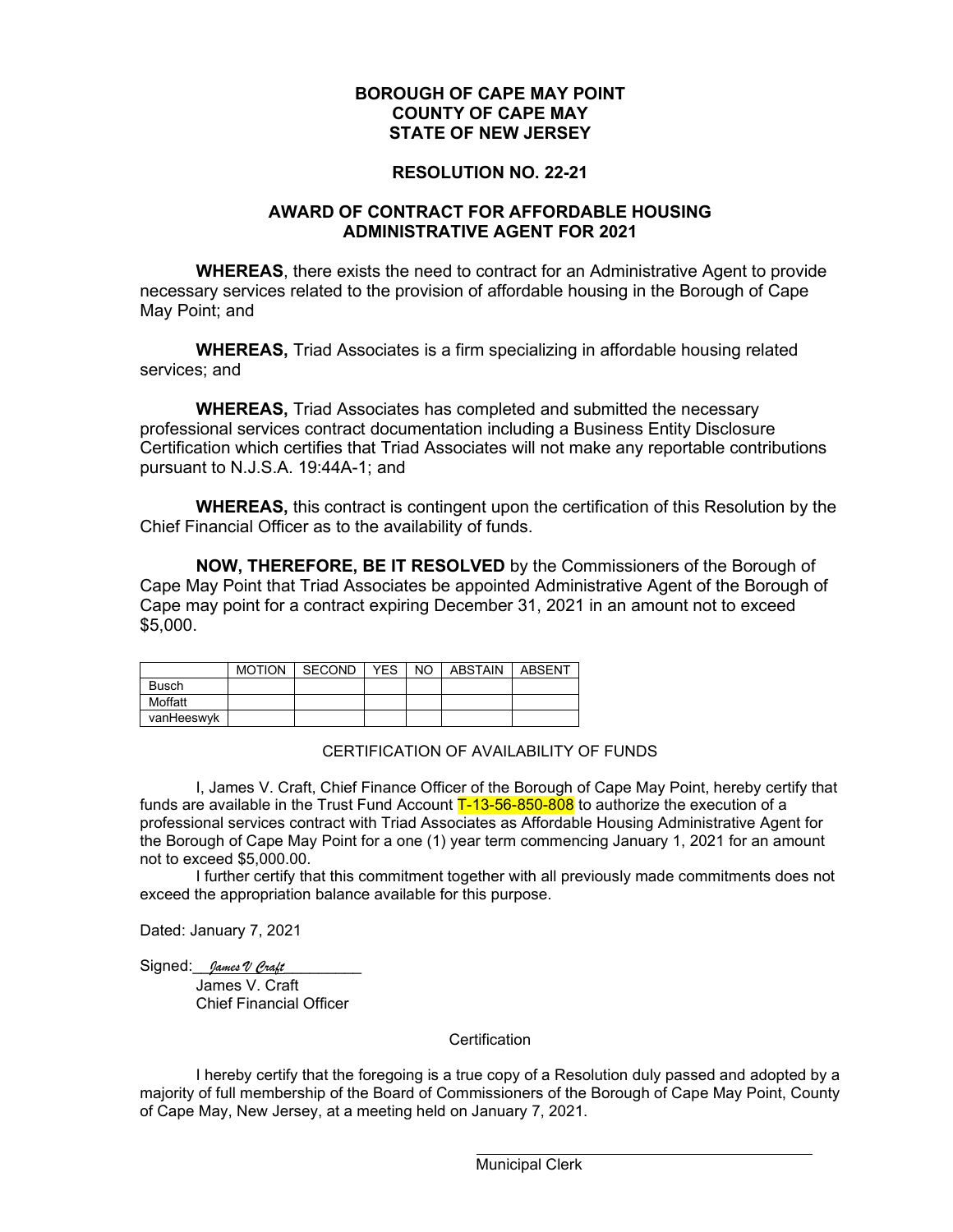## **RESOLUTION NO. 23-21**

## **RESOLUTION AUTHORIZING THE AWARD OF A NON-FAIR AND OPEN CONTRACT TO GRR CONSULTING SERVICES, LLC FOR OPERATIONAL AND ADMINISTRATIVE SERVICES**

**WHEREAS,** Edmund Grant is the principal of GRR Consulting Services, LLC, of Cape May, New Jersey;

**WHEREAS,** Edmund Grant has been previously been retained to provide operational and administrative services to the Borough, and has extensive experience in the areas of municipal administration, local government affairs, coordinating agency activities, and municipal finance;

**WHEREAS,** the Board of Commissioners wishes to enter into an agreement with GRR Consulting Services, LLC for operational and administrative services, as a non-fair and open contract pursuant to "Pay to Play" laws, N.J.S.A. 19:44A-20.4 et seq.,

**WHEREAS,** the total value of the agreement with GRR Consulting Services, LLC will exceed \$17,500.00; and

**WHEREAS,** GRR Consulting Services, LLC has completed and submitted a Business Entity Disclosure Certification which certifies that said entity has not made any reportable contributions to a political or candidate committee in the Borough of Cape May Point in the previous one year, and that the contract will prohibit it from making any reportable contributions for the term of the contract.

**NOW THEREFORE BE IT RESOLVED** by the Board of Commissioners of the Borough of Cape May Point that authorization is hereby granted to enter into an agreement with GRR Consulting Services, LLC for operational and administrative services, and that the appropriate Borough officials are hereby authorized to sign any and all documents in connection therewith;

**BE IT FURTHER RESOLVED** that GRR Consulting Services, LLC's duties, responsibilities, and services shall include, but not be limited to, oversight of operational staffing, oversight of Borough processes and systems, and cooperation with agency activities, and shall further be consistent with the responsibilities set forth under Section 29-1 of the Borough Code or as otherwise assigned by the Board of Commissioners;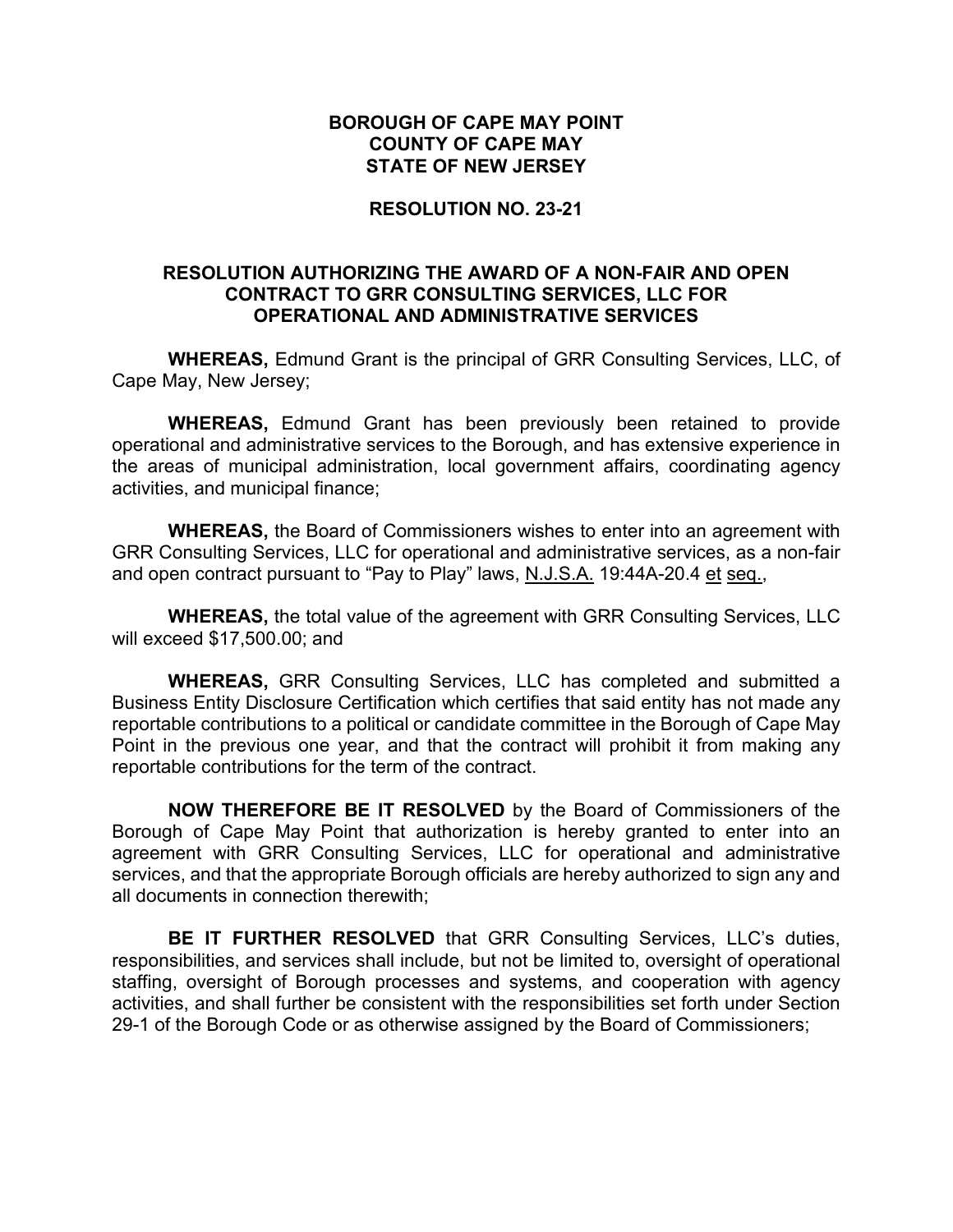**BE IT FURTHER RESOLVED** that the Business Disclosure Entity Certification and Determination of Value provided by GRR Consulting Services, LLC shall be placed on file, together with this Resolution; and

**BE IT FURTHER RESOLVED** the amount payable to GRR Consulting Services, LLC shall not exceed \$45,000.00.

|              | <b>MOTION</b> | SECOND | <b>YES</b> | NO I | ABSTAIN | ABSENT |
|--------------|---------------|--------|------------|------|---------|--------|
| <b>Busch</b> |               |        |            |      |         |        |
| Moffatt      |               |        |            |      |         |        |
| vanHeeswyk   |               |        |            |      |         |        |

# CERTIFICATION OF AVAILABILITY OF FUNDS

I, James V. Craft, Chief Finance Officer of the Borough of Cape May Point, hereby certify that funds are available in the Current Fund Account 0-01-20-101-011 to authorize the award of a non-fair and open contract with GRR Consulting Services, LLC as an operational specialist for amount not to exceed \$45,000.

I further certify that this commitment together with all previously made commitments does not exceed the appropriation balance available for this purpose.

Dated: January 7, 2021 Signed: *James V Craft* James V. Craft, Chief Financial Officer

I hereby certify that the foregoing is a true copy of a Resolution duly passed and adopted by a majority of full membership of the Board of Commissioners of the Borough of Cape May Point, County of Cape May, New Jersey, at a meeting held on January 7, 2021.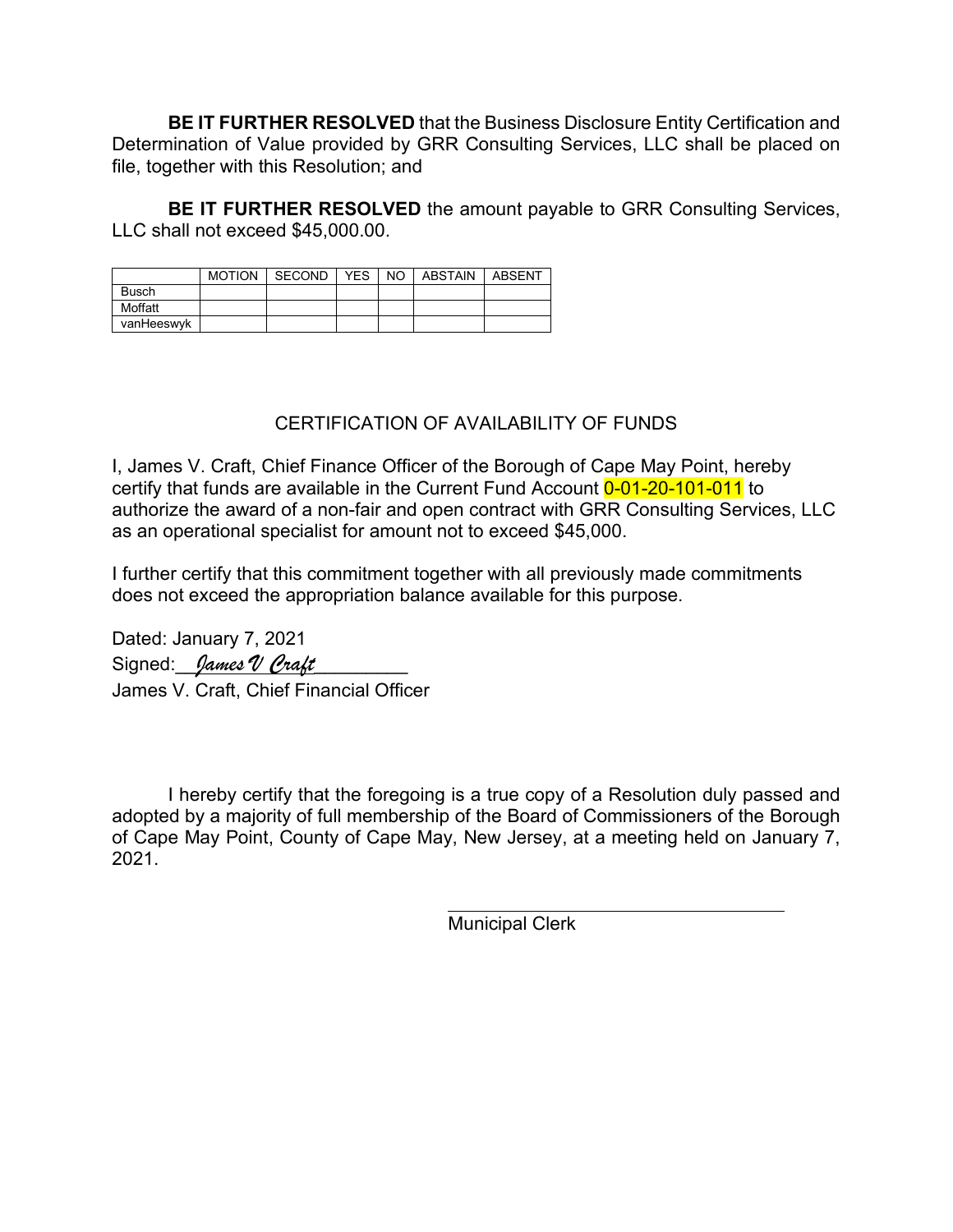#### **RESOLUTION 24-21**

#### **ANNUAL SCHEDULE OF MEETINGS FOR 2021**

**BE IT RESOLVED** by the Commissioners of the Borough of Cape May Point, County of Cape May, and State of New Jersey that the 2021 Annual Schedule of Commissioner's Meetings shall be as follows:

|              | <b>Thursday</b><br>6:00 PM | <b>Tuesday</b><br>12:00 PM |
|--------------|----------------------------|----------------------------|
| January      | $7th$ *                    | 26 <sup>th</sup>           |
| February     | 11 <sup>th</sup>           | 23 <sup>rd</sup>           |
| March        | 11 <sup>th</sup>           | $23rd *$                   |
| April        | 8 <sup>th</sup>            | 27 <sup>th</sup>           |
| May          | 13 <sup>th</sup>           | 25 <sup>th</sup>           |
| June         | 10 <sup>th</sup>           | $22^{nd*}$                 |
| July         | 8 <sup>th</sup>            | 27 <sup>th</sup>           |
| August       | 12 <sup>th</sup>           | $24^{th*}$                 |
| September    | 9 <sup>th</sup>            | 28 <sup>th</sup>           |
| October      | 14 <sup>th</sup>           | 26 <sup>th</sup>           |
| November     | 11 <sup>th</sup>           | $23^{rd} *$                |
| December     | 9 <sup>th</sup>            | 21 <sup>st</sup>           |
| January 2022 | $6^{th *}$                 | 25 <sup>th</sup>           |

**BE IT FURTHER RESOLVED** all 2021 Borough Commission meetings shall be conducted virtually until the governor's COVID-19 Executive Orders regarding public gatherings are lifted.

**BE IT FURTHER RESOLVED** once the Executive Orders are lifted, all regular meetings shall be held the second Thursday of every month, unless otherwise noted (\*), commencing at **6:00 PM** in the Cape May Point Volunteer Fire Company's Meeting Room, 412 Yale Avenue, Cape May Point, NJ 08212.

**BE IT FURTHER RESOLVED** once the Executive Orders are lifted, all work session meetings shall be held the last Tuesday of the month, unless otherwise noted (\*), commencing at **12:00 PM** in the Commissioner's Conference Room at Borough Hall, 215 Lighthouse Avenue, Cape May Point, NJ 08212.

**BE IT FURTHER RESOLVED** that official action may be taken at any meeting of the Borough Commissioners.

|              | <b>MOTION</b> | <b>SECOND</b> | YES. | NO. | <b>ABSTAIN</b> | <b>ABSENT</b> |
|--------------|---------------|---------------|------|-----|----------------|---------------|
| <b>Busch</b> |               |               |      |     |                |               |
| Moffatt      |               |               |      |     |                |               |
| vanHeeswyk   |               |               |      |     |                |               |

I hereby certify that the foregoing is a true copy of a Resolution duly passed and adopted by a majority of full membership of the Board of Commissioners of the Borough of Cape May Point, County of Cape May, New Jersey, at a meeting held on January 7, 2021.

Municipal Clerk

\_\_\_\_\_\_\_\_\_\_\_\_\_\_\_\_\_\_\_\_\_\_\_\_\_\_\_\_\_\_\_\_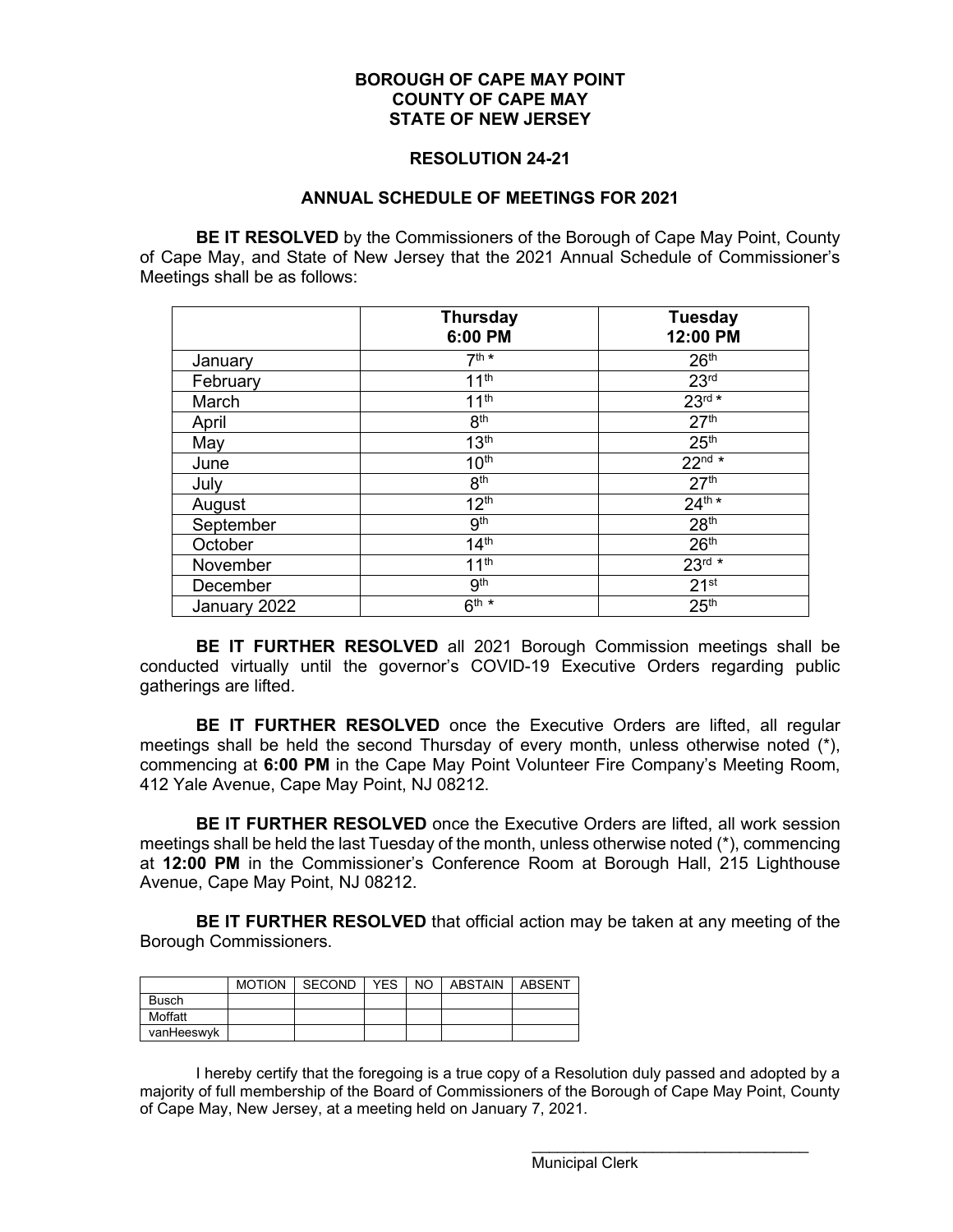# **RESOLUTION 25-21**

# **GREEN TEAM FOR 2021**

**WHEREAS,** the Board of Commissioners of the Borough of Cape May Point established a Green Team Advisory Committee on August 11, 2016 to serve as the Borough of Cape May Point's agents for the Sustainable Jersey municipal certification process; and

**WHEREAS,** the members of the Green Team have been appointed each year for a term of one year to continue work on Sustainable Jersey actions such that Bronze Certification was achieved in 2017, and recertification was achieved in 2020.

**NOW THEREFORE BE IT RESOLVED** the Cape May Point Environmental Commission will assume the responsibilities of the Green Team and will assist the Borough in maintaining Sustainable Jersey certification. The Environmental Commission shall establish whatever subcommittees are necessary, which will include residents and employees as needed, to carry out Green Team activities.

|              | <b>MOTION</b> | SECOND | <b>YES</b> | NO I | ABSTAIN | ABSENT |
|--------------|---------------|--------|------------|------|---------|--------|
| <b>Busch</b> |               |        |            |      |         |        |
| Moffatt      |               |        |            |      |         |        |
| vanHeeswyk   |               |        |            |      |         |        |

#### **Certification**

I hereby certify that the foregoing is a true copy of a Resolution duly passed and adopted by a majority of full membership of the Board of Commissioners of the Borough of Cape May Point, County of Cape May, New Jersey, at a meeting held on January 7, 2021.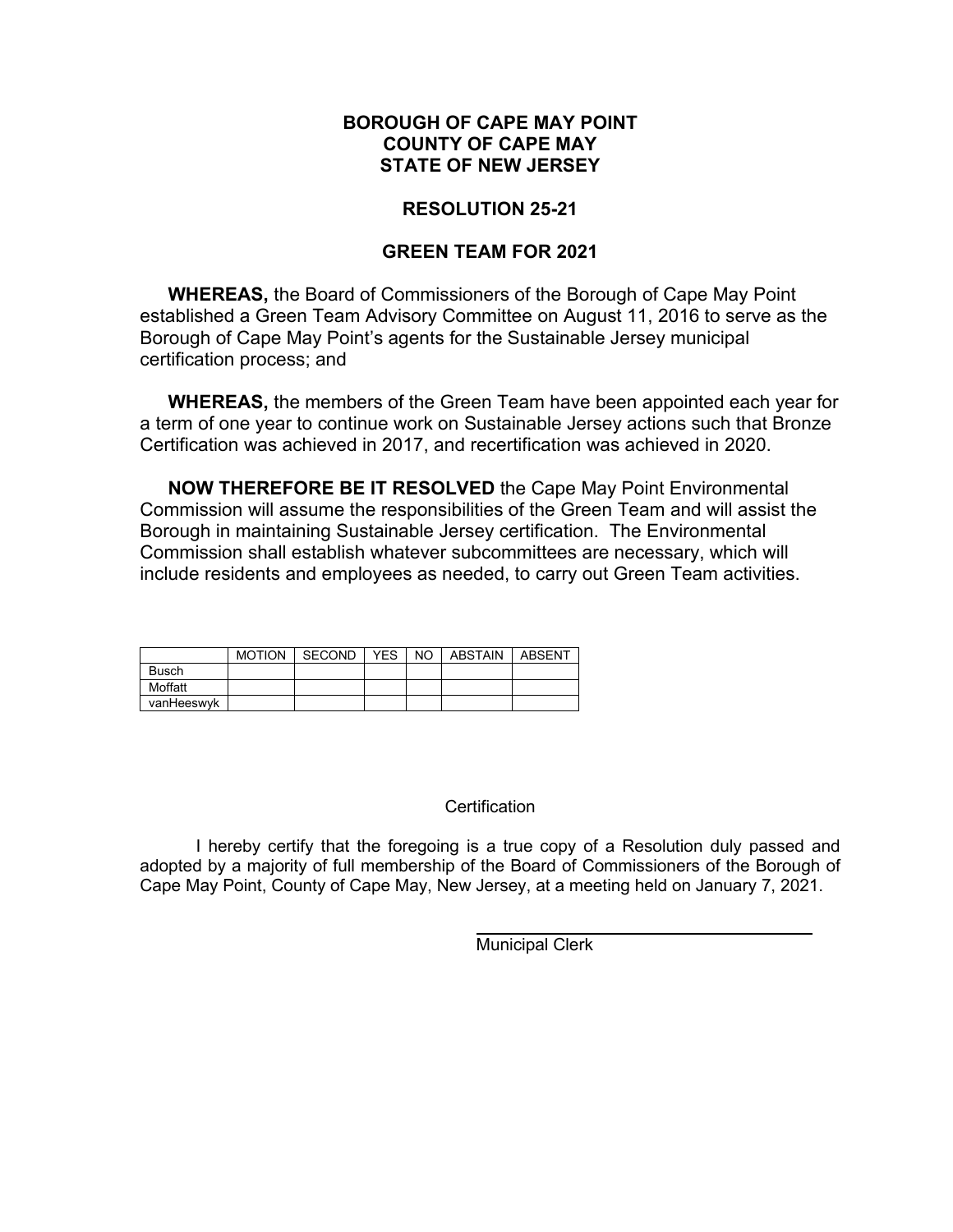# **RESOLUTION 26-21**

## **DESIGNATING PUBLIC AGENCY COMPLIANCE OFFICER FOR 2021**

**WHEREAS,** N.J.A.C. 17:27-1.1 provides that no public work contracts can be awarded nor any monies paid until the prospective contractor has agreed to contract performance which complies with an approved affirmative action program; and

**WHEREAS,** N.J.A.C. 17:27-3.2 provides that each public agency shall annually designate an officer or employee to serve as its public agency compliance officer.

**NOW, THEREFORE, BE IT RESOLVED** by the Board of Commissioners of the Borough of Cape May Point, Cape May County, that Edmund Grant, Borough Administrator, be designated as the Public Agency Compliance Officer for a one-year term ending December 31, 2021.

|              | <b>MOTION</b> | SECOND | <b>YES</b> | NO LABSTAIN | ABSENT |
|--------------|---------------|--------|------------|-------------|--------|
| <b>Busch</b> |               |        |            |             |        |
| Moffatt      |               |        |            |             |        |
| vanHeeswyk   |               |        |            |             |        |

cc: CFO NJ Dept. of Treasury, CCA Unit

#### **CERTIFICATION**

I hereby certify that the foregoing is a true copy of a Resolution duly passed and adopted by a majority of full membership of the Board of Commissioners of the Borough of Cape May Point, County of Cape May, New Jersey, at a meeting held on January 7, 2021.

Municipal Clerk

 $\frac{1}{2}$  , and the set of the set of the set of the set of the set of the set of the set of the set of the set of the set of the set of the set of the set of the set of the set of the set of the set of the set of the set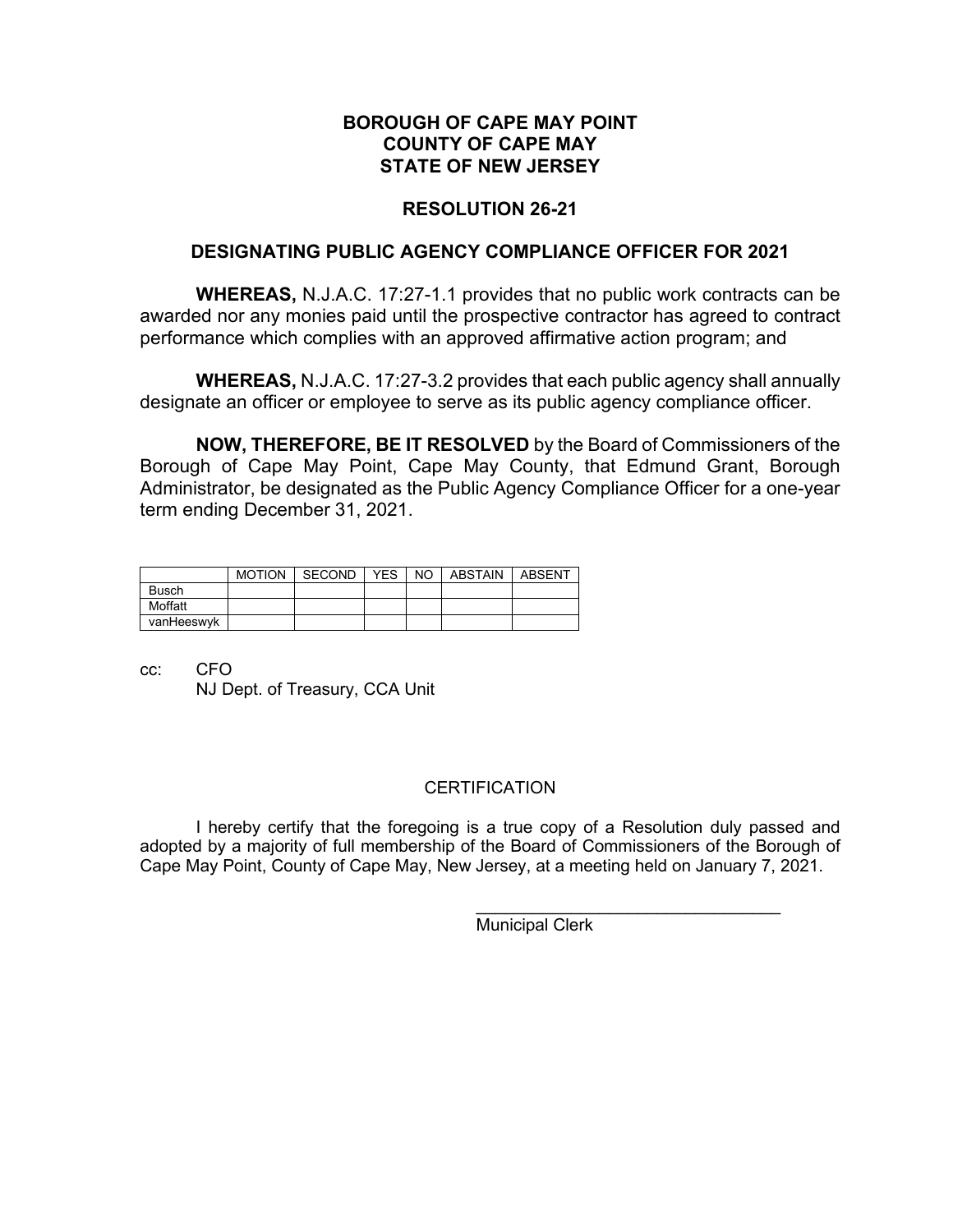## **RESOLUTION 27-21**

## **A RESOLUTION TO AFFIRM THE BOROUGH OF CAPE MAY POINT'S CIVIL RIGHTS POLICY WITH RESPECT TO ALL OFFICIALS, APPOINTEES, EMPLOYEES, PROSPECTIVE EMPLOYEES, VOLUNTEERS, INDEPENDENT CONTRACTORS, AND MEMBERS OF THE PUBLIC THAT COME INTO CONTACT WITH MUNICIPAL EMPLOYEES, OFFICIALS AND VOLUNTEERS**

**WHEREAS**, it is the policy of the Borough of Cape May Point to treat the public, employees, prospective employees, appointees, volunteers and contractors in a manner consistent with all applicable civil rights laws and regulations including, but not limited to the Federal Civil Rights Act of 1964 as subsequently amended, the New Jersey Law against Discrimination, the Americans with Disabilities Act and the Conscientious Employee Protection Act, and

**WHEREAS,** the governing body of the Borough of Cape May Point has determined that certain procedures need to be established to accomplish this policy

**NOW, THEREFORE BE IT ADOPTED** by the Board of Commissioners of the Borough of Cape May Point that:

**Section 1:** No official, employee, appointee or volunteer of the Borough by whatever title known, or any entity that is in any way a part of the Borough shall engage, either directly or indirectly in any act including the failure to act that constitutes discrimination, harassment or a violation of any person's constitutional rights while such official, employee, appointee volunteer, or entity is engaged in or acting on behalf of the Borough's business or using the facilities or property of the Borough.

**Section 2:** The prohibitions and requirements of this resolution shall extend to any person or entity, including but not limited to any volunteer organization or inter-local organization, whether structured as a governmental entity or a private entity, that receives authorization or support in any way from the Borough to provide services that otherwise could be performed by the Borough.

**Section 3:** Discrimination, harassment and civil rights shall be defined for purposes of this resolution using the latest definitions contained in the applicable Federal and State laws concerning discrimination, harassment and civil rights.

**Section 4:** The Borough Administrator shall establish written procedures for any person to report alleged discrimination, harassment and violations of civil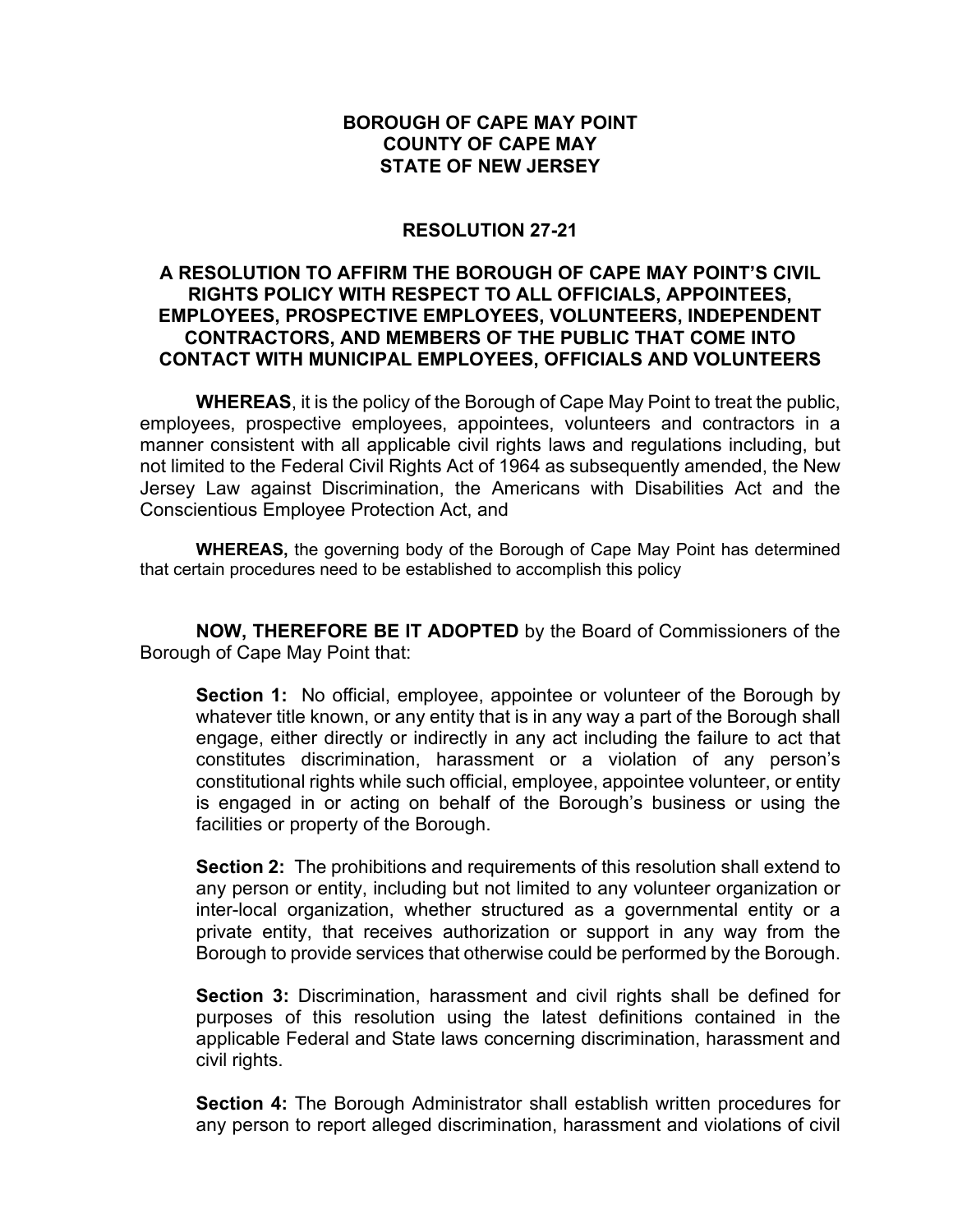rights prohibited by this resolution. Such procedures shall include alternate ways to report a complaint so that the person making the complaint need not communicate with the alleged violator in the event the alleged violator would be the normal contact for such complaints.

**Section 5:** No person shall retaliate against any person who reports any alleged discrimination, harassment or violation of civil rights, provided however, that any person who reports alleged violations in bad faith shall be subject to appropriate discipline.

**Section 6:** The Borough Administrator shall establish written procedures that require all officials, employees, appointees and volunteers of the Borough as well as all other entities subject to this resolution to periodically complete training concerning their duties, responsibilities and rights pursuant to this resolution.

**Section 7:** The Administrator shall establish a system to monitor compliance and shall report at least annually to the governing body the results of the monitoring.

**Section 8:** At least annually, the Administrator shall cause a summary of this resolution and the procedures established pursuant to this resolution to be communicated within the Borough. This communication shall include a statement from the governing body expressing its unequivocal commitment to enforce this resolution. This summary shall also be posted on the Borough's web site.

**Section 9:** This resolution shall take effect immediately.

**Section 10:** A copy of this resolution shall be published in the official newspaper of the Borough in order for the public to be made aware of this policy and the Borough's commitment to the implementation and enforcement of this policy.

|              | <b>MOTION</b> | SECOND | YES. | NO I | ABSTAIN | ABSENT |
|--------------|---------------|--------|------|------|---------|--------|
| <b>Busch</b> |               |        |      |      |         |        |
| Moffatt      |               |        |      |      |         |        |
| vanHeeswyk   |               |        |      |      |         |        |

I hereby certify that the foregoing is a true copy of a Resolution duly passed and adopted by a majority of full membership of the Board of Commissioners of the Borough of Cape May Point, County of Cape May, New Jersey, at a meeting held on January 7, 2021.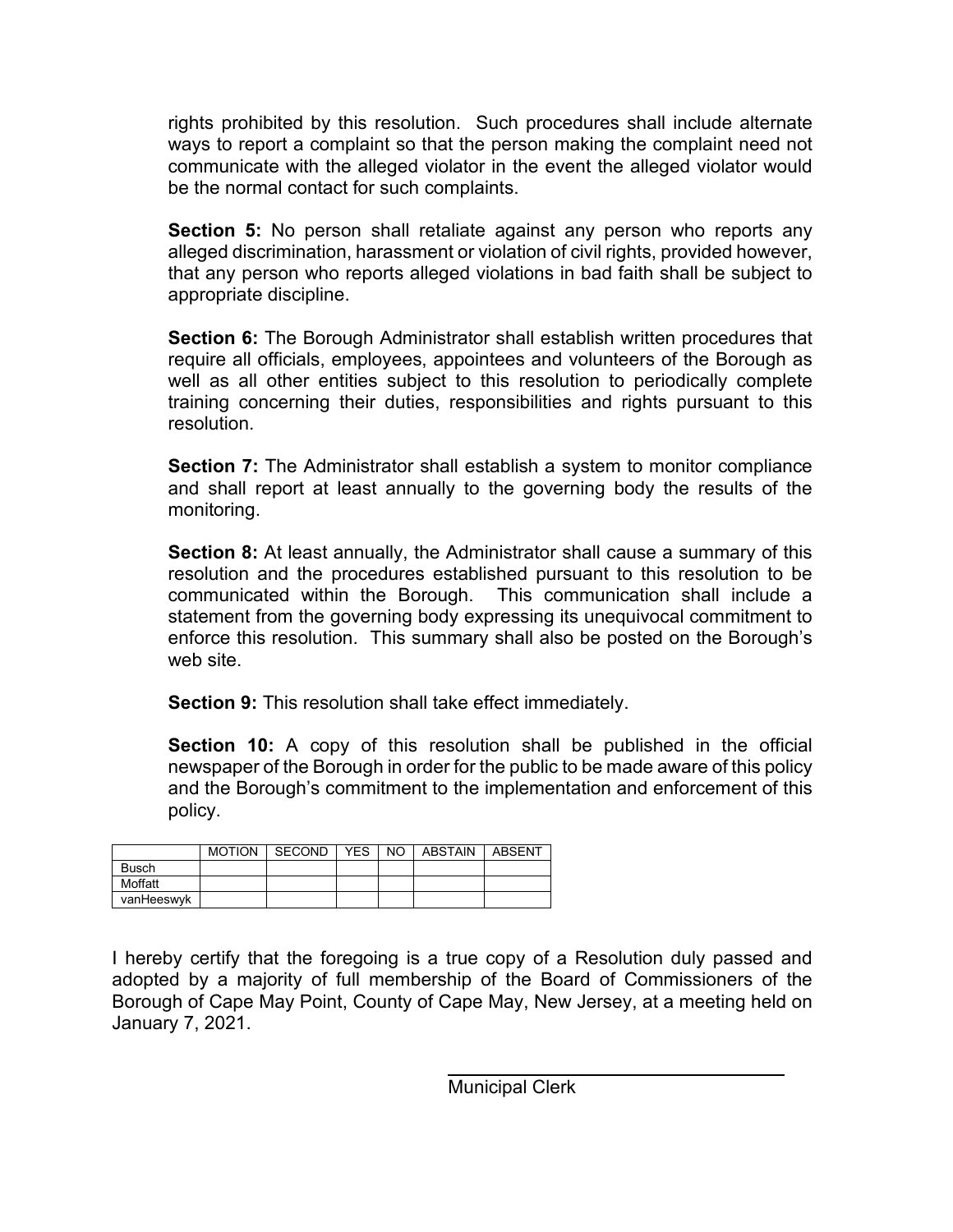# **RESOLUTION 28-21**

# **APPROVAL OF BILL LIST**

**WHEREAS**, the Borough of Cape May Point has received certain claims against it by way of voucher, which have been duly reviewed by the Board of Commissioners.

**NOW THEREFORE BE IT RESOLVED**, by the Board of Commissioners of the Borough of Cape May Point, County of Cape May, State of New Jersey that the attached claims are hereby approved for payment in the total amount of \$9,884.78.

|              | <b>MOTION</b> | SECOND | <b>YES</b> | NO. | ABSTAIN | ABSENT |
|--------------|---------------|--------|------------|-----|---------|--------|
| <b>Busch</b> |               |        |            |     |         |        |
| Moffatt      |               |        |            |     |         |        |
| vanHeeswyk   |               |        |            |     |         |        |

I hereby certify that the foregoing is a true copy of a Resolution duly passed and adopted by a majority of full membership of the Board of Commissioners of the Borough of Cape May Point, County of Cape May, New Jersey, at a meeting held on January 7, 2021.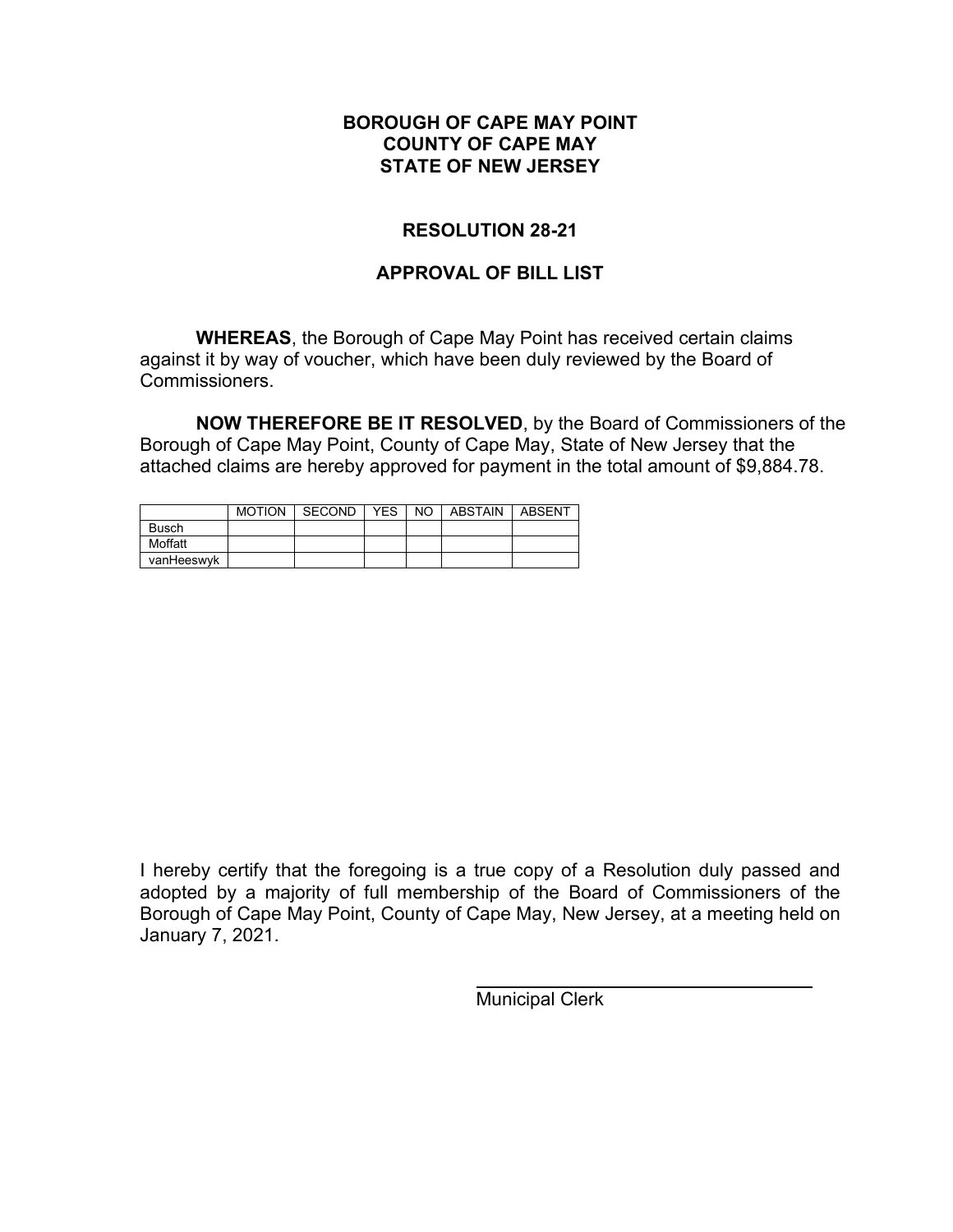January 6, 2021<br>03:19 PM

 $\mu$  ,  $\mu$  ,  $\mu$  ,  $\mu$ 

# BOROUGH OF CAPE MAY POINT<br>Check Register By Check Id

 $\hat{\boldsymbol{\beta}}$ 

|               | Range of Checking Accts: OTHER                          |                 | Report Type: All Checks                         | to OTHER                    |                                     | Range of Check Ids: 15876 to 15884<br>Report Format: Condensed | Check Type: Computer: Y Manual: Y Dir Deposit: Y |
|---------------|---------------------------------------------------------|-----------------|-------------------------------------------------|-----------------------------|-------------------------------------|----------------------------------------------------------------|--------------------------------------------------|
| PO #          | Check # Check Date Vendor<br>Description                |                 |                                                 |                             | Amount Paid                         | Reconciled/Void Ref Num<br>Contract                            |                                                  |
|               | 15876 01/07/21 ATL01<br>20-00698 ELECTRIC BILLS         |                 | ATLANTIC CITY ELECTRIC                          |                             | 2,229.79                            | 1834                                                           |                                                  |
|               | 15877 01/07/21 CAP31<br>20-00681 STUMPS/TREE PARTS      |                 |                                                 | CAPE MINING & RECYCLING LLC | 28.20                               | 1834                                                           |                                                  |
|               | 15878 01/07/21 CAS01<br>20-00693 W2 CHARGES             |                 | CASA PAYROLL SERVICE                            |                             | 794.00                              | 1834                                                           |                                                  |
|               | 15879 01/07/21 CAT02<br>20-00684 W/S SUPPLIES           |                 | CATARINA SUPPLY INC.                            |                             | 1,692.50                            | 1834                                                           |                                                  |
|               | 15880 01/07/21 CLA01<br>20-00682 AFFORDABLE HOUSING     |                 | CLARKE CATON HINTZ                              |                             | 125.00                              | 1834                                                           |                                                  |
|               | 15881 01/07/21 COU03<br>20-00675 FUEL FOR NOVEMBER 2020 |                 | COUNTY OF CAPE MAY                              |                             | 190.29                              | 1834                                                           |                                                  |
|               | 15882 01/07/21 CUM01<br>20-00670 SERVICE CONTRACT       |                 |                                                 | CUMMINS SALES AND SERVICE   | 2,200.00                            | 1834                                                           |                                                  |
|               | 15883 01/07/21 GRR01<br>20-00696 CONSULTING SERVICES    |                 |                                                 | GRR CONSULTING SERVICES LLC | 2,250.00                            | 1834                                                           |                                                  |
|               | 15884 01/07/21 JAC01<br>20-00678 CLEANING               |                 |                                                 | J & A CLEANING SERVICE      | 375.00                              | 1834                                                           |                                                  |
| Report Totals |                                                         | Direct Deposit: | Paid<br>Checks:<br>9<br><u>0</u><br>g<br>Total: | Void<br>0                   | Amount Paid<br>9,884.78<br>9,884.78 | Amount Void<br>0.00<br>0.00<br>0.00<br>0.00                    |                                                  |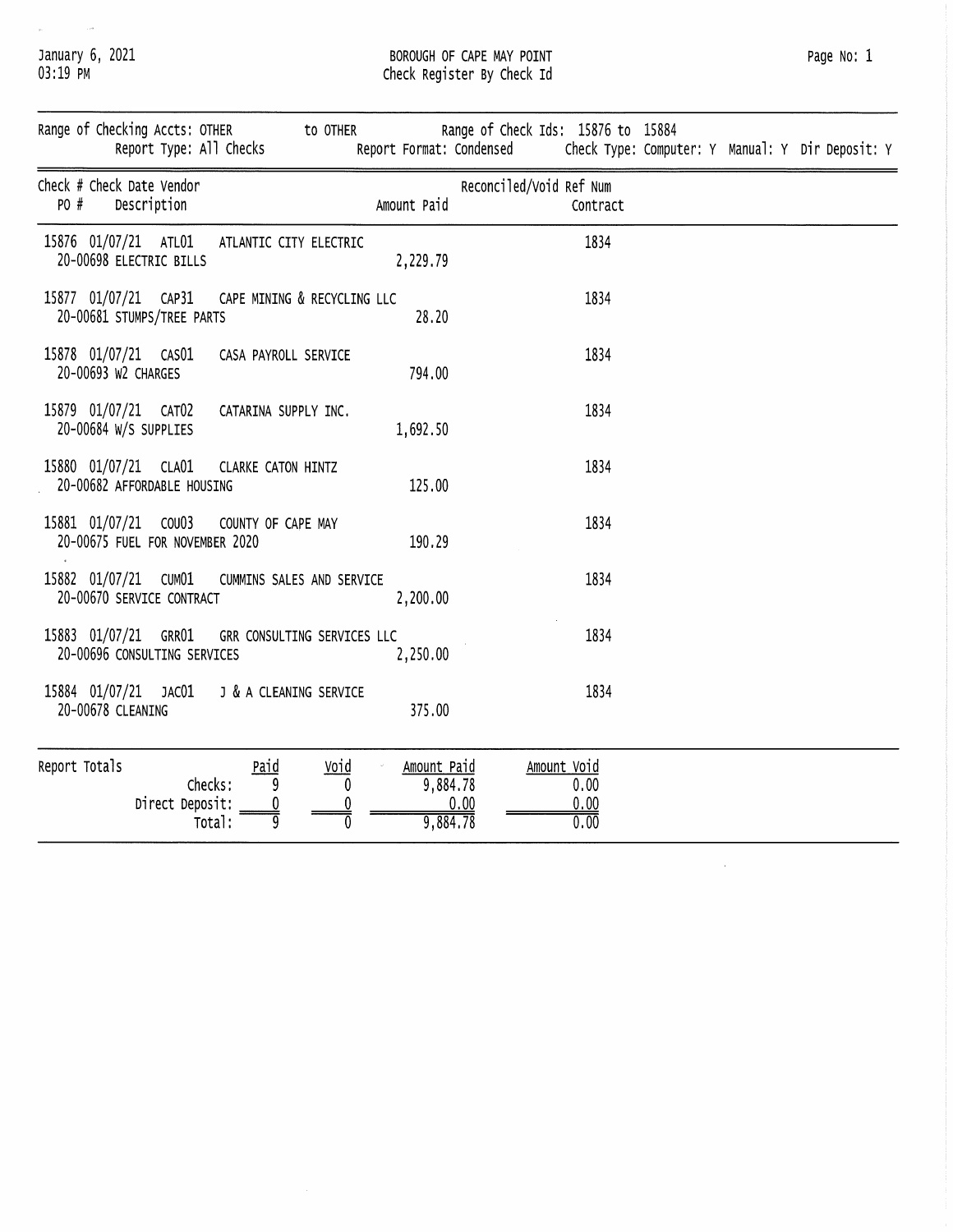January 6, 2021<br>03:19 PM

 $\label{eq:1} \frac{1}{2} \left( \frac{1}{2} \right) \left( \frac{1}{2} \right) \left( \frac{1}{2} \right) \left( \frac{1}{2} \right) \left( \frac{1}{2} \right) \left( \frac{1}{2} \right)$ 

| Totals by Year-Fund<br>Fund Description | Fund                    | Budget Total         | Revenue Total | G/L Total    | Total                |
|-----------------------------------------|-------------------------|----------------------|---------------|--------------|----------------------|
| <b>CURRENT</b>                          | $0 - 01$                | 4,382.68             | 0.00          | 0.00         | 4,382.68             |
|                                         | $0 - 05$<br>Year Total: | 5,209.35<br>9,592.03 | 0.00<br>0.00  | 0.00<br>0.00 | 5,209.35<br>9,592.03 |
| <b>CURRENT</b>                          | $1 - 01$                | 167.75               | 0.00          | 0.00         | 167.75               |
| TRUST ACCOUNT EXPENDITURES              | $T-13$                  | 125.00               | 0.00          | 0.00         | 125.00               |
|                                         | Total Of All Funds:     | 9,884.78             | 0.00          | 0.00         | 9,884.78             |

 $\mathcal{A}^{\mathcal{A}}$ 

 $\label{eq:2.1} \mathcal{L}_{\mathcal{A}}(\mathcal{A}) = \mathcal{L}_{\mathcal{A}}(\mathcal{A}) = \mathcal{L}_{\mathcal{A}}(\mathcal{A}) = \mathcal{L}_{\mathcal{A}}(\mathcal{A})$ 

 $\mathcal{L}_{\mathrm{eff}}$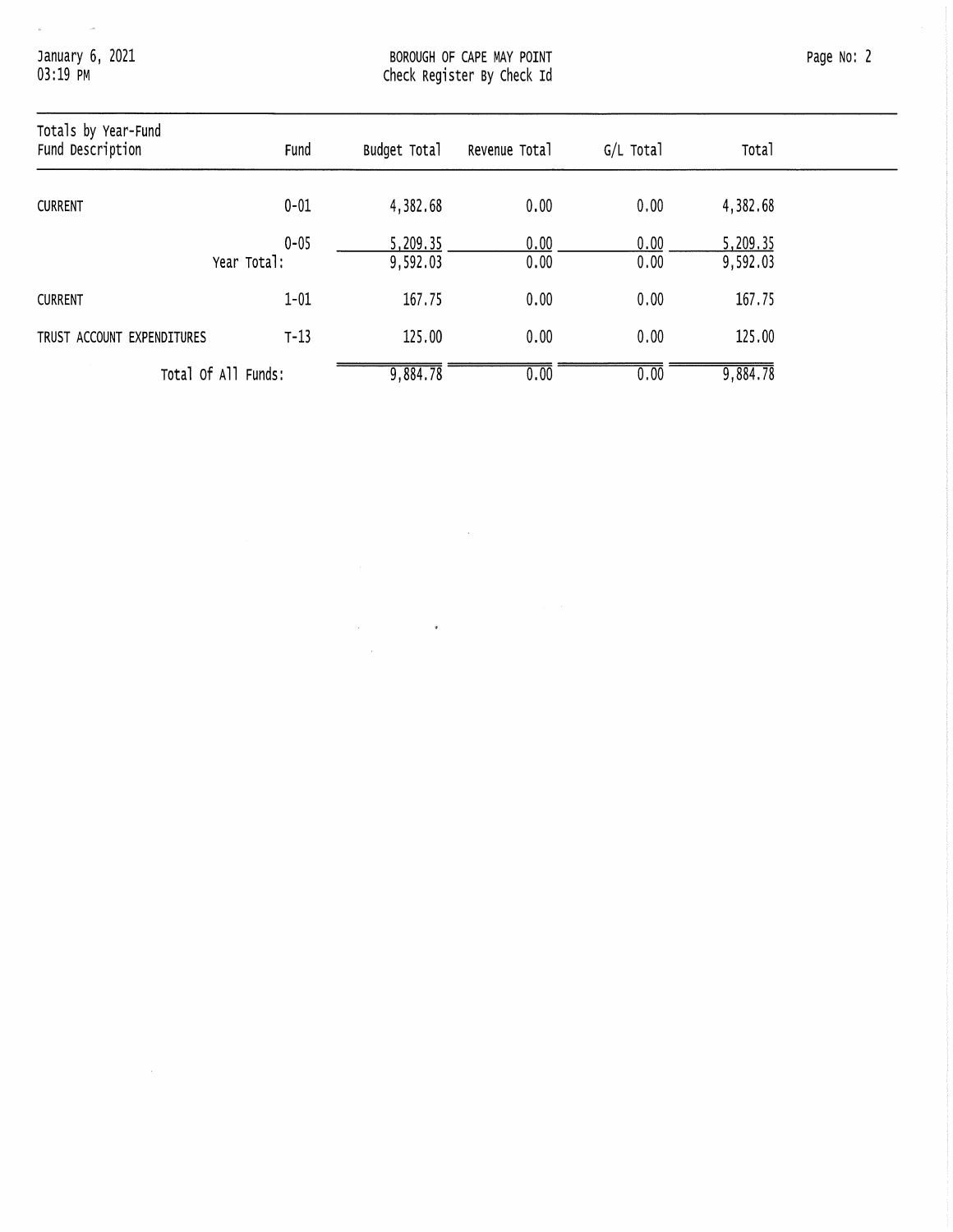#### **RESOLUTION NO. 29-21**

#### **Authorizing Executive/Closed Session in accordance with the provisions of the Open Public Meetings Act, specifically N.J.S.A. 10:4-12(b)**

**WHEREAS**, the Open Public Meetings Act (N.J.S.A. 10:4-6 et. seq.) requires all meetings of the Board of Commissioners of the Borough of Cape May Point to be held in public, except that N.J.S.A. 10:4-12(b) sets forth nine (9) types of matters that may lawfully be discussed in "Executive or Closed Session," i.e., without the public being permitted to attend; and

**WHEREAS**, the Board of Commissioners of the Borough of Cape May Point has determined that **ONE (1)** issue is permitted by N.J.S.A. 10:4-12(b) to be discussed without the public in attendance during the Executive or Closed Session to be held on **Thursday, January 7, 2020 at approximately 6:45 PM**.; and

**WHEREAS**, the nine (9) exceptions to public meetings set forth in N.J.S.A. 10:4-12(b) are listed below, and next to each exception is a box within which the number of issues to be privately discussed that fall within that exception shall be written, and after each exception is a space where additional information that will disclose as much information about the discussion as possible without undermining the purpose of the exception shall be written:

> \_\_\_\_\_\_\_ **"(1) Any matter which, by express provision of Federal law, State statute or rule of court shall be rendered confidential or excluded from public discussion."** The legal citation to the provision(s) at issue is: and the nature of the matter, described as specifically as possible without undermining the need for confidentiality is

\_\_\_\_\_\_\_\_ **"(2) Any matter in which the release of information would impair a right to receive funds from the state or federal government."** The nature of the matter, described as specifically as possible without undermining the need for confidentiality is

\_\_\_\_\_\_\_\_ **"(3) Any material the disclosure of which constitutes an unwarranted invasion of individual privacy such as any records, data, reports, recommendations, or other personal material of any educational, training, social service, medical, health, custodial, child protection, rehabilitation, legal defense, welfare, housing, relocation, insurance and similar program or institution operated by a public body pertaining to any specific individual admitted to or served by such institution or program, including but not limited to information relative to the individual's personal and family**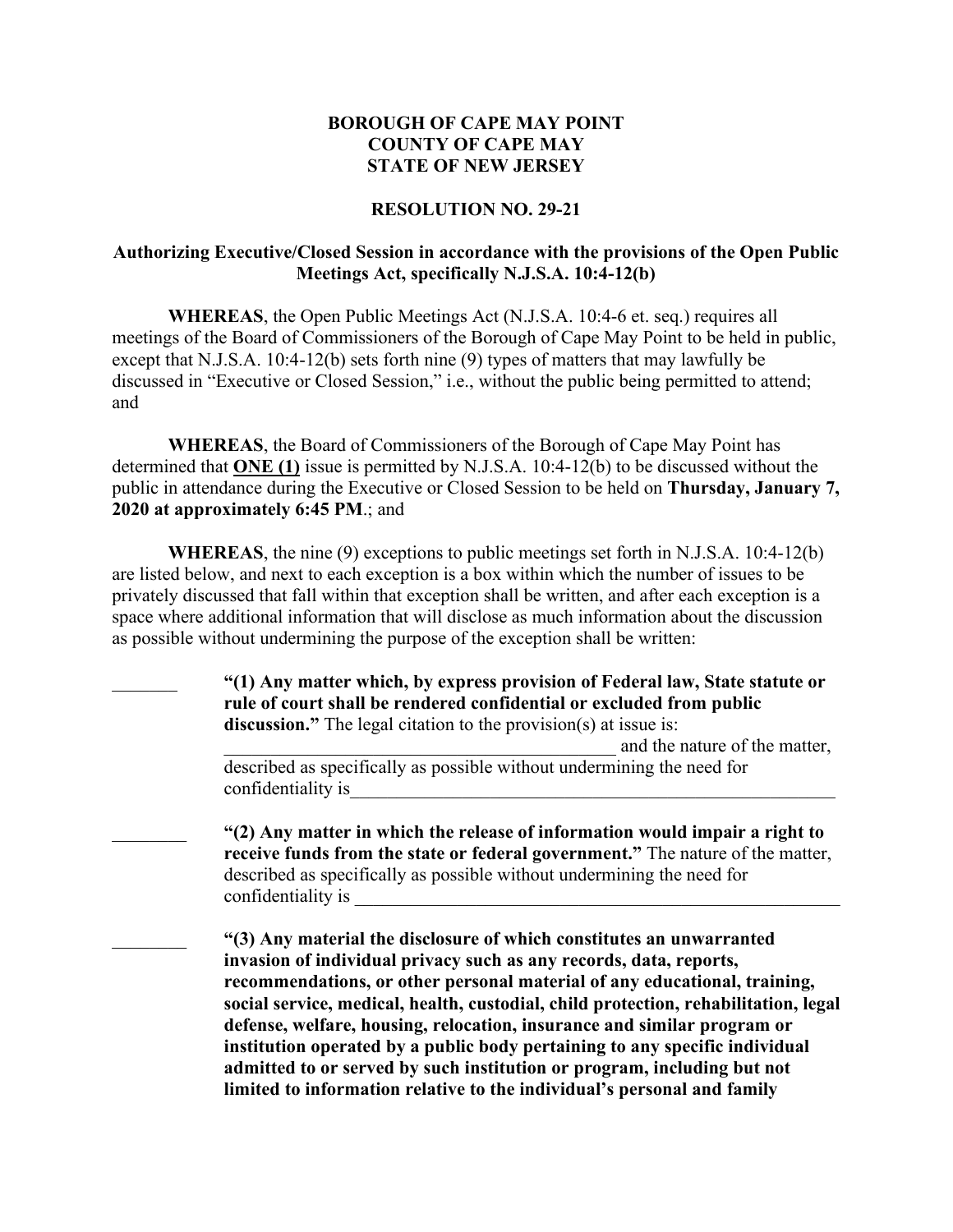**circumstances, and any material pertaining to admission, discharge, treatment, progress or condition of any individual, unless the individual concerned (or, in the case of a minor or incompetent, his guardian) shall request in writing that the same be disclosed publicly."** The nature of the matter, described as specifically as possible without undermining the need for confidentiality is

\_\_\_\_\_\_\_\_ **"(4) Any collective bargaining agreement, or the terms and conditions of which are proposed for inclusion in any collective bargaining agreement, including the negotiation of terms and conditions with employees or representatives of employees of the public body."** The collective bargaining contract(s) discussed are between the Borough and

\_\_\_\_\_\_\_\_ **"(5) Any matter involving the purchase, lease or acquisition of real property with public funds, the setting of bank rates or investment of public funds where it could adversely affect the public interest if discussion of such matters were disclosed."** The nature of the matter, described as specifically as possible without undermining the need for confidentiality is

 $\mathcal{L}_\text{G}$  , and the contribution of the contribution of the contribution of the contribution of the contribution of the contribution of the contribution of the contribution of the contribution of the contribution of t

\_\_\_\_\_\_\_\_ **"(6) Any tactics and techniques utilized in protecting the safety and property of the public provided that their disclosure could impair such protection. Any investigations of violations or possible violations of the law."** The nature of the matter, described as specifically as possible without undermining the need for confidentiality is

\_\_\_\_X\_\_\_\_\_ **"(7) Any pending or anticipated litigation or contract negotiation in which the public body is or may become a party. Any matters falling within the attorney-client privilege, to the extent that confidentiality is required in order for the attorney to exercise his ethical duties as a lawyer."** The parties to and docket numbers of each item of litigation and/or the parties to each contract discussed are *contract negotiation – borough solicitor candidates* 

> \_\_\_\_\_\_\_\_\_ **"(8) Any matter involving the employment, appointment, termination of employment, terms and conditions or employment, evaluation of the performance, promotion or disciplining of any specific prospective public officer or employee or current public officer or employee employed or appointed by the public body, unless all individual employees or appointees whose rights could be adversely affected request, in writing, that such matter or matters be discussed at a public meeting."** Subject to the balancing of the public's interest and the employee's privacy rights under *South Jersey Publishing Co. v. New Jersey Expressway Authority*, 124 N.J. 478, the employee(s) and nature of the discussion, described as specifically as possible without undermining the need for confidentiality is